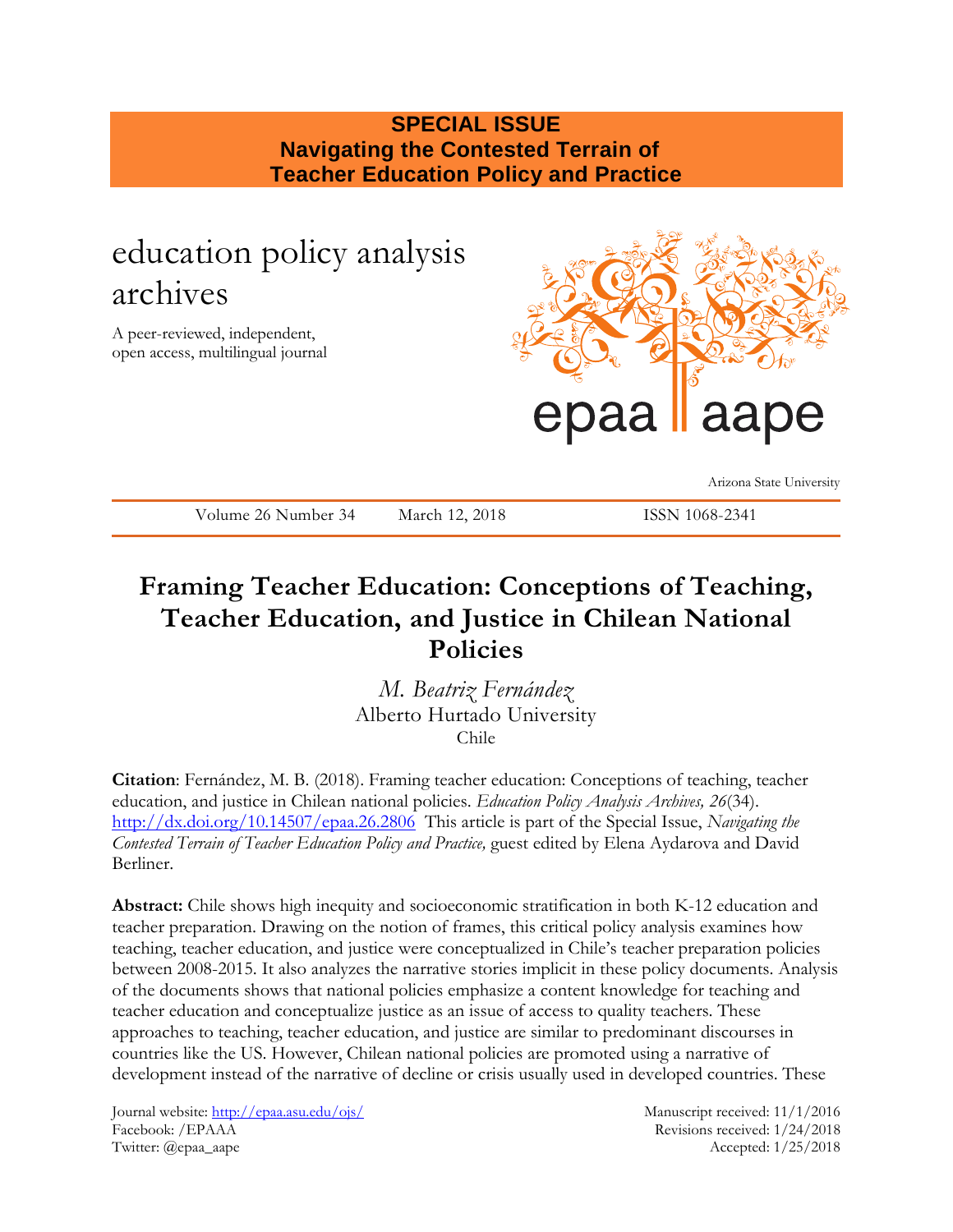findings contribute to the understanding of national teacher education policies and their connection to the process of *policy borrowing*. The paper shows both the particularities of frames and narratives used in teacher education policies in developing countries like Chile and their similarities to those in countries that implement neoliberal policies in teacher education.

**Keywords**: Educational Policy; Preservice Teacher Education; Social Justice; Neoliberalism; Frame analysis

#### **Enmarcando la formación inicial docente: Concepciones sobre enseñanza, formación docente y justicia en las políticas nacionales de Chile**

**Resumen:** Chile muestra altos niveles de desigualdad y estratificación socioeconómica tanto en la educación escolar como en la formación inicial docente. A partir de la noción de marcos interpretativos, este análisis crítico políticas estudia cómo la enseñanza, la formación docente y la justicia son conceptualizadas en las políticas de formación inicial docente en Chile entre los años 2008-2015. También analiza los relatos o narrativas implícitos en estos documentos de política. El análisis de estos documentos muestra que las políticas nacionales enfatizan el conocimiento del contenido para la enseñanza y la formación docente, y conceptualizan la justicia como un problema de acceso a profe sores de calidad. Estas aproximaciones a la enseñanza, formación docente y justicia son similares a los discursos predominantes en países como Estados Unidos. Sin embargo, las políticas nacionales en Chile son promovidas usando una narrativa de desarrollo en vez de una narrativa de decadencia o crisis usualmente usada en los países desarrollados. Estos resultados contribuyen a comprender las políticas nacionales de formación inicial docente y su conexión con el proceso de "préstamos de políticas". Este trabajo muestra tanto las particularidades de los marcos interpretativos y narrativas usadas en las políticas de formación inicial docente en países en desarrollo como Chile y sus similitudes con aquellos países que implementan políticas neoliberales en formación inicial docente. **Palabras-clave:** Política Educativa; Formación Inicial Docente; Justicia Social; Neoliberalismo; Análisis de Marcos Interpretativos

### **Enquadramento da formação inicial de professores: conceitos sobre ensino, formação de professores e justiça nas políticas nacionais do Chile**

**Resumo:** O Chile mostra altos níveis de desigualdade e estratificação socioeconômica tanto na educação escolar como na formação inicial de professores. A partir da noção de quadros interpretativos, esta análise crítica das políticas estuda como o ensino, a formação de professores e a justiça são conceitualizadas nas políticas de formação inicial docente no Chile, entre 2008-2015. Também analisa os relatos ou narrativas implícitas nesses documentos de políticas. A análise desses documentos mostra que as políticas nacionais enfatizam o conhecimento do conteúdo para o ensino e a formação de professores, e conceitualizam a justiça como um problema de acesso à professores de qualidade. Essas abordagens para o ensino, formação de professores e justiça são similares aos discursos predominantes em países como os Estados Unidos. No entanto, as políticas nacionais no Chile são promovidas usando uma narrativa de desenvolvimento em vez de uma narrativa de decadência ou de crise geralmente usada em países desenvolvidos. Esses resultados ajudam a compreender as políticas nacionais de formação inicial de professores e sua conexão com o processo de "empréstimos de políticas". Este trabalho mostra tanto as peculiaridades dos quadros interpretativos e narrativas utilizados nas políticas de formação inicial de professores em países em desenvolvimento, como o Chile, como suas semelhanças com os países que implementam políticas neoliberais na formação inicial de professores.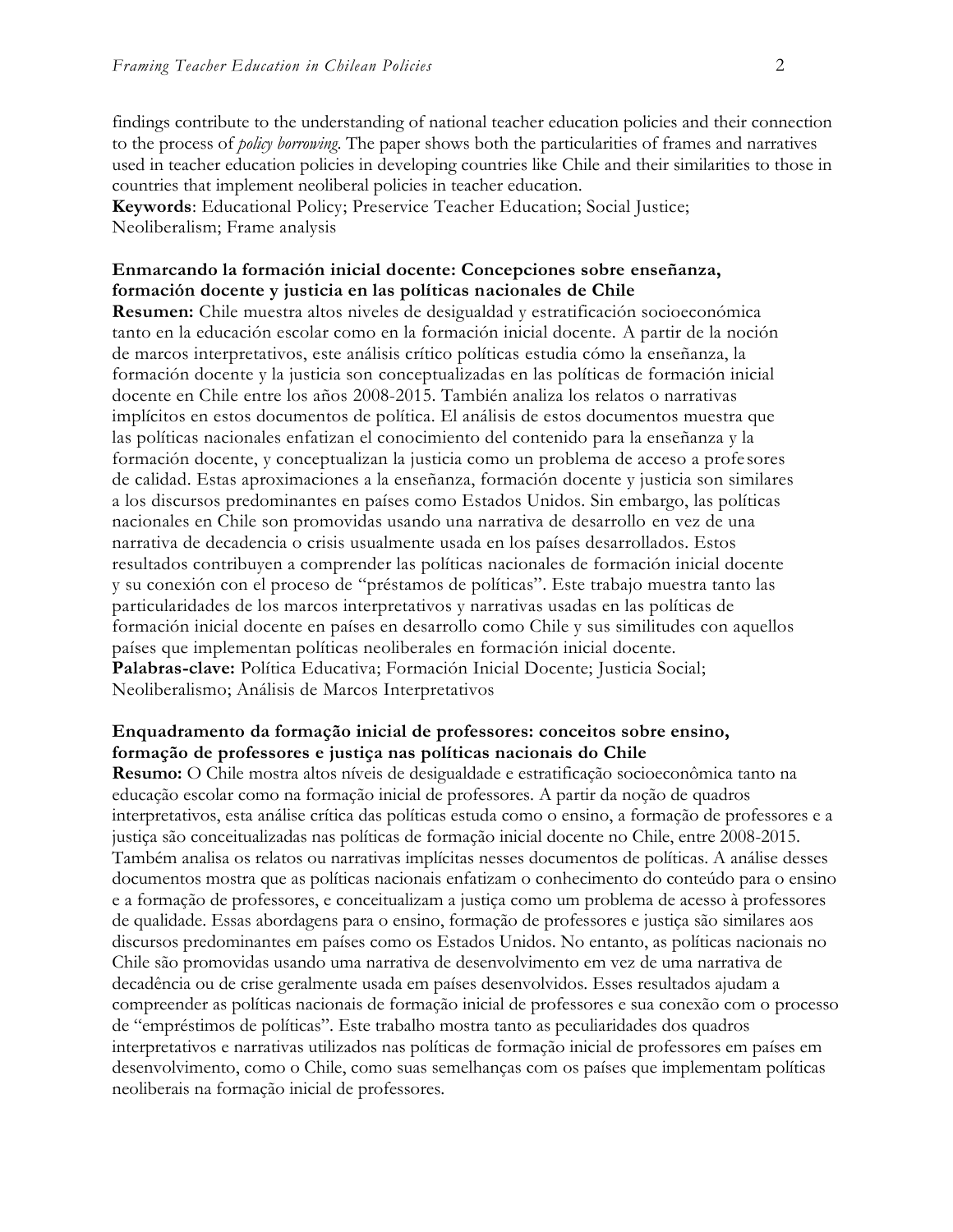**Palavras-chave:** Política Educacional; Formação inicial de Professores; Justiça Social; Neoliberalismo; Análise de Quadros Interpretativos

### **Introduction & Background Literature<sup>1</sup>**

Teacher education has been at the center of international debates on teaching quality framed as a problem of preparation, learning, and in the last 20 years, as an issue of educational policy (Cochran-Smith & Fries, 2005; Darling-Hammond & Lieberman, 2012). Many Western countries have attempted to regulate teacher preparation using accountability mechanisms and policies as a lever for reform (Cochran-Smith et al., 2018; Cohen-Vogel, 2005; Early, 2000; Stephens, Tønnessen, & Kyriacou, 2004). This trend is reflected in the implementation of standards, accreditation procedures, and certification policies in countries such as the US, Norway, and England.

These policies have been promoted claiming the relevance of quality teacher education for student learning and the need to guarantee a qualified teacher for every student (Barber & Mourshed, 2008; OECD, 2005). However, using standards and accountability policies to boost teacher preparation quality has been accompanied by a great deal of controversy. Some scholars argue the definition of standards and more rigorous accreditation/certification processes for teacher preparation programs and teachers will increase the number of qualified teachers and the status of the profession (Darling-Hammond & Lieberman, 2012; Hickok, 1998). Critics of standards and accountability policies argue that they concentrate inappropriately on basic skills and establish procedures for the continual surveillance of teachers and teacher educators (Lerman, 2014). Other detractors claim that tighter accountability policies have narrowed the curriculum, omitted critical and moral debates from teacher preparation, reduced local control, and resulted in the overall deprofessionalization of teaching (Butin, 2005; Conway, 2013; Earley, 2000; Stephens et al., 2004). Additionally, many accountability policies, although aimed at increasing equity, have not attended to larger issues of justice (Cochran-Smith, Piazza, & Power, 2013).

This research can be located in studies on teacher preparation that Cochran-Smith and Villegas (2016) categorize as "policy responses and trends." Policy studies in teacher education tend to focus on the implications for teacher professionalism or the teacher preparation curriculum without analyzing these aspects from a social justice perspective (See Bell & Youngs, 2011; Chandler, 1990; Early, 2000; Fuchs, Fahsl, & James, 2014; Hickok, 1998; Lerman, 2014; Scannell & Metcalf, 2000; Sears, 2002). Some exceptions to this trend are studies such as Barnes-Johnson (2008) and Butin (2005). Additionally, empirical research on teacher preparation and social justice has focused primarily on specific teacher preparation courses, assignments, workshops, partnerships, or whole programs without analyzing their relationship to teacher preparation policies (See Anderson & Stillman, 2013; Butcher et al. 2003; Ensign, 2009; Gazeley & Dunne, 2013; Kuthy & Broadwater, 2014; Lynch, 2013; Mills, 2013; Naidoo, 2010; Wasserman, 2010).

This study is a critical policy analysis of Chilean national policies implemented between 2008-2015 by the Ministry of Education (MOE) in order to strengthen the curriculum and practices of teacher education programs (Cox, Meckes, & Bascopé, 2010; García-Huidobro, 2010; Manzi, 2010). Policies analyzed include common standards and a national written exit test for student teachers (INICIA test), competitive grants for improving teacher education programs, and university

 $\overline{a}$ 

<sup>&</sup>lt;sup>1</sup> Portions of this paper were included in the author's doctoral dissertation (Fernández, 2016).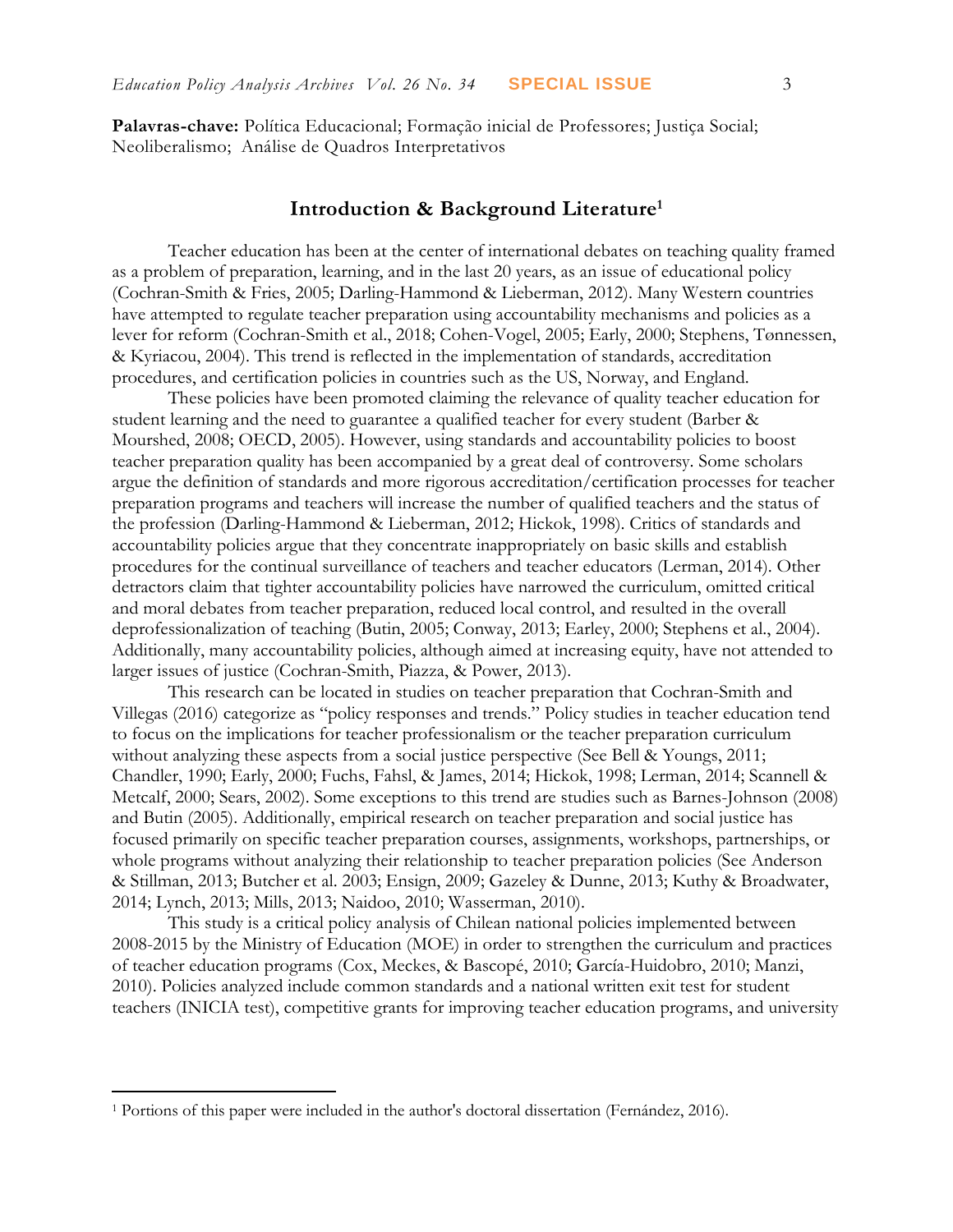tuition scholarships for prospective teachers who had high achievement scores on the national university admissions test, called PSU<sup>2</sup> (MINEDUC, 2011, 2012, 2013).

The purpose of this study is to explore how teacher education is constructed in national teacher education policies in Chile by unpacking their assumptions about teaching, learning, and justice using Frame Analysis (Bustelo & Verloo, 2006; Entman, 1993; Oliver & Johnston, 2000). The paper examines policies implemented between 2008-2015 by analyzing policy documents and tools, related to their construction and implementation, issued between 2006-2014. This analysis allows to answer: 1) How are teaching, learning, and justice framed in national teacher preparation policy documents in Chile? 2) What are the narrative stories used to promote these frames? 3) What are the commonalities and differences between Chilean national policies and international trends?

These policies are an example of the complex process of policy borrowing. The increase in student teacher selectiveness and financial aid, the implementation of standards, and accountability mechanisms have been used to strengthen teacher education in diverse countries, including Singapore, Finland, Canada, Holland, Australia, and the US (Cochran-Smith et al., 2018; Darling-Hammond & Lieberman, 2012). Chilean policies borrow these aspects and combine them. International policy trends have been adopted and at the same time adapted. They have been framed and promoted according to the national context of educational inequity and the history of implementation of neoliberal policies that combined regulation and deregulation. Policy documents use a narrative of development to promote Chilean policies instead of the narrative of decline or crisis usually used in developed countries.

This study is relevant to the field of teacher preparation because it explores accountability policies prevalent in many parts of the world in the context of Chile where accountability and deregulation work together. Furthermore, this research generates evidence regarding whether, and if so how, national teacher preparation policies address issues related to the high levels of socioeconomic stratification and inequity that are integral parts of the Chilean education system.

#### **Chilean Teacher Education History and Context**

#### **Combining Deregulation and Regulatory Policies in a Neoliberal Context**

Neoliberal policies were implemented in Latin America as promoted by international organizations, such as the World Bank and the International Monetary Fund (López Guerra & Flores 2006; Torres, 2002). Chile was the first country to implement neoliberalism in a "pure" form under the dictatorship of Augusto Pinochet (1973-1990). Neoliberal ideas were used to restructure Chilean services, such as health, social security, and education based on principles of efficiency and competition (Inzulza, Assaél, & Scherping, 2011; Pastrana, 2007; 2009). During the dictatorship, military authorities intervened in teacher preparation programs and universities (Contreras-Sanzana & Villalobos-Clavería, 2010; Inzunza et al., 2011). This intervention resulted in an ideological and political "clean-up" of these programs' curricula because discussion of controversial issues was considered dangerous for the government's agenda (Pastrana, 2007, 2010). Teachers were considered suspicious political actors, and the status of the teaching profession was undermined through various strategies (Cox, 2003). Teachers lost their rights as public servants and their salaries were reduced (Ávalos, 2010). In 1974, the preparation of teachers became the exclusive responsibility of universities and "institutos" (similar to colleges), most of them controlled by military authorities (Cornejo & Reyes, 2008; Inzunza et al., 2011). In 1981, the creation of private

<sup>2</sup> In March 2016, the "Teaching Career Law" was approved. Because this policy was approved recently, it is not included in this research.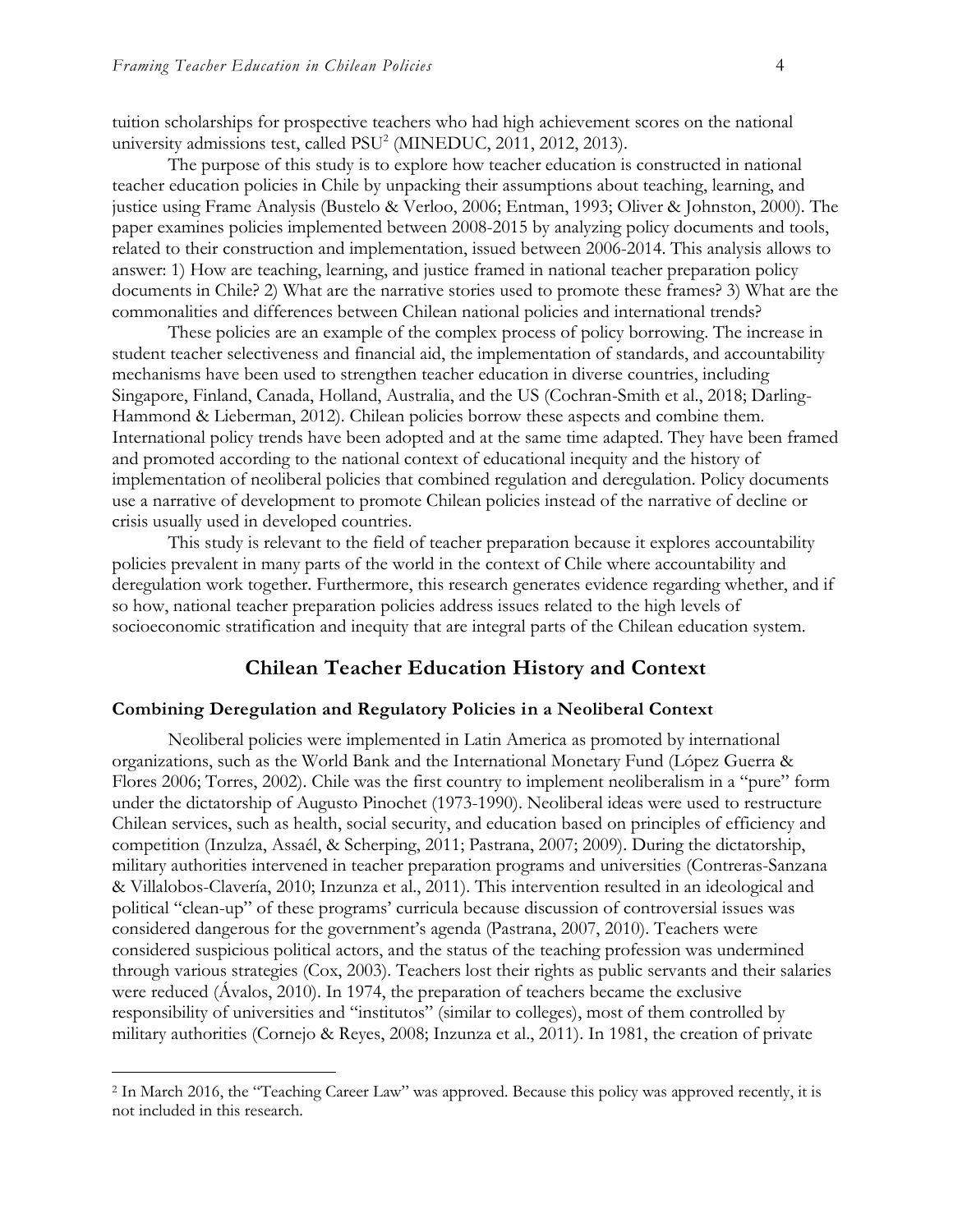universities and "institutos" with complete autonomy was authorized by the government while public funding to public universities was reduced by 50% (Inzunza et al., 2011). These reforms resulted in a weakening of teacher quality and an erosion of the democratic goals of education (Ávalos, 2010; Cox, 2003).

Since 1990, democratic governments have introduced changes in order to strengthen teacher education without challenging its neoliberal foundation (Ávalos, 2014; Inzunza et al., 2011). Before 2016, reforms maintained low governmental intervention in the market of higher education, introducing few and gradual changes. This has resulted in an increase in the number of private universities and little public funding for public universities, which has had serious consequences for equity. Before 2016, most of the funding for universities came from family contributions, leading to high levels of socioeconomic stratification at the higher education level<sup>3</sup>.

Between 2000 and 2008, there was a large increase in the enrollment of student teachers and the number of teacher preparation programs offered in universities and "institutos" in Chile (Cox et al., 2010). The total number of undergraduate programs related to teacher education (elementary, high school, special education, early education) increased 196.4%—from 249 programs in 2000 to 738 programs in 2008. The number of institutions that offered these programs also increased by 53.8%—from 39 institutions in 2000 to 60 in 2008. There was also a rapid increase in the number of enrolled student teachers—from 35,708 student teachers in 2000 to 92,164 in 2002—a 158.1% increase. According to Cox et al. (2010), this trend can be explained by a number of factors: the MOE's approval of full autonomy for private universities to open programs and campuses in 2002, the need to hire more teachers after school hours were increased, and increases in the number of students who graduated from high school. This increase in the number of teacher preparation programs and student enrollment was particularly large at institutions with low or no selectivity and that granted more student loans (Cox et al., 2010; García-Huidobro, 2010; Manzi, 2010). The number of programs offered by universities with low or no selectivity increased by 593%, while their student enrollments increased by 566% between 2000 and 2008 (Cox et al., 2010).

Democratic governments have introduced some policies to regulate the teacher preparation market, closing distance programs in 2005, promoting mandatory program accreditation since 2006 (Fernández, 2016), and implementing the standards and exit test analyzed in this paper. Montecinos (2014) points out that these policies focused on control and accountability instead of on improving the conditions of teacher preparation programs. She also expresses concern about the possible negative effects of the exit test on standardized teacher preparation curriculum and practice. Ávalos (2014) argues that teacher preparation policies during the last couple of decades have focused on providing funding only to programs that show concrete outcomes, such as students' performance on tests.

Chile is an interesting case because regulation and deregulation co-exist in teacher education. Chile differs from other countries, such as the US, because it neither certifies teachers nor has a national register of teachers. The exit test is not required to enter the profession. Furthermore, most universities offering teacher preparation programs are private, and the academic requirements and rules for graduation vary (Botzakis & Malloy, 2006; Sotomayor & Gysling, 2011). While there was a mandatory accreditation process for teacher preparation programs, this accreditation only affected funding for institutions before 2016<sup>4</sup>. Minimal regulation of teacher preparation programs is a

<sup>&</sup>lt;sup>3</sup> This situation has partially changed since 2016, when the "Free Higher Education Law" was enacted. This benefit was available only to students who fall into the lower 50% of the poorest population that year (MINEDUC, 2016b).

<sup>4</sup> Accreditation of teacher preparation programs became mandatory to be able to enroll students in 2016 under the "Teachering Career Law."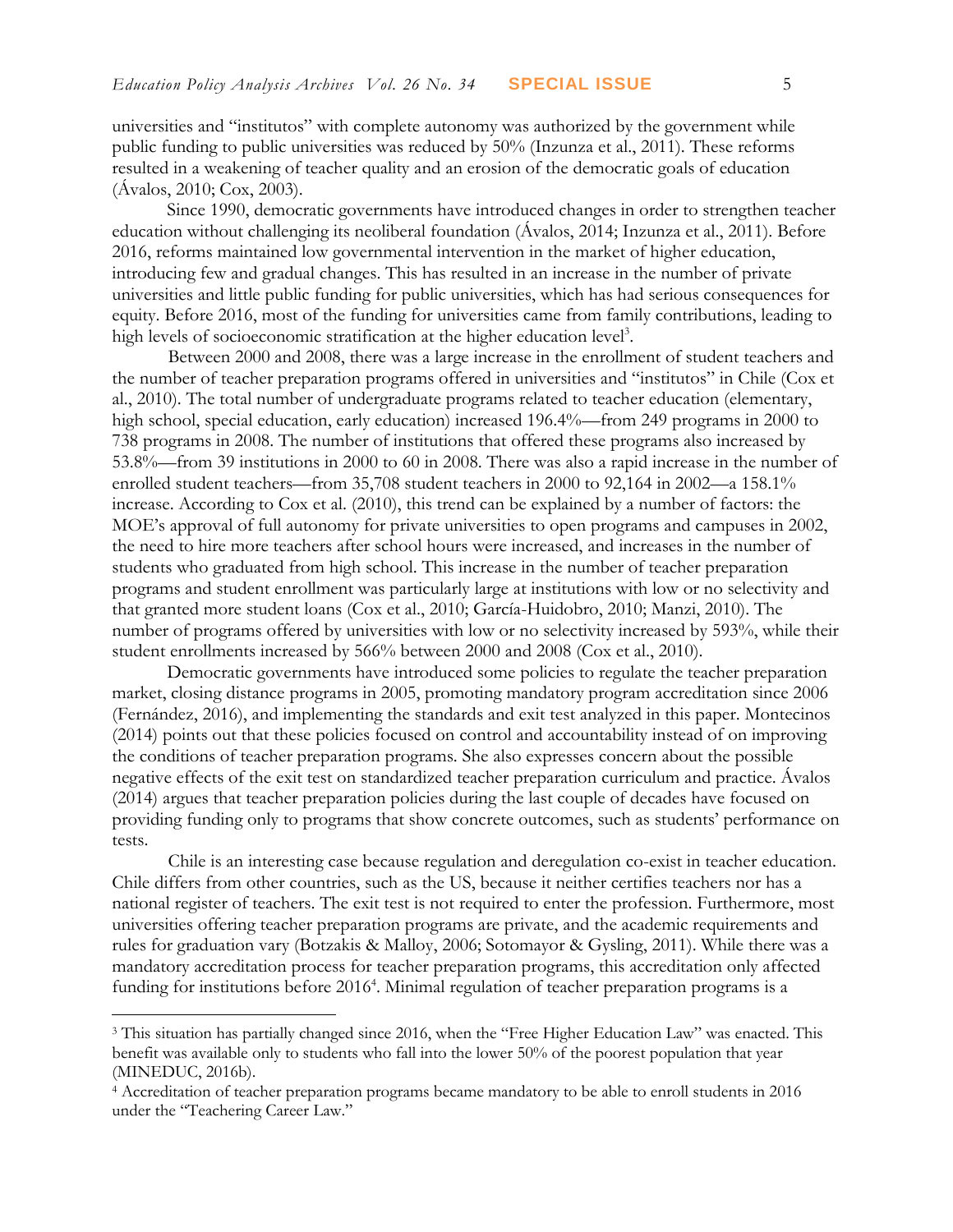consequence of neoliberal policies implemented in the Chilean educational system starting in the 1970s.

#### **Inequity and Socioeconomic Stratification in Education**

Previous studies have reported that regulations and accountability policies in teacher education have been implemented in the context of high levels of inequity and socioeconomic stratification in Chile (Cavieres, 2011; García-Huidobro, 2007; Torche, 2005; Valenzuela, Bellei, & De los Ríos, 2010). Different types of schools—private, voucher, and public schools—enroll students from different socioeconomic populations (García-Huidobro, 2007)<sup>5</sup>. The Chilean educational system is highly stratified, and the quality of education accessible depends upon socioeconomic background (Torche, 2005).

These issues are also reflected in teacher education. Ruffinelli and Guerrero (2009) pointed out that the Chilean educational system creates a cycle of inequity that segregates and privileges or disadvantages K-12 students and teachers based on socioeconomic status. They conducted a study of the academic backgrounds and career paths of 246 teachers who graduated from 17 different universities<sup>6</sup>. The authors found that most teachers who attended selective universities also attended private high schools. In contrast, teachers who attended universities with low levels of selectivity came primarily from public municipal schools or voucher schools. This highly segregated system was reproduced in the schools that employed them. Most teachers found employment in the same type of school they had attended as primary students. Additionally, different teacher preparation programs were associated with different career paths for teachers. Eighty percent of teachers who graduated from selective public universities and more than 97% of teachers who graduated from selective private universities worked in voucher or private schools.

Many claim that teacher education has the potential to play an important role in challenging an unequal and stratified educational system. Since teaching and teacher education are not neutral activities, teacher education policies can promote knowledge and practices that challenge or maintain systems of power and privilege (Cochran-Smith, 2010). Few studies have analyzed Chilean teacher education policies and the conceptions of justice they promote (Fernández, 2016).

### **Theoretical Framework**

Two complementary theoretical frameworks informed my analysis: policy as discourse and a theory of teacher education for social justice.

#### **Policy as Discourse**

The critical policy analysis developed for this study takes the perspective of social deconstructionists who focus on the discursive aspects of policy (Bacchi, 2000). This perspective assumes that policies are not created simply to resolve already identified and clear problems. Rather, the assumption is that problems are constructed in policy debates and policy documents in order to promote desired perspectives on how policy problems should be understood and to promote desired strategies intended to address those problems (Bacchi, 2000; Edelman, 1998; Stone, 2012). From this perspective, we cannot assume that policies simply identify objective problems and offer the best possible strategy to solve these problems based on a rational process of decision-making.

<sup>5</sup> Private schools enroll students from high-income families. Voucher schools receive students primarily from families of medium-low to medium-high socioeconomic status. Public schools enroll students from families of medium-low to low socioeconomic status (García-Huidobro, 2007).

<sup>6</sup> Their sample represented 14.5% of students who graduated from Chilean universities in 2009.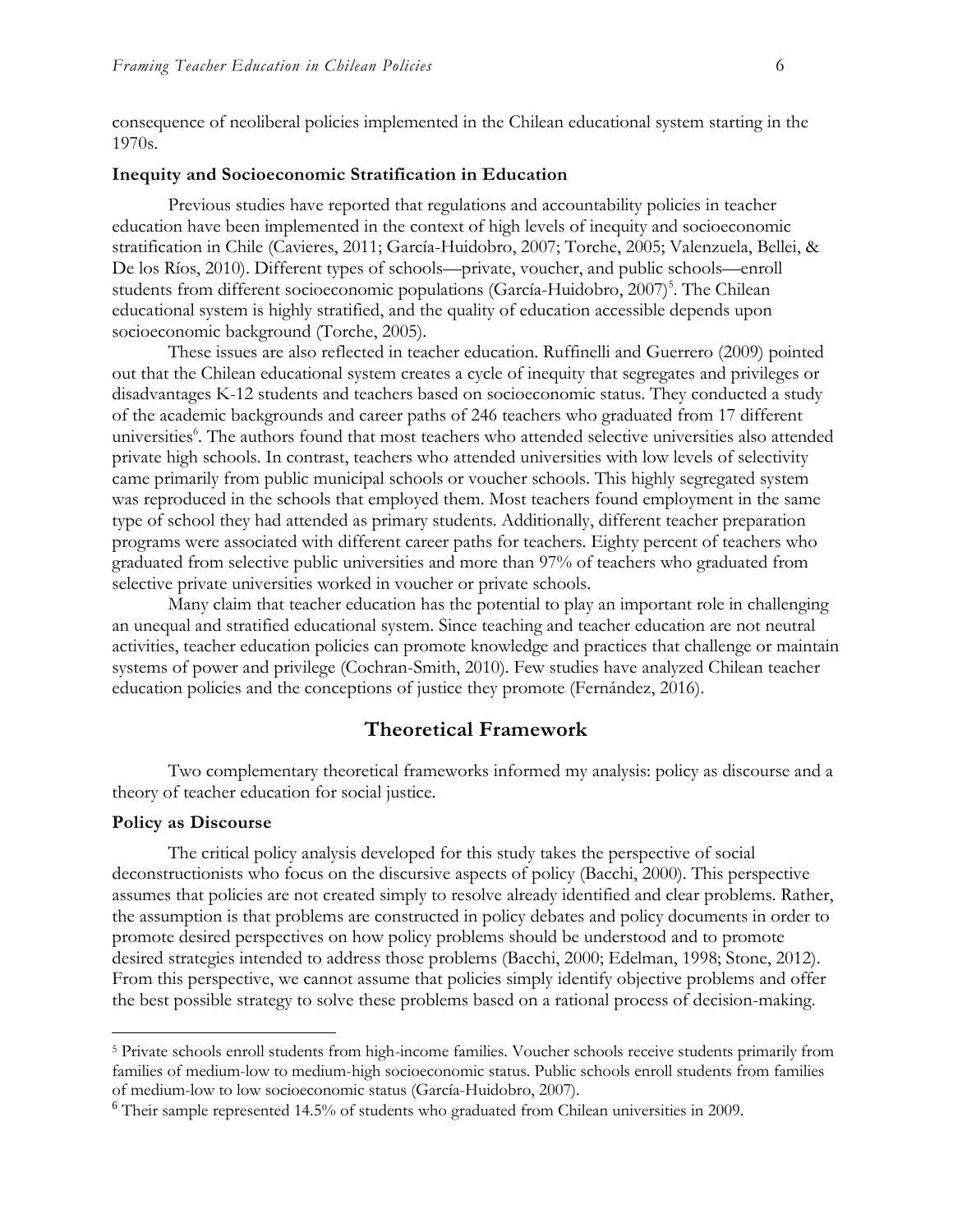Rather, policies are the result of debates based on actors' worldviews, values, and agendas. Policies are "assemblages" that combine elements from competing actors and "are constructed in a context of existing and emerging dominant discourse frames" (Bustelo & Verloo, 2006, p. 8). Policies are based on and at the same time construct forms of understanding or "framing" of problems and solutions.

Researchers who have delved into the concept of frames point out that frames set the parameters for understanding the actions and words of others within a context of interaction (Bateson, 1954; Oliver & Johnston, 2000). According to Entman (1993) and others (Davies, 2002; Rein & Schön, 1996), the process of "framing" includes selecting some aspects of a situation, event, context or problem to make them more salient, noticeable, meaningful or memorable for others. Frames usually involve four functions: defining problems, diagnosing their causes, making moral judgments, and suggesting solutions to remedy these problems (Rein & Schön, 1996). This approach to policy is relevant because frames have an impact on how people understand and respond to policy. Entman (1993) argued that frames are defined by what they include and exclude; all of these have the capacity to have an impact on the reader and audience member. Similarly, Ball (1993) recognized that policy, understood as discourse, creates some possibilities of thought and practice but limits others.

#### **Social Justice Frameworks in Teacher Education**

The concept of social justice has been used extensively in the educational field; however, its meaning has been highly varied and contested (McDonald & Zeichner, 2009; North, 2008). The analysis in this article is informed by three different but consistent conceptualizations that suggest a way to consider the characteristics of teacher education from a social justice approach: Sleeter's (2009) concept of *teacher education for social justice*, Cochran-Smith's (2010) *theory of teacher education for social justice*, and McDonald and Zeichner's (2009) discussion of *social justice teacher education*. Cochran-Smith (2010) defined teacher education for social justice as an intellectual approach and warned against reducing it to a method or specific actions without acknowledging particular social, historical, and political contexts.

According to Cochran-Smith (2010) and McDonald and Zeichner (2009), teacher education programs oriented to social justice should have a clear definition of their theories of justice, as this has consequences for the programs' aims, goals, and strategies. Both Cochran-Smith and McDonald and Zeichner refer to the distinction between *distributive justice* and the *justice of recognition* (Fraser & Honneth, 2003; Young, 1990). Cochran-Smith states that a theory of justice for teacher education should articulate a notion of distributive justice, based on autonomy and equity, as well as a notion of the justice of recognition, which recognizes and challenges the structural oppression of diverse social groups. In contrast, McDonald and Zeichner argue that a distributive notion of justice does not challenge structural inequalities and that teacher education programs with a social justice approach should move to a justice of recognition.

Cochran-Smith (2010) argued that a theory of teacher education for social justice must also include a theory of teacher education (how teachers learn). This implies that a social justice perspective should be present in the selection and recruitment of student teachers, the curriculum and pedagogy of the program, the structure and collaborators, and the program outcomes. Sleeter (2009) and McDonald and Zeichner (2009) also mention these aspects as important. However, McDonald and Zeichner emphasize that teacher preparation programs should be connected to social movements through social organizations. This connection would allow student teachers to better understand their students' lives, to expand their role as teachers, and to become politically active.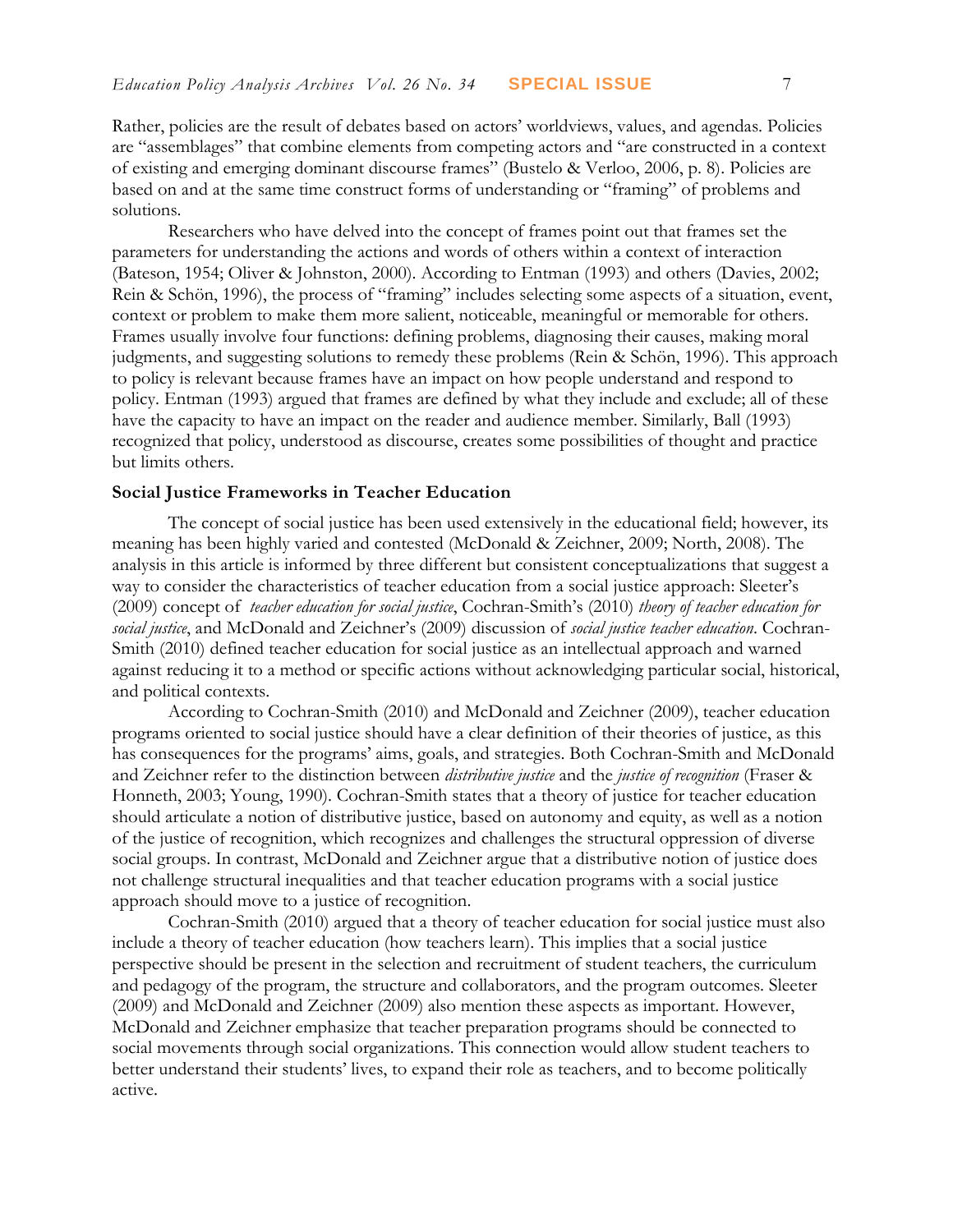Finally, Cochran-Smith (2010) states that a theory of teacher education for social justice must include a theory of practice (the relationship between teaching and learning). However, McDonald and Zeichner (2009) show concern that teacher education programs usually place issues of social justice in the foundational courses, omitting them in courses more directly associated with teaching practice. According to Cochran-Smith, a theory of practice should consider teaching practice as theoretical and practical, and include aspects of advocacy and activism. She states: "In order to support justice, teaching practice must be theorized as an amalgam of the following: knowledge; interpretative frameworks; teaching strategies; methods, and skills; and advocacy with and for students, parents, colleagues, and communities" (Cochran-Smith, 2010, p. 454). Similarly, Sleeter (2009) and McDonald and Zeichner (2009) emphasize teacher advocacy.

Synthesizing these ideas, teacher education guided by a social justice approach should include a definition of justice, a theory about how student teachers learn, and a conception of the relationship between teaching and learning. These three aspects guide the present research questions.

### **Methodology and Data Sources**

This critical policy analysis uses a frame analysis methodology to identify, analyze, and report patterns among the Chilean national teacher preparation policies (Bustelo & Verloo, 2006; Entman, 1993; Oliver & Johnson, 2000; Snow & Bedford, 1998; Stone, 2012). A policy frame analysis seeks to identify the dominant frames present in policy, their connections with ideologies, and the actions that are legitimized and delegitimized through these policies (Viesca, 2013). This methodology assumes that policies do not describe found reality but rather construct problems and solutions.

My analysis of Chilean teacher preparation policies emphasizes three kinds of frames that are present in policy documents (Snow & Bedford, 1998). Diagnostic framing includes the identification of problems and the attribution of causes. Prognostic framing involves the suggested solution to the problem as well as the strategies used and targets. Motivational framing includes inducements to take actions. This research identifies the symbolic devices (Stone, 2012) used in the documents analyzed by policymakers and authorities in Chile. Symbolic devices are used in policies to influence and control others' thinking and feelings. Across frames, attention was placed on *narrative stories* constructed in these policies (Stone, 2012). These stories linked frames and built coherence in policy discourses. Stone stated, "Problem definitions are stories with a beginning, a middle, and an end, involving some change or transformation" (p. 158). Narrative stories are used to define problems and to provide resolutions for them through the policies proposed. Stone suggested that some common stories implicit in policy discourse are stories of change and power, often expressed as the dichotomy of decline/rise or control/helplessness.

This analysis used as major data sources 23 documents and policy tools related to teacher education in Chile that were published between 2006 and 2014. These data sources encompass all publically available official documents that express the rationale of national teacher education policies and documents used to disseminate the policies. As Table 1 indicates, the data include: two reports issued by national educational committees commissioned by Chilean presidents that evaluated and made proposals for teacher education; ten documents used to disseminate and explain teacher education policies; three normative documents, which contain instructions, guidelines, or standards to be used by teacher education programs; two President's messages and proposals submitted to the Congress; and six congressional meetings reports in which the President, Minister of Education, or similar authority presented the perspective of the government related to teacher education. When these documents mentioned specific diagnostic information, strategies, or results for different teacher specializations (elementary, secondary, early childhood, or other), I focused my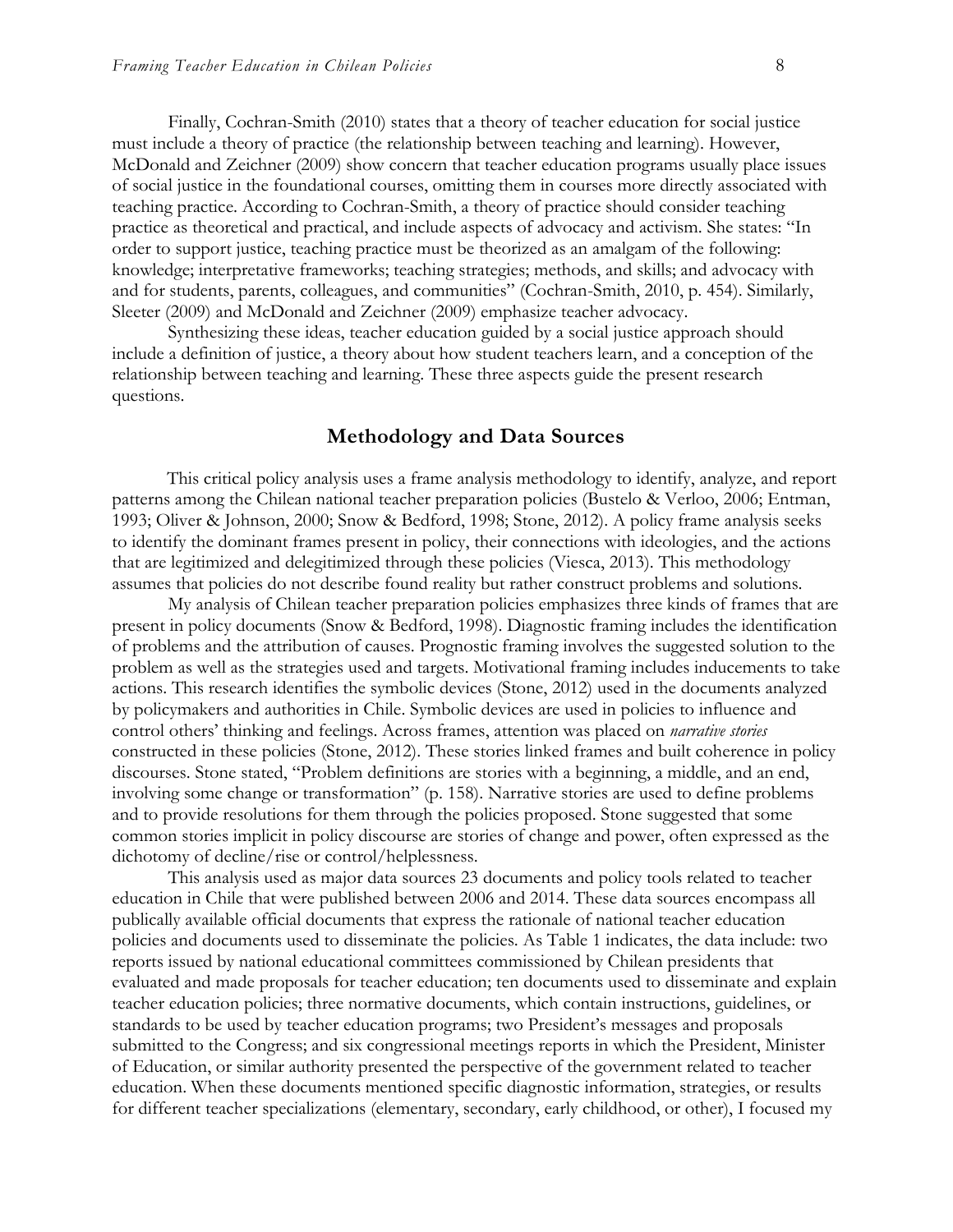analysis on the information provided for elementary teacher specialization, because policy guidelines and tools were created for and implemented in this specialization first.

*Official National Policy Documents Analyzed* (Based on Fernández, 2016, p. 116-119) Type of Document Doc ID Author Title in English Committees' reports 1 Expert Educational Panel (2010) Final report: First stage. Proposals to strength teaching profession in the Chilean educational system. 2 Presidential Advisory Council (2006) Final report by the presidential advisory council for the educational quality Dissemination and explanatory documents 3 Manzi, J. (2009) INICIA program: Foundations and first advances 4 Manzi, J. (2010) INICIA program: Foundations and first advances 5 MINEDUC (2010) Teacher initial education 6 MINEDUC (2012a) Dissemination seminar of initial teacher education policies 7 MINEDUC (2013a) Background of INICIA tests 8 CPEIP (2012a) Informative meeting INICIA evaluation 2012 9 MINEDUC (2011a) Policies for improving initial education quality in Chile 10 CPEIP (2012b) INICIA evaluation 2012, dissemination of collection of themes meeting 11 MINEDUC (2012d) INICIA evaluation, presentation of results 2011 12 MINEDUC (2013b) INICIA evaluation, presentation of results 2012 Normative Documents 13 MINEDUC (2011b) Guidelines standards for teachers graduates in elementary education: Pedagogical and content knowledge standards 14 MINEDUC (2012b, April 23) Approves bidding conditions forms (administrative and technical), and agreements for competition of performance agreements (convenios de desempeño) in initial teacher education, academic innovation, and professional strengthening 15 MINEDUC (2012c) Guide performance agreements application call 2012 field initial teacher education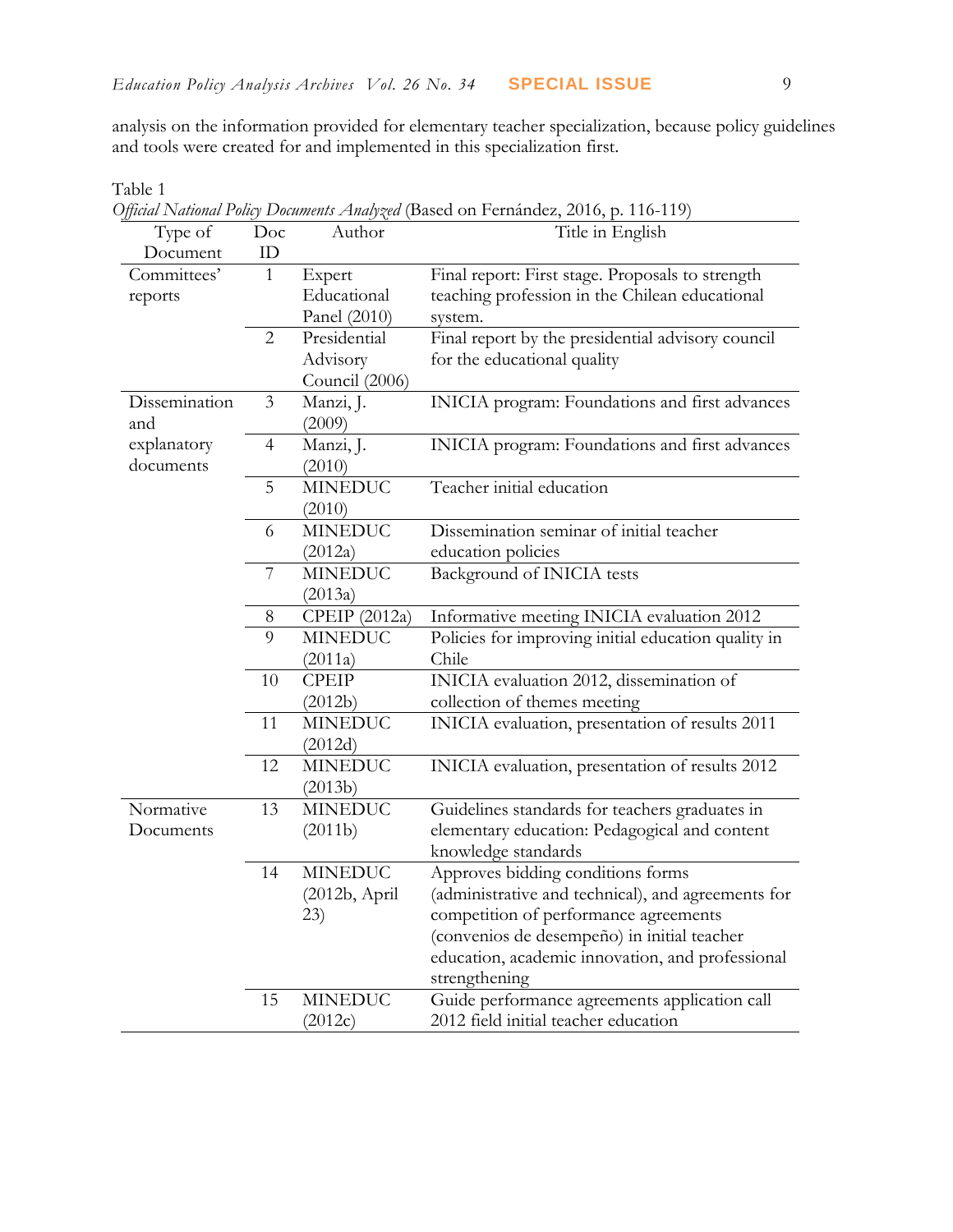| $\sim$<br>Type of | Doc | Author              | Title in English                                                                                           |
|-------------------|-----|---------------------|------------------------------------------------------------------------------------------------------------|
| Document          | ID  |                     |                                                                                                            |
| President's       | 16  | President           | President of the republic's message that start a                                                           |
| messages          |     | (2011)              | bill which create the professional excellence                                                              |
|                   |     |                     | examination and the initial pedagogical excellence                                                         |
|                   |     |                     | incentive allocation                                                                                       |
|                   | 17  | President           | States substitutional text to the bill which                                                               |
|                   |     | (2013)              | establishes the teacher advancement and                                                                    |
|                   |     |                     | professional development system in the public                                                              |
|                   |     |                     | sector (Official Bulletin N° 8189-04)                                                                      |
| Congressional     | 18  | House of            | House of deputies 359st legislature,                                                                       |
| meetings          |     | Deputies            | 141st session on Wednesday March 7th, 2012                                                                 |
| reports           | 19  | (2012a)<br>House of |                                                                                                            |
|                   |     | Deputies            | Financial report: Bill that creates the professional<br>excellence examination and the initial pedagogical |
|                   |     | (2012b)             | excellence incentive allocation                                                                            |
|                   | 20  | House of            | House of deputies 361st legislature,                                                                       |
|                   |     | Deputies            | 80th session on Tuesday October 8th, 2013                                                                  |
|                   |     | (2013a)             |                                                                                                            |
|                   | 21  | House of            | Official letter $N^{\circ}$ 10,951 (Bill sent by the House                                                 |
|                   |     | Deputies            | of Deputies)                                                                                               |
|                   |     | (2013b)             |                                                                                                            |
|                   | 22  | Senate (2014a)      | Report by the education, culture, science, and                                                             |
|                   |     |                     | technology committee, passed to the bill, in the                                                           |
|                   |     |                     | second constitutional process which establishes                                                            |
|                   |     |                     | the teaching advancement and professional                                                                  |
|                   |     |                     | development in the public sector. Official                                                                 |
|                   |     |                     | Bulletin Nº 8,189-04                                                                                       |
|                   | 23  | Senate (2014b)      | Official publication journal of senate's sessions                                                          |
|                   |     |                     | 361 <sup>st</sup> legislature, 89 <sup>th</sup> session in Wednesday                                       |
|                   |     |                     | anuary 22th, 2014                                                                                          |

Table 1 (Cont'd.) *Official National Policy Documents Analyzed*

*Note*: All the translation of the title of the national policy documents are provided by the author.

In order to assure validity and trustworthiness, strategies commonly used in qualitative research and frame analysis studies were applied (Creswell & Miller, 2000; Dombos, 2012; King, Keohane, & Verba, 1994; Maxwell, 1992; Triandafyllidou & Fotiou, 1998). The analysis of diverse policy documents and tools allowed for the triangulation of data sources and provided different information from the predominant discourse promoted by the MOE. For example, committee's reports and presidents' messages provide more information about the diagnostic frames and the concepts of justice underlying the policies, while normative and dissemination documents provide more abundant information about prognostic frames and the concepts of teaching and teacher education.

The analysis of how teacher education is framed in national teacher education policies was guided by the research questions and the key dimensions of my theoretical framework (theory of practice, theory of teacher education, and theory of justice) and methodology (diagnostic,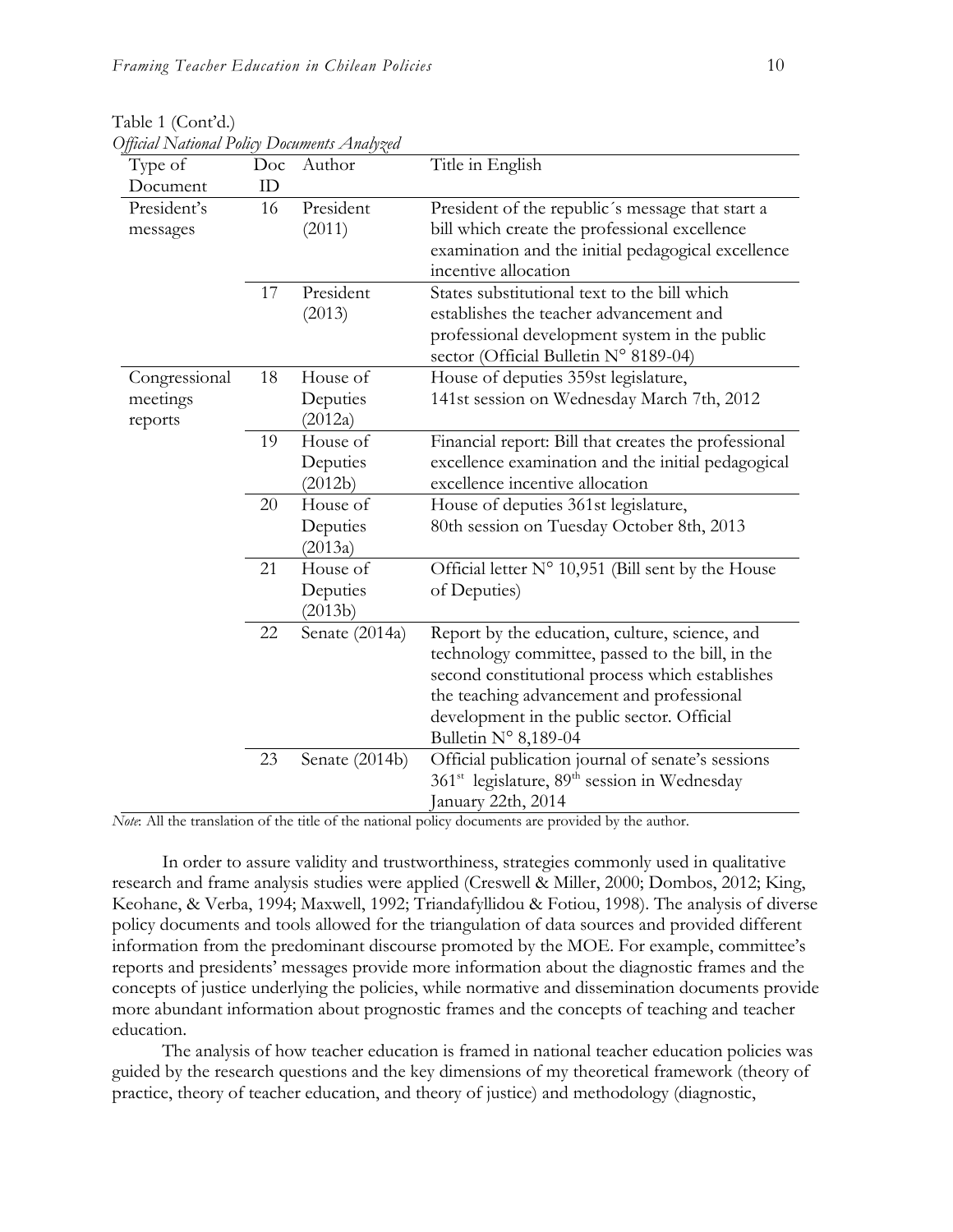prognostic, motivational frames, and symbolic devices). These dimensions were used to create and define code families, which were piloted and adjusted analyzing one document. During the process of analysis, I identified emergent codes and code families related to my research questions, and I organized these codes based on the previously defined code families (see final code list in Appendix A). Across the process, I wrote analytic memos regarding the more salient characteristics of the national policies across documents.

I analyzed all policy documents in two phases using Atlas.ti. This multiphase analysis allowed for exploring the corpus emphasizing different aspects. First, I organized all documents and analyzed them chronologically, emphasizing (but not restricting the analysis to) the identification of the dimensions of my theoretical framework. In this stage, I paid close attention to how concepts of teaching, teacher education, and justice were defined. Then, I coded documents a second time organizing them by type, as presented in Table 1 (e.g. Committees' reports, normative documents). In this second stage, I delved into the identification of more abstract dimensions of diagnostic and prognostic frames (dimensions related to the methodology) across documents. After I completed the coding process, I read through my analytic memos and revisited the codes across documents.

### **Findings**

In this section, I present the diagnostic and prognostic frames identified in documents produced by the MOE, focusing on the conception of teacher education, teaching, and social justice presented along these aspects. After that, I identified the narrative stories across these conceptions.

#### **Diagnostic Frame: The Problem of Education and Teacher Education**

Across policy documents, the MOE constructed the problem of the overall education system in Chile as a problem of injustice. Injustice was understood as the achievement gap between high- and low-income K-12 students and associated with the low quality of teachers. The MOE used national and international students' achievement tests and examples from foreign countries to promote their vision of problem construction and to make their case.

At the national level, injustice was reduced to the achievement gap as measured by the national standardized test (SIMCE). As it was stated in the policy documents, only 5 out of 40 students in low socioeconomic groups learned what was expected; in contrast, 26 out of 40 students in high socioeconomic groups met benchmarks (Document 9, 2011a). At the international level, the documents claimed that Chile was behind the OECD countries' average in quality and equity of education using the 2006 Programme for International Student Assessment (PISA) results as evidence (Document 1, 2010; Document 5, 2010). This statement was based on the assumptions that educational quality was adequately captured by student performance on the PISA test and that inequity can be defined as the variance between the test performance of low-income and highincome students.

The MOE attributed the achievement gap between students from high and low socioeconomic groups on national and international evaluations largely to low teacher quality. Most often, inequity was not described using multi-causal explanations and social factors. The MOE wrote across documents that better teachers were the main factor necessary in order to improve student achievement and reduce the achievement gap. This statement was supported using international evidence, such as the 2005 OECD report *Teachers Matter* (OECD, 2005) (Document 4, 2010). A quotation from a 2007 McKinsey report (Barber & Mourshed, 2008) was also used in several documents: "The quality of an educational system cannot exceed the quality of its teachers" (Document 8, 2012a, p. 42). Most of the time when this argument was made in the documents it was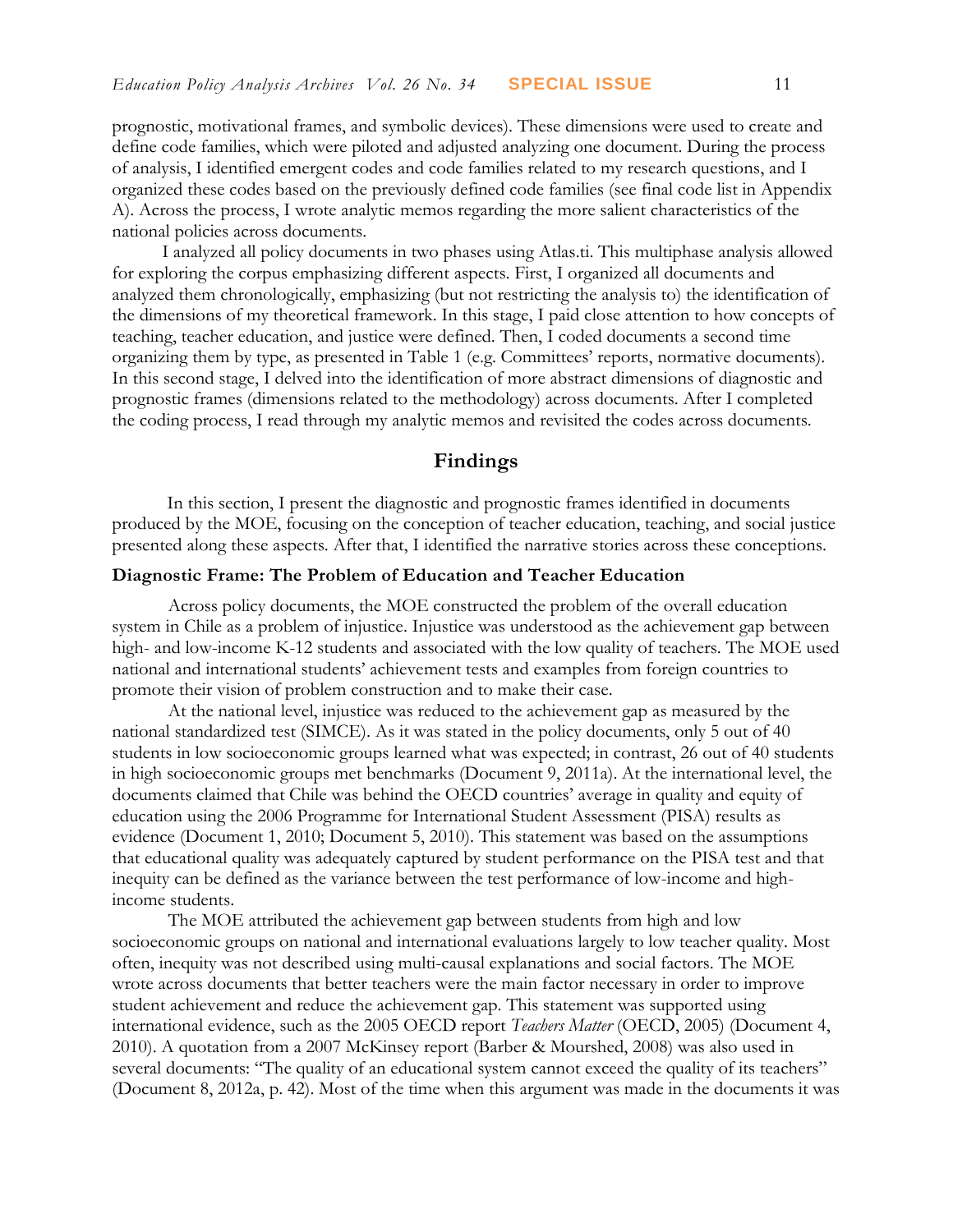supported with facts and figures from that same 2007 McKinsey report, which focused on the impact of high- and low-performance teachers on student test results (Barber & Mourshed, 2008). One figure showed that after three years, teachers situated at the bottom  $20<sup>th</sup>$  percentile of performance evaluation produced a gap of 53 percentile points in achievement between their students and that of students taught by teachers who performed at the top  $20<sup>th</sup>$  percentile (Document 6, 2012a).

International evidence worked as a symbolic device (Stone, 2012). Stone stated, "A symbol is anything that stands for something else" (p. 160) and that symbolic devices are used to support claims and to persuade people. The use of international organizations reports, such as McKinsey and OECD, could be interpreted as an effort to give more credibility and objectivity to the MOE statements. The reports were strategically used in order to validate and legitimate the problem constructed in policy documents. International evidence was also utilized as a symbol to signify that the MOE was not ideologically influenced but rather was acting in response to an objective or scientific diagnosis. In fact, international data were used to claim that the importance of teachers in student achievement could not only be stated but also quantified even after a short time of teaching, as this excerpt by the President of Chile exemplifies:

A key factor to achieve a better education is teachers' effectiveness in the teaching process. Both international and national evidence point out that this aspect helps explain to a significant degree differences in children and youth's learning. Thus, it has been proven that an ineffective teacher can hold up a child's learning each year even six months in comparison to students who faced appropriate teachers. At the same time, the most effective teachers can make their students' progress in a similar period of time up to an equivalent of 1.5 academic years (Document 18, 2012a, p. 67).

As this excerpt shows, the international evidence also provided motivation for change and a sense of urgency that justified interventions that would impact teacher quality.

It was stated in policy documents that one of the main causes of low-quality teachers was low-quality teacher preparation. The problem of teacher education was defined as the inability of preparation programs to attract and select strong students and to offer a high quality curriculum. The MOE established a causal relationship between strong teacher candidates and high quality teachers by referencing the 2005 OECD report *Teachers Matter* (OECD, 2005). The policy documents pointed out that teaching was not an attractive career for "talented" high school Chilean students who obtained high scores on the national university admission test. The MOE claimed that low interest in teaching was related to the low status of the profession as well as the lack of economic incentives (Document 1, 2010).

Policy documents also stated that an increase in student teacher enrollment has been coupled with a lack of selectiveness. The MOE showed that between 1996 and 2008 the enrollment in teacher preparation programs, especially in elementary programs, radically increased. This argument was made in diverse documents using a number of graphs and tables, as well as language exemplified by this excerpt: "Explosive increase of enrollment. The enrollment is multiplied by 5.4 in 12 years" (Document 5, 2010, p. 15). According to the MOE, however, the selectiveness of the teacher preparation programs remained low. As it is illustrated in the below quotation, university cut off scores on the national admission test for those entering teaching programs were very low or there was no minimum score necessary to apply:

The 73% of the graduates from education programs in 2011 neither they did not take the [national] university admission test nor obtained less than 500 points on it. In our higher educational system, the number of graduates from educational programs has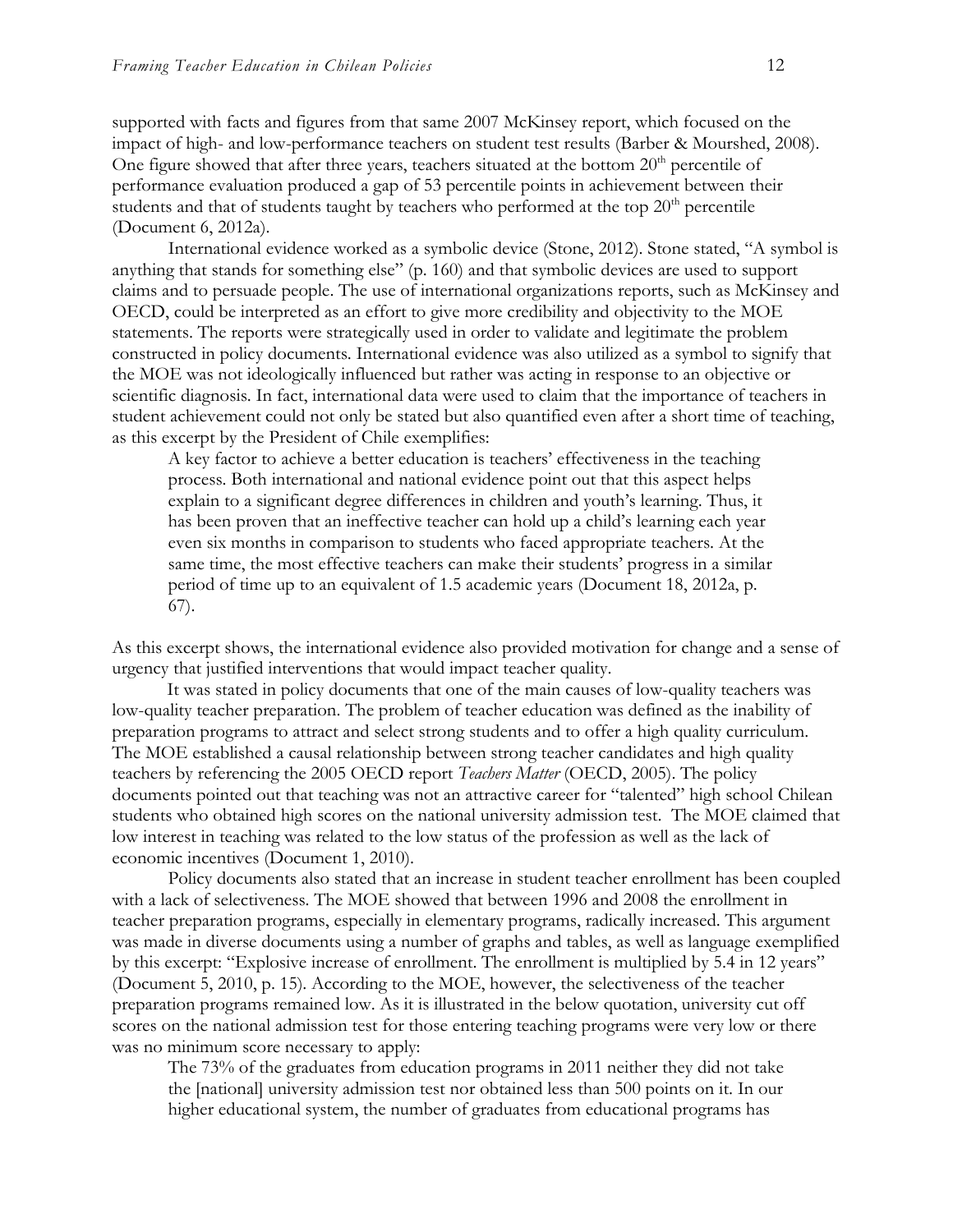quadrupled in the last ten years. The requests to achieve that condition are in practice nonexistent (Document 23, 2014b, p. 157).

When the MOE referred to problems with teacher education curriculum, it stated that teacher preparation failed to provide student teachers with adequate content knowledge. This claim was supported using quantitative data, such as student teachers' performance on national or international tests. For example, the MOE expressed concern about the low achievement of student teachers on the results on the international test TEDS-M (Teacher Study in Mathematics), which evaluated mathematical knowledge (Document 22, 2014a). Deficiencies in mastery of content knowledge by student teachers were mentioned not only as a problem of teacher preparation outcomes but also as a problem of teacher preparation inputs—student teachers' capacities and qualifications before entering the programs. The MOE stated teacher preparation programs had low selectiveness based on the low scores achieved by student teachers on the admission tests. This test measured mathematics, language arts, social science, and science knowledge at the end of 12th grade.

In addition, the MOE used examples from foreign countries to construct the problem of teacher education. The policy documents stated that the Chilean educational system was not doing what successful educational systems elsewhere do to address problems related to the selection, recruitment, and preparation of student teachers. Description of successful educational systems was used as a comparison model to diagnose the problems of teacher education in Chile. For example, discrepancies between selection processes in teacher preparation programs in Chile and other countries were framed as part of the problem that had to be overcome. At the same time, other countries' policies and strategies were used as part of a motivational framing; they were presented as desirable and necessary in order to improve the quality of teaching and to catch up with other countries. The use of foreign countries' examples in the construction of the problem in policy documents is exemplified in the following quotation:

She [the national minister of education] emphasized that in other countries to obtain these results, 30% of the best [high school] graduates are selected to pursue the teacher career. In this context, she pointed out that the reality of the country is far from this aspiration. In 2011, 73% of graduates from educational programs had not taken the PSU [national admission test] or had obtained less than 500 points in the test. In that sense, she said that in some higher education institutions candidates are automatically selected to study pedagogy just providing their RUT (national identification number) (Document 22, 2014a, p. 8).

#### **Prognostic Frames: Conceptions of Teacher Education, Teaching, and Justice**

In this section, I explain the conceptions of teacher education, teaching, and justice that were explicit and implicit in the solutions (prognostic frames) proposed in national policy documents.

**Conceptions of teacher education.** The solutions to the problems constructed regarding teacher education were associated with economic incentives, standards, and a national exit test for student teachers. All of these strategies focused on improving the student teachers' content knowledge using market and regulatory approaches.

The solutions highlighted by the MOE included an increase in the selectiveness of teacher education programs, along with scholarships and economic incentives in the first year of teaching to attract talented students (Document 1, 2010). Examples of the high degree of selectiveness of teacher education programs in educationally successful countries were used to support the proposed changes. The MOE stated that the best educational systems worldwide selected student teachers from the top of the college-going population, and teaching was a valued and attractive profession. In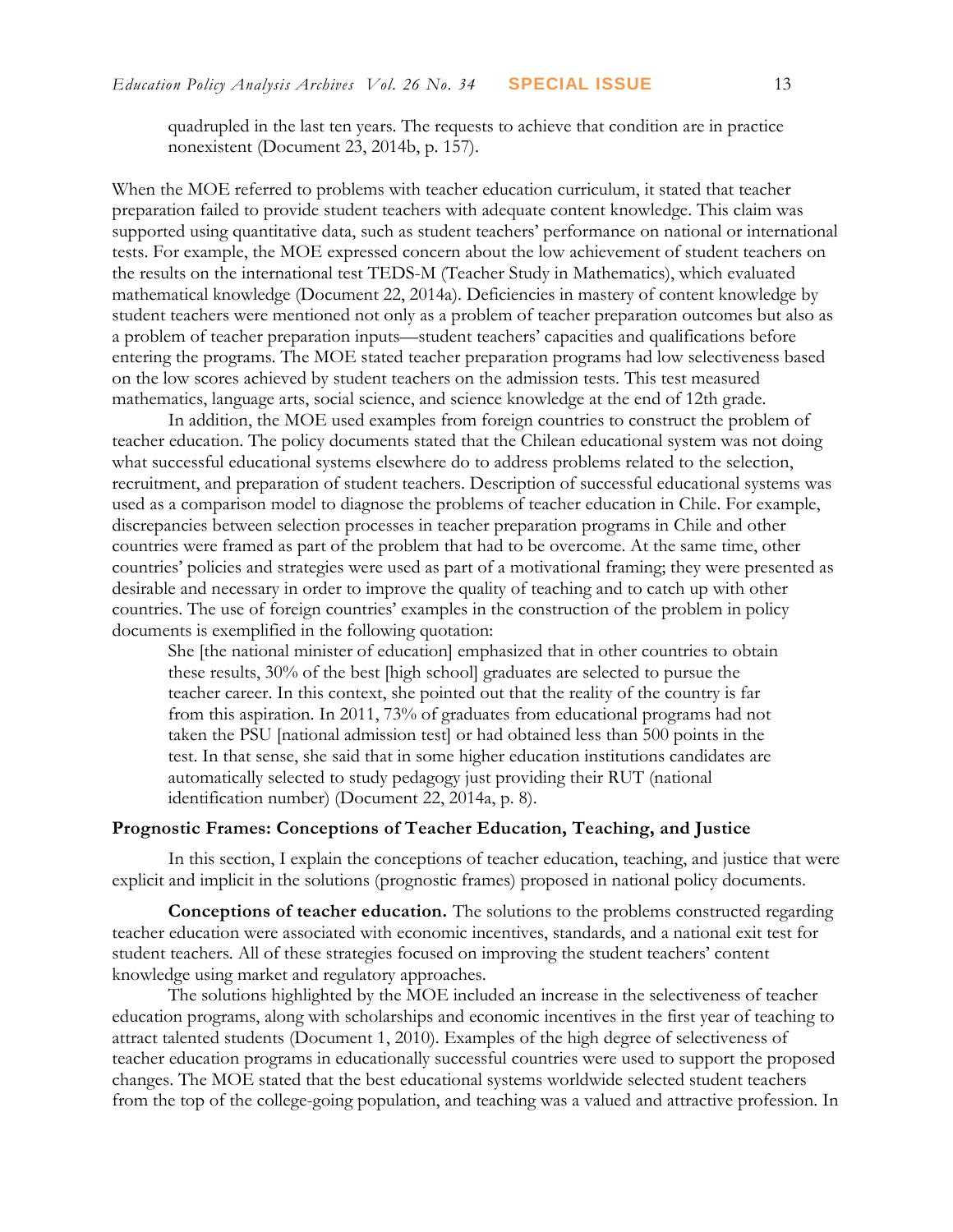the Chilean policy documents, talented students were defined as students who scored high on the standardized national university admission test that measured disciplinary knowledge. Therefore, this was one of the main requirements to obtain a MOE scholarship (Document 18, 2012a).

The proposed solution for recruiting and selecting "better" students was a policy based on market logic. This solution assumes that economic incentives for teacher candidates in the form of scholarships will increase the selectiveness of the programs. This economic incentive is a targeted policy that, consistent with the problem constructed in policy documents, focuses on rewarding only "talented" students. In this way, the MOE made the decision to affect recruitment and selection in an indirect way. Instead of regulating program requirements, such as a minimum cutoff score for student teacher selection in all programs, the MOE chose to try to influence the market of university programs using scholarships. If higher education institutions wanted to enroll students with these scholarships, the MOE required a program cutoff of 500 points on the national admission test (Document 18, 2012a). It was assumed that these scholarships, which were provided only to study education, would induce students to choose teaching over other undergraduate majors. It was also assumed that student teachers would choose to study at the universities that qualified for scholarships over those that did not. In this way, the MOE assumed that teacher education recruitment and selectiveness could be based on and fixed by market incentives.

To address the low quality of teacher preparation programs, the solutions proposed in policy documents focused on controlling student teachers' outcomes. The main strategies proposed were related to defining minimum criteria for teaching, which would be stated as standards and evaluated using the exit test. These criteria encompassed the minimum knowledge that student teachers should have, according to the MOE, at the end of their preparation and beginning of their teaching career. The quotation below showed the objective defined by the MOE for standards:

The objective of these standards is to clarify, on the one hand, what every teacher must know and know to do in the classroom, and on the other hand, the professional attitudes that the teacher must develop as a result of his/her preparation as an elementary teacher. In this sense, the standards are a useful and needed reference for teacher preparation institutions, because [the standards] reveal the knowledge, skills, and competences that these institutions must be able to teach to their students in the course of their studies (Document 13, 2011b, Presentation section, para. 5).

The MOE emphasized that national standards and the exit test were not intended to control individual programs' curricula, which could include different pathways to foster the expected outcomes in student teachers. Despite the standards not being mandatory, they made explicit the aspects of teacher preparation curricula that were valued and promoted by the MOE: content and pedagogical knowledge. The standards were organized into five areas. Four areas were related to content knowledge, including 49 standards, and one area was related to pedagogical knowledge, including 10 standards (Document 13, 2011b). The emphasis on content knowledge was consistent with the construction of the problem in policy documents. One of the most frequent sets of knowledge and skills defined by these standards was knowledge and understanding of the content of the subject matter to be taught (Document 13, 2011b).

The national exit test was based on the national standards and evaluated teacher candidates according to content knowledge, pedagogical knowledge, and basic skills (writing skills)<sup>7</sup>. The MOE's analysis of the exit test for elementary education student teachers and this study agreed that the national exit test focused on evaluating content knowledge. The MOE stated that the test

 $\overline{a}$ 

<sup>7</sup> Between 2009 and 2011, a test for ICT skills (information and communications technology) was applied.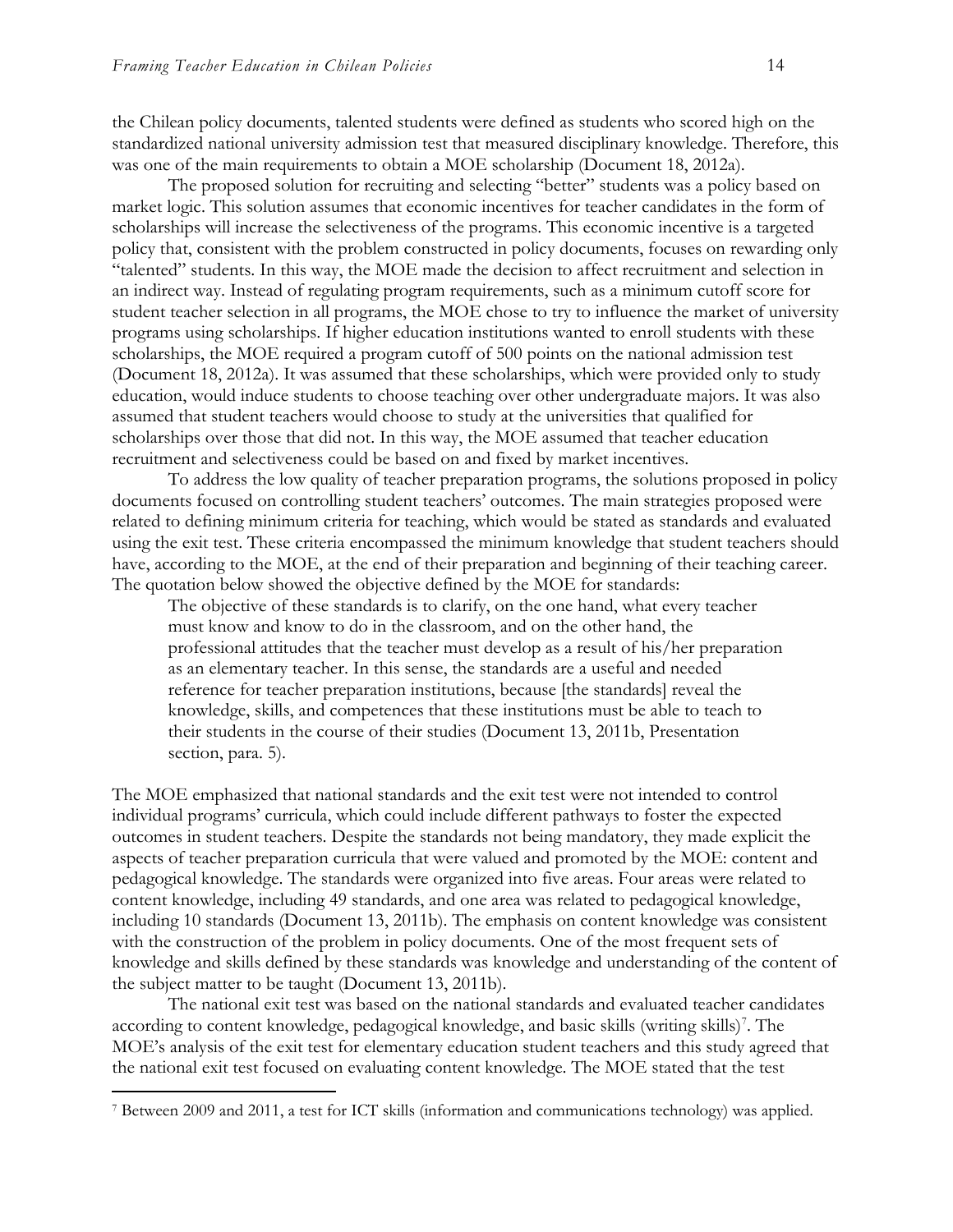evaluated three topics related to pedagogical knowledge, including knowledge of student learning and development as well as design and implementation of teaching (Document 10, 2012b). In contrast, the test evaluated 19 topics related to content knowledge, including knowledge of grammar, geometry, and the earth and universe. Only four of these topics related to content knowledge included some pedagogical content knowledge, such as "Scientific knowledge and its learning" (Document 10, 2012b, p. 26).

Even though it was not required that teacher preparation programs align their curricula with the standards, the MOE indirectly promoted the incorporation of the standards into the curriculum through the publication of the results achieved by student teachers on the national exit test. Policy documents pointed out that the exit test results would be public. This proposal was based on the argument the educational system should provide information to student teachers, teacher preparation programs, and the public in general about the quality of teacher preparation programs. According to the policy documents, making exit test results public information also would prompt the improvement of programs and guide prospective student teachers' decisions:

These tests have important effects even if they only were used to provide information and without high stakes. Particularly, because they mean important information for the educational organizations, but especially for the student teachers and future student teachers, as far as the [tests] allow them to make informed decisions. In that sense, it is key that the results [on the test] be made transparent to the public, especially at the level of the program or the higher education institution (Document 1, 2010, p. 46).

The assumption here is that the exit test would provide an objective measure of quality that would allow universities (providers) and student teachers (consumers) to make better decisions. Student teachers' decisions would include choosing universities whose students had the highest scores on the exit test. It was expected that the result of the exit test would allow teacher preparation programs to make changes to align their programs to standards based on student teachers' consumer decisions and demands.

The MOE promoted national standards for student teachers indirectly by publicly releasing student teachers' test results from all programs. Also, the MOE promoted directly its standards with the small group of teacher preparation programs that earned grants for improvement. The general objective of the grant program was to improve the professional competences of student teachers. One of the two main indicators used to evaluate the achievement of this objective was students' scores on the exit test<sup>8</sup> (Document 14, 2012b). Therefore, universities that received Ministry grants were accountable for their students' results on the exit test, which was a direct way to promote the alignment of teacher preparation programs' curriculum with the standards and the content of the exit test.

**Conceptions of teaching.** Consistent with aspects of teacher education valued by the MOE, the aspects of teaching that were more valued were content knowledge. First, content knowledge was mentioned in the construction of the problem as the knowledge for teaching lacking in teachers or student teachers. This information was supported by the MOE's use of student teachers' poor results on international tests measuring content knowledge and evidence of the low achievement of student teachers on the exit test during the first years of its implementation (Document 11, 2012d). Second, the MOE's conception of good teaching was implicit in national

<sup>8</sup> Another indicator of quality of the program's graduates was evaluation of the learning of their K-12 students as indicated by value-added assessment measures. However, this indicator had not yet been required.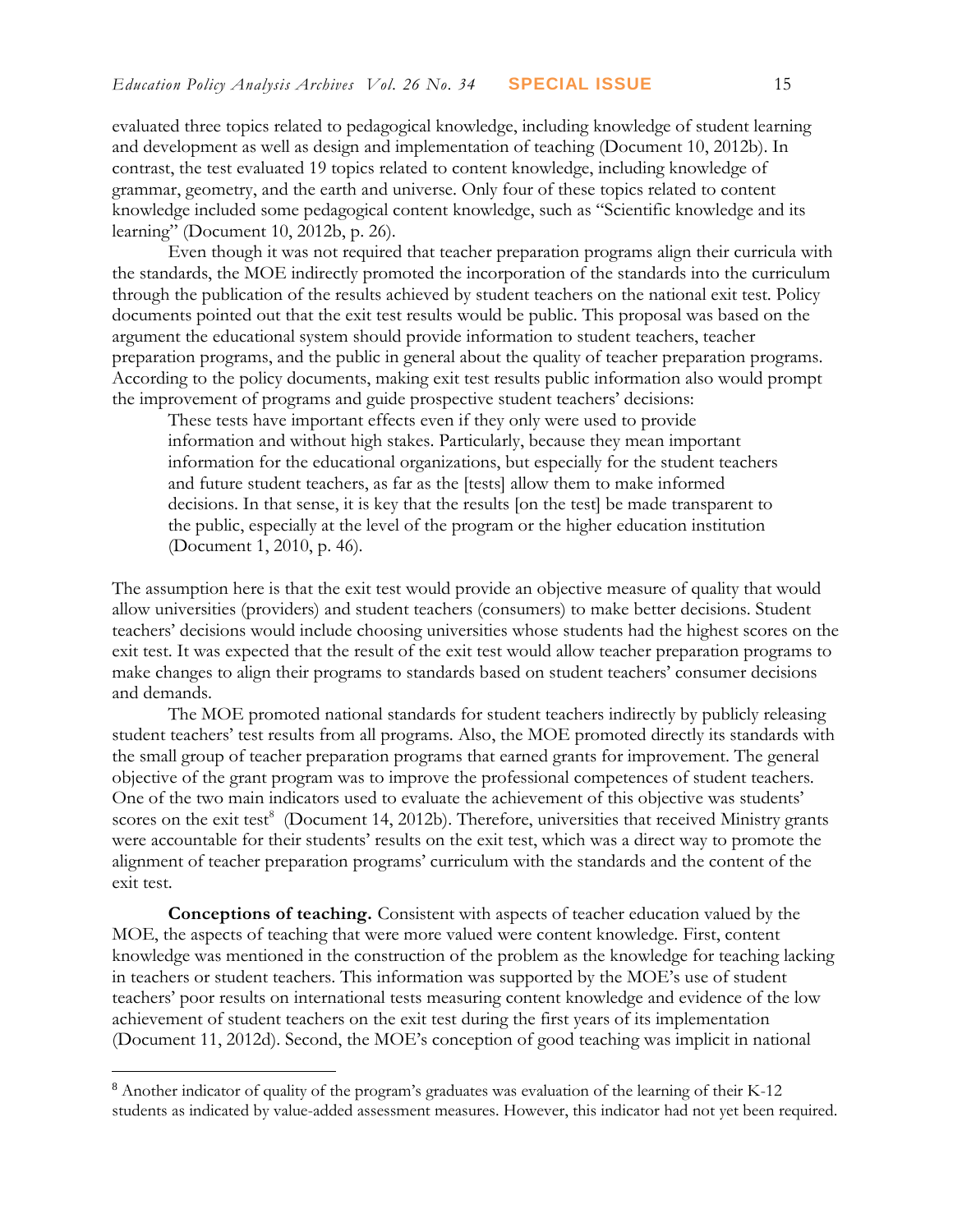standards for student teachers and the national exit test, which emphasized content knowledge. The aspects included on the standards and evaluated on the exit test were presented in the policy documents as the minimum criteria for teaching for graduate student teachers, or what is sometimes referred to as "the floor" of requirements for teachers. "The standards have the purpose of communicating to the society, and especially to the field of the professions, a vision of which are the competences that teaching professionals must have when entering elementary education teaching" (Document 13, 2011b, p. 8). Therefore, for the MOE, the minimum condition for teaching was to have mastered content knowledge and, to a much lesser extent, pedagogical knowledge.

**Conceptions of justice.** Across the national policy documents, justice/injustice were constructed in three ways and usually presented together. First, injustice was constructed as part of the diagnostic frame, portrayed as the largest level problem that could be overcome by improvements in the educational system. The policy documents stated that there was a student achievement gap based on socioeconomic status, and teachers were constructed as the most important factor in solving this problem. As the excerpt exemplifies, a narrative of common knowledge and consensus was used to claim that this was the most important issue to solve at this historical moment.

The [Presidential Advisory] Council has achieved large agreements… They are supported by a shared ascertainment: the education of our country has progressed, but it is far from having the quality needed and required in the present world, nor is it able to reduce the noticeable beginning inequalities which children start their educational experience with (Document 2, 2006, p. 14).

Quantitative data were used to construct and validate injustice as a problem. Data from students' performance on national and international tests were used as a symbolic device indicating that the student achievement gap had been well documented scientifically. These data were used to provide an "objective" measure of inequity amongst students based on their socioeconomic status. For example, a graph in one of the dissemination documents showed an increase in the achievement gap between low income and high income students after four years of school, using as two time points the fourth and eighth grades (Document 5, 2010). Pointing to that graph, the document stated that the gap between low and high income students on the national standardized test, SIMCE, had increased 27 points after four years. These data were complemented with international evidence about the effect of teachers on students' achievements. With this coupling, the attribution of responsibility for this problem was implicitly located in teachers.

Second, justice was framed as the moral inducement to persuade the public and educational leaders to implement the solutions proposed by policies. It was argued that the proposed solutions, which focused on teacher variables, should be supported because they would have an effect on the achievement of students, and it was a matter of morality and ethics to provide better opportunities to students in disadvantage. This idea is illustrated in the following quotation:

To this [Expert Educational] Panel was assigned to contribute ideas to strengthen teacher capacities in the country… In this task [the panel] have had in sight the general interest of the country. [The panel] is convinced that these are essential reforms to achieve a more equitable and quality education (Document 1, 2010, p. 73).

Additionally, justice was constructed as an expected outcome of policy implementation. As it was explicitly mentioned in the documents, the final goal of the changes proposed in teacher education was to improve the quality of the education system available to all students, regardless of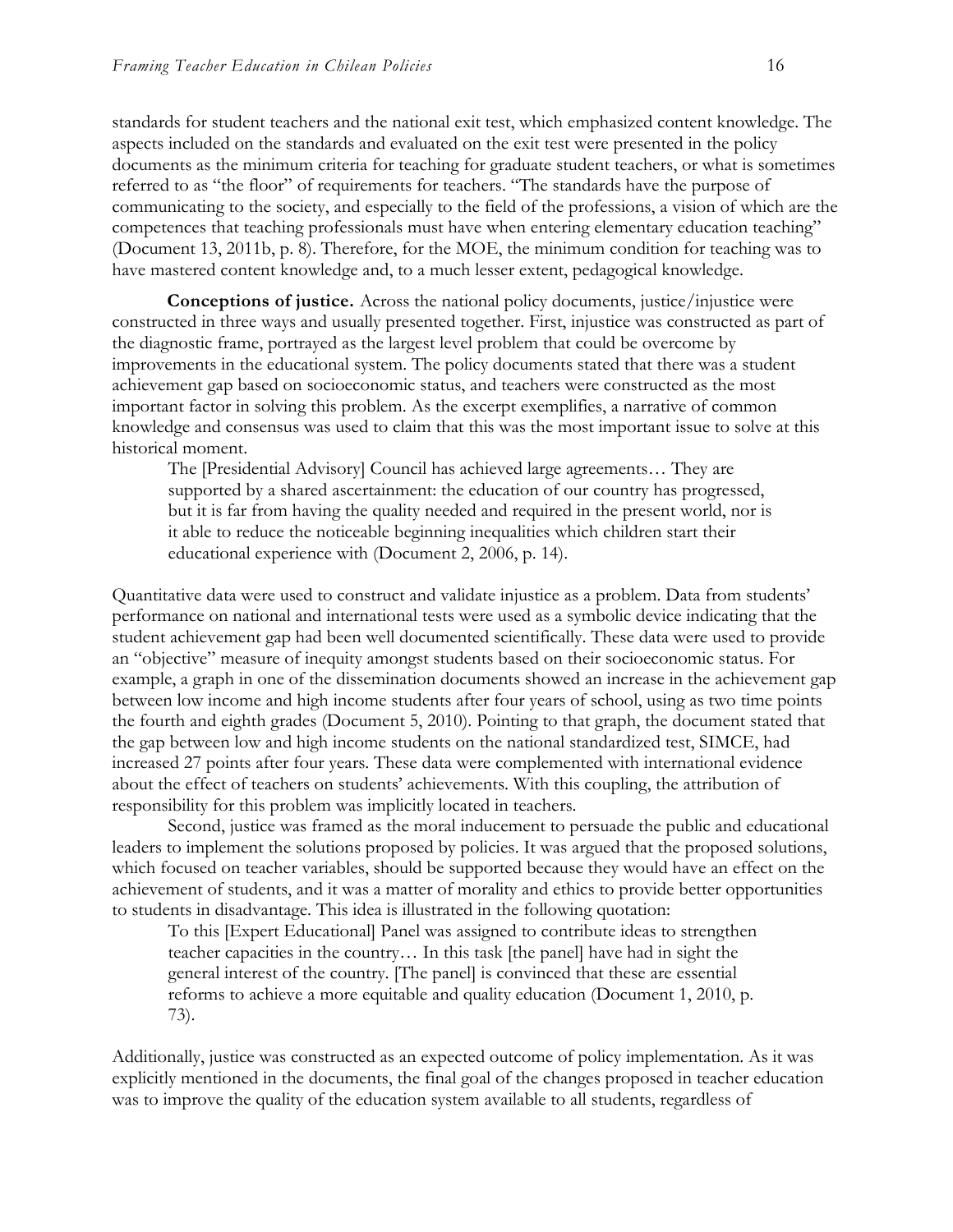socioeconomic background (Document 13, 2011b). Therefore, new teacher educational policies should be implemented to improve the quality of teachers, but this objective was subordinated to the larger goal of improving educational equity. As previously stated, for MOE, equity was understood in a limited way: it meant reducing the gap between low- and high-income students on national and international standardized tests.

#### **Stories that Shaped the Conceptions of Teaching, Teacher Education, and Justice**

Across the conceptions of teaching, teacher education, and justice and the diagnostic and prognostic frames, I uncovered two prevalent *narrative stories* (Stone*,* 2012)*.* These stories linked frames and built coherence in policy discourses. Two of the most prominent stories in policy discourse are what Stone calls *stories of change* and *stories of power*. Across the Chilean policy documents, the implicit story of change was what I am referring as a *story of development*. The MOE recognized important achievements as a result of the implementation of educational policies and, at the same time, pointed to current national challenges. This story of development overlapped with the *story of control*, which emphasized the current capacities of the country to make changes and overcome the challenges constructed as problems.

In short, the story of development and control in teacher education policies in Chile goes something like this: 1) At the present time, Chile shows a gap in student achievement based on socioeconomic status and overall student achievement falls behind that in developed countries; 2) If Chile is to become a developed country, it must improve the equity of its educational system, reducing the achievement gap between low- and high-income students; 3) Chile is now in a developing stage wherein it is possible to reduce the achievement gap among students as well as the achievement gap between Chile and developed countries; 4) However, the Chilean educational system is not doing what successful educational systems around the world are doing to improve teacher preparation; 5) Following the example of successful countries and based on international evidence, the MOE decides to implement efficient tools to reform teacher education; this means creating incentives, standards, and consequences.

The "setting" of this story was frequently portrayed across documents in the diagnostic frame. The main problem of the Chilean educational system was constructed as a problem of inequity, conceptualized as the achievement gap between low- and high-income students as measured by the national standardized test (SIMCE) as well as the achievement gap between Chilean students and students from developed countries, as measured by PISA. In the construction of this problem, the connection between an equitable educational system and future national development was expressed as a causal relationship. As the following excerpt exemplified, it was assumed that access to quality education would provide access to better opportunities for each person, allowing for personal development and ultimately an equitable society:

There is a consensus regarding the importance of education to improve the quality of people's lives, not only because this allows access to better opportunities, but because it allows a more comprehensive development and a fuller personal fulfillment. Furthermore, this results in more progress for the country and in the advance toward a more free and equitable society. Despite the improvements that Chile has accomplished reflected, for example, in international tests such as PISA… the country is still far from assuring quality, effectiveness, and equity in the educational system (Document 18, 2012a, p. 67).

As this quotation suggests, promoting equity was not only a moral task but also a strategic one that would allow the country to make progress and overcome underdevelopment.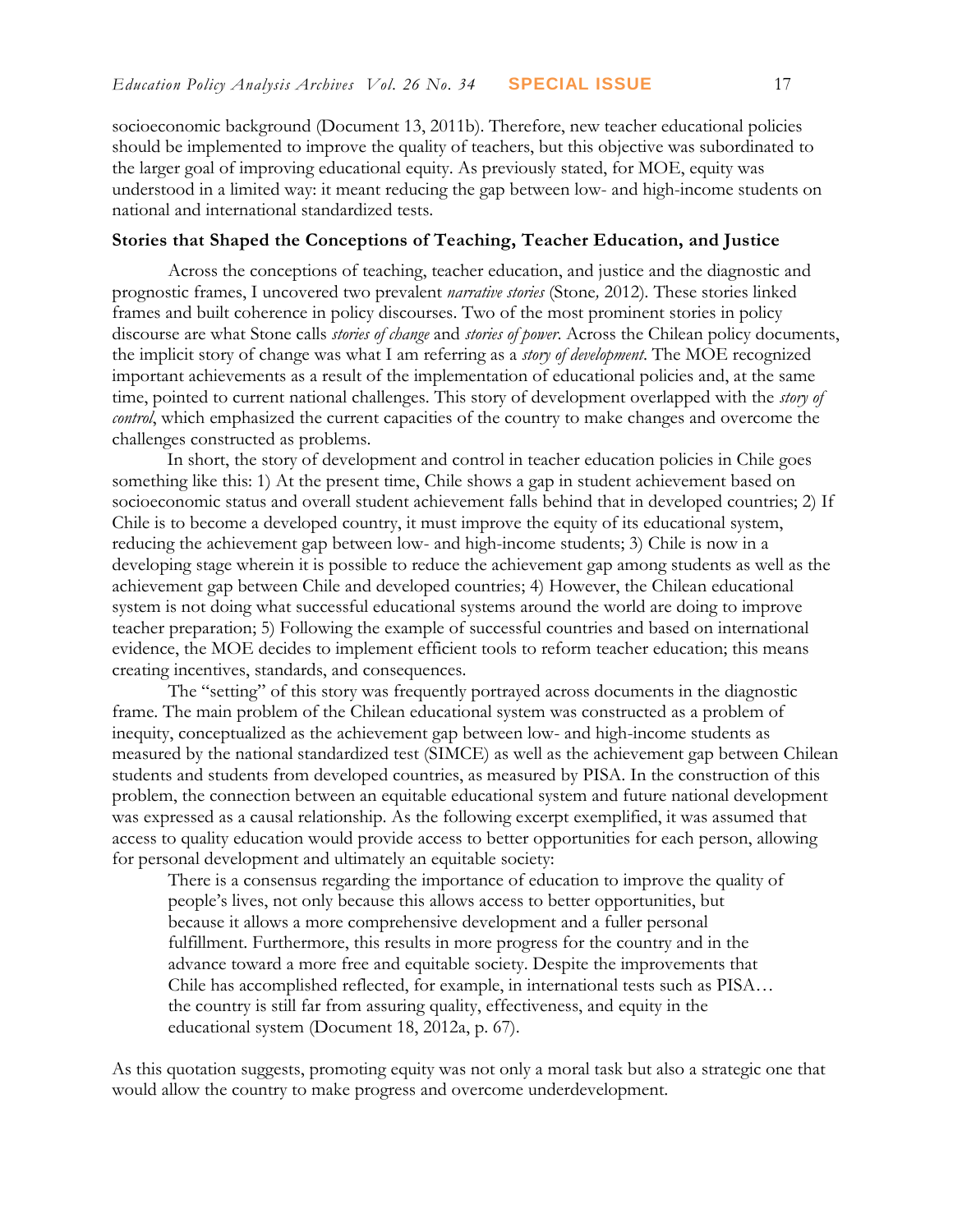Despite the previously defined problems related to quality and equity, the narrative used in the policy documents avoided a narrative of crisis; instead, it emphasized development. This story recognized the existence of previous educational policies aimed at improving coverage, quality, and equity in education and acknowledged their resulting progress and pitfalls. Thus, policies that had been in place previously in Chile were not portrayed as entirely negative but as strategies that had situated the country in a position from which it could pursue more ambitious challenges, as this excerpt suggests:

Precisely, because the country has resolved the historical deficiencies and has achieved a reasonable performance standard, the [Expert] Panel considers that the Chilean education situation is far from being characterized as a crisis…. However, the Panel acknowledges with the same strength that our education has great challenges ahead. There is, then, a historical opportunity to advance in reforms which will allow the country during the next decades to achieve educational performances similar to those of more developed countries, in terms of the average mean of learning as well as in [achievement] gaps amongst students from different socioeconomic background (Document 1, 2010, p. 16).

Underlying this story of development was a conception of improvement as a developmental process in which prior stages were the basis for new changes and future improvements. This conception was evidenced by the fact that early policy documents often cautioned that new policies should be implemented gradually.

An additional factor related to the national developmental stage reflected in the policy documents was the country's willingness to pursue greater challenges. The policy documents cited agreement among different social actors about the relevance of making changes in teacher education. These actors included policymakers, teacher educators, and the community in general.

This background—the progress made by previous policies and agreement across actors allowed for the affirmation that Chile was in a developmental stage in which it was possible to pursue greater changes in teacher education. The country was technically and socially ready to face new challenges. However, here lies the main conflict in Chile's story. Chile was not doing what successful education systems were doing in teaching and teacher education. The MOE used reports by international organizations to construct this conflict. According to the MOE, OECD (2005) and McKinsey and Company reports (Barber & Mourshed, 2008) claimed and demonstrated with quantitative evidence that teachers were the main factor contributing to the improvement of student achievements. However, Chile was not doing what successful countries and the international evidence considered relevant to do in teacher education—in recruitment, selection, and preparation—to improve teaching.

The MOE stated that in educationally successful countries, top academic high school students entered teacher education programs. In contrast, as mentioned in the diagnostic frame, for the MOE, the teaching profession was not attractive to "talented" high school students (Document 4, 2010). Additionally, the quality of teacher preparation in Chile in general was considered deficient, especially when it came to preparing student teachers with adequate content knowledge. In contrast, the policy documents mentioned that successful countries applied mechanisms to ensure a common level of quality among teachers entering the profession. These mechanisms included the implementation of a common examination for all teacher candidates, such as the exit test proposed in the policy documents. These tests could take a variety of forms, according to the MOE, but each case required an agreement about the knowledge needed to enter the teaching profession (Document 1, 2010).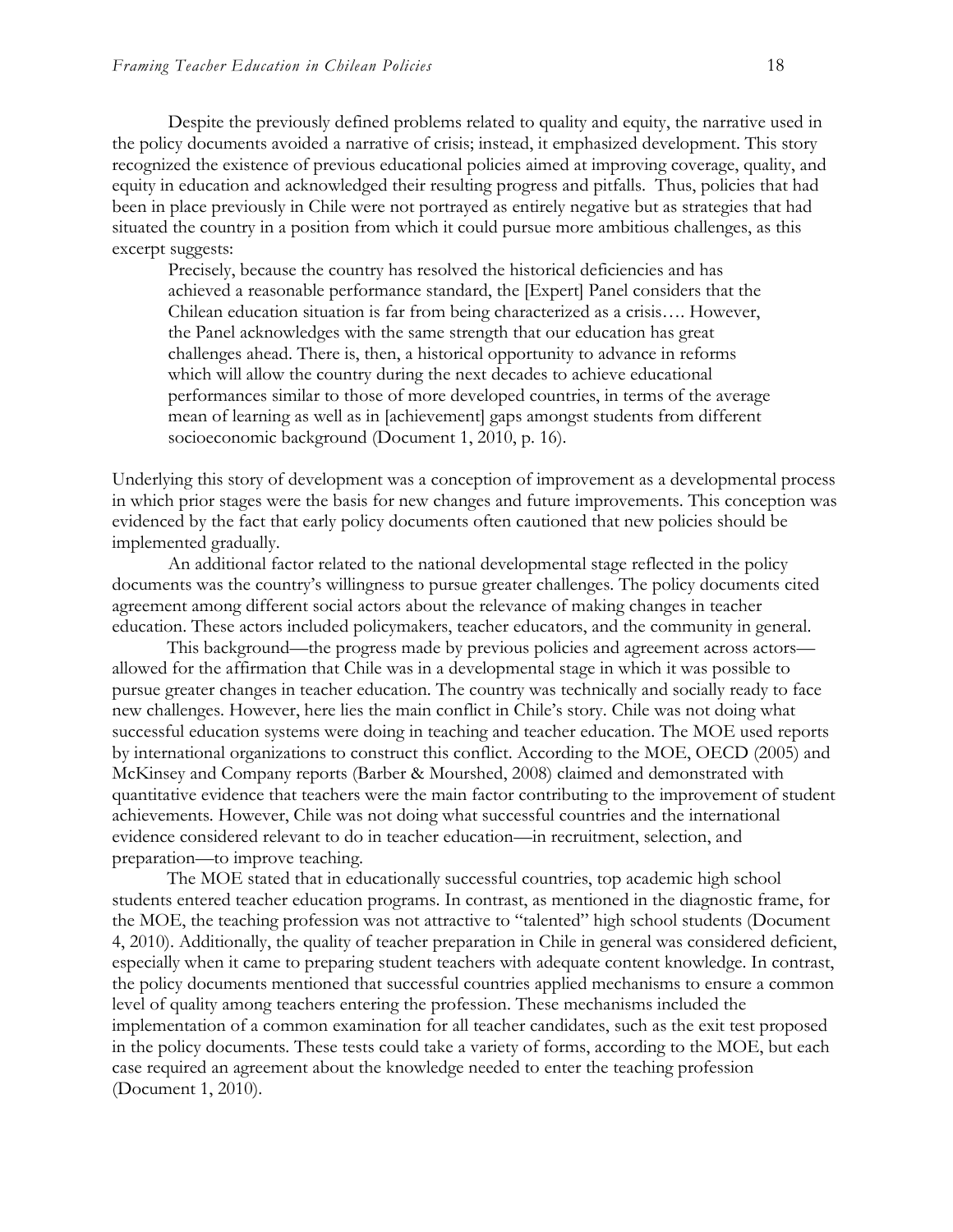The MOE decided to reform teacher education following the example of successful countries using international evidence provided primarily by the OECD and McKinsey & Company. These changes included the incorporation of incentives and national standards for student teachers, and consequences in the form of allocation of funding for institutions and publication of exit test results. Throughout this story, the MOE was portrayed as in charge of policy decisions about how to reform teacher education. Even though the MOE acknowledged that the country faced challenges, these were perceived as possible to overcome if the right policies, designed by the MOE and influenced by international narratives, were implemented.

### **Discussion**

Based on my critical analysis, I show that national policy documents framed "the problem" of teacher education (diagnostic frame) as a problem of teacher quality and low-quality teacher preparation programs, defined as the lack of content knowledge in student teachers. The MOE constructed the solution to this problem (prognostic frame) as the creation of standards, the implementation of a national exit test, and economic incentives (scholarships) for student teachers who achieved high scores on the national university admission test.

All these strategies highlighted the importance of content knowledge for teachers, which represent a limited understanding of teaching knowledge. Other types of knowledge relevant to a theory of practice from a social justice perspective were not emphasized by national policy discourses (Cochran-Smith, 2010; McDonald & Zeichner, 2009; Sleeter, 2009). Theoretical frameworks and methods that could facilitate the development of teaching practices relevant to students and their local contexts were not highlighted in policy documents. Additionally, the standards and exit test placed excessive focus on content knowledge over practical skills and did not include aspects of teacher activism.

The theory of teacher education underlying the policy discourses is also problematic from a social justice perspective (Cochran-Smith, 2010; McDonald & Zeichner, 2009; Sleeter, 2009). The solutions proposed to address the lack of selectiveness in teacher preparation programs could work against diversity. The idea of raising student teachers' admission requirements, which heavily rely on admission tests, has been questioned by scholars because of the negative effects on the recruitment of marginalized populations (Montecinos, 2014; Rogers, 2009). Policy strategies that address the reform of field experiences and the relationship between universities and schools were also not included as proposed solutions.

Across policy documents, the explicit and implicit theory of justice was aligned with a distributive notion of justice (Fraser & Honneth, 2003; Young, 1990). Justice was understood as a matter of achieving equity within the existing educational system by reducing the achievement gap between low- and high-income students. Specifically, the discourse deployed in policy documents focused on providing quality education to K-12 students regardless of their backgrounds. Teachers were considered the most important factor in improving student achievement and reducing the achievement gap. In this way, it was assumed that injustices could be overcome by providing a quality teacher for each student. Scholarships for high achieving students who want to be teachers, new national standards, and an exit test for teacher candidates are the primary means being established in Chile to guarantee that each student has access to a high quality teacher.

This conception of justice is relevant in a country like Chile, where there is a clear and direct relationship between students' socioeconomic status, the type of school they attend, and their academic achievement (Cisterna, 2007; Torche, 2005). However, some teacher education scholars, such as Sleeter (2008) and Cochran-Smith and Fries (2011a), are critical of discussions about equity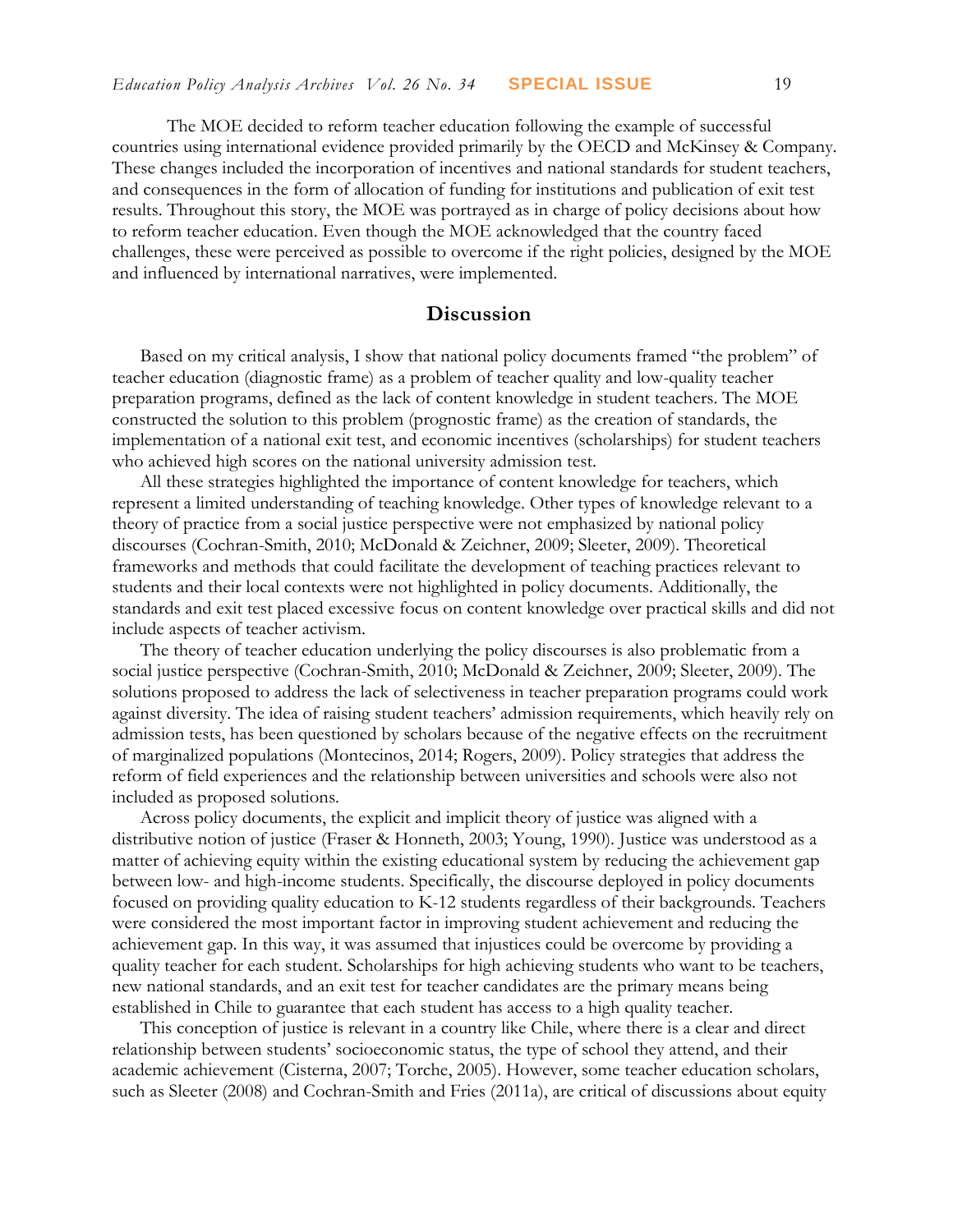that are reduced to how teachers can raise students' scores on standardized tests without consideration and attention to the larger systemic and structural inequalities that created the achievement gap in the first place. For example, absent in the discussions of equity in Chilean policy documents was recognition of the impact of the socioeconomic stratification of students identified by previous scholars (Ruffinelli, 2009; Ruffinelli & Guerrero, 2009). This conception of justice neither questioned whether the current educational system goals, teaching strategies, teacher knowledge, and standardized tests responded to the culture and needs of students from low-income backgrounds or other marginalized groups (Cochran-Smith & Fries, 2011a).

Different from the distributive notion of justice, Fraser and Honneth (2003) defined justice as parity of participation, arguing that not only objective but also intersubjective conditions are necessary to achieve justice. This intersubjective dimension is related to the cultural patterns that affect opportunities to achieve social esteem, status, and learning and is referred to as the justice of recognition (Fraser & Honneth, 2003; Young, 1990). In the policy documents, there were no proposals or strategies that sought to question the dominant culture and the existing relationships of power that marginalize some groups. The standards and tests for student teachers promoted a single definition of what it means to be a good teacher, which does not account for aspects of multiculturalism or the particularities of teaching in diverse local contexts. Also, the content of the standards and the exit test did not include aspects related to advocacy and activism as part of teaching. These aspects are considered relevant in a teacher education program oriented toward social justice (Cochran-Smith, 2010).

### **Concluding Thoughts**

This study contributes to our understanding of national teacher education policies and the process of *policy borrowing*. This concept refers to the "conscious adoption in one context of policy observed in another… [B]orrowing is, strictly speaking, a deliberate, purposive phenomenon" (Phillips & Ochs, 2004, p. 774). This process has been reported across institutions, states, countries, and fields and has been applied to general educational approaches, objectives, strategies, methods, and organizational aspects (Phillips & Ochs 2004; Winstanley, 2012). The process of policy borrowing is currently a common phenomenon across countries, as suggested by Lingard and Rawolle in Winstanley (2012): "Neo-liberal globalization has changed the face of policy making and 'challenged the assumed reality of sovereign policy formation as territorially bound within nationstates' (p. 517). My study shows that this has happened not just in general ways but in very specific approaches to teacher education reform in Chile.

Similar to what Semela (2014) and Conway (2013) found in the context of Ethiopia and Ireland respectively, the national educational policies in Chile reveal the complex interaction between national debates and international discourses. Semela stated that international players in Ethiopia not only indirectly affected national decisions, but also in some periods of the country's history, they directly intervened in national policies. Semela (2014) described international organizations as "the movers and shakers of educational policies and practices in developing countries" (p. 118). Clearly, the construction of the Chilean MOE as fully in charge of the policy decisions is different from the history of policy construction in Ethiopia. However, like Semela's and Conway's studies, this study shows the influence of frames and narratives of international organizations on national debates and policies. The problems and solutions promoted by the MOE were also promoted by the discourses of international organizations, such as OECD and McKinsey and Company. The influence of international organizations in Chilean policies exposes the complexities embedded in the process of policy construction when it transcends national borders.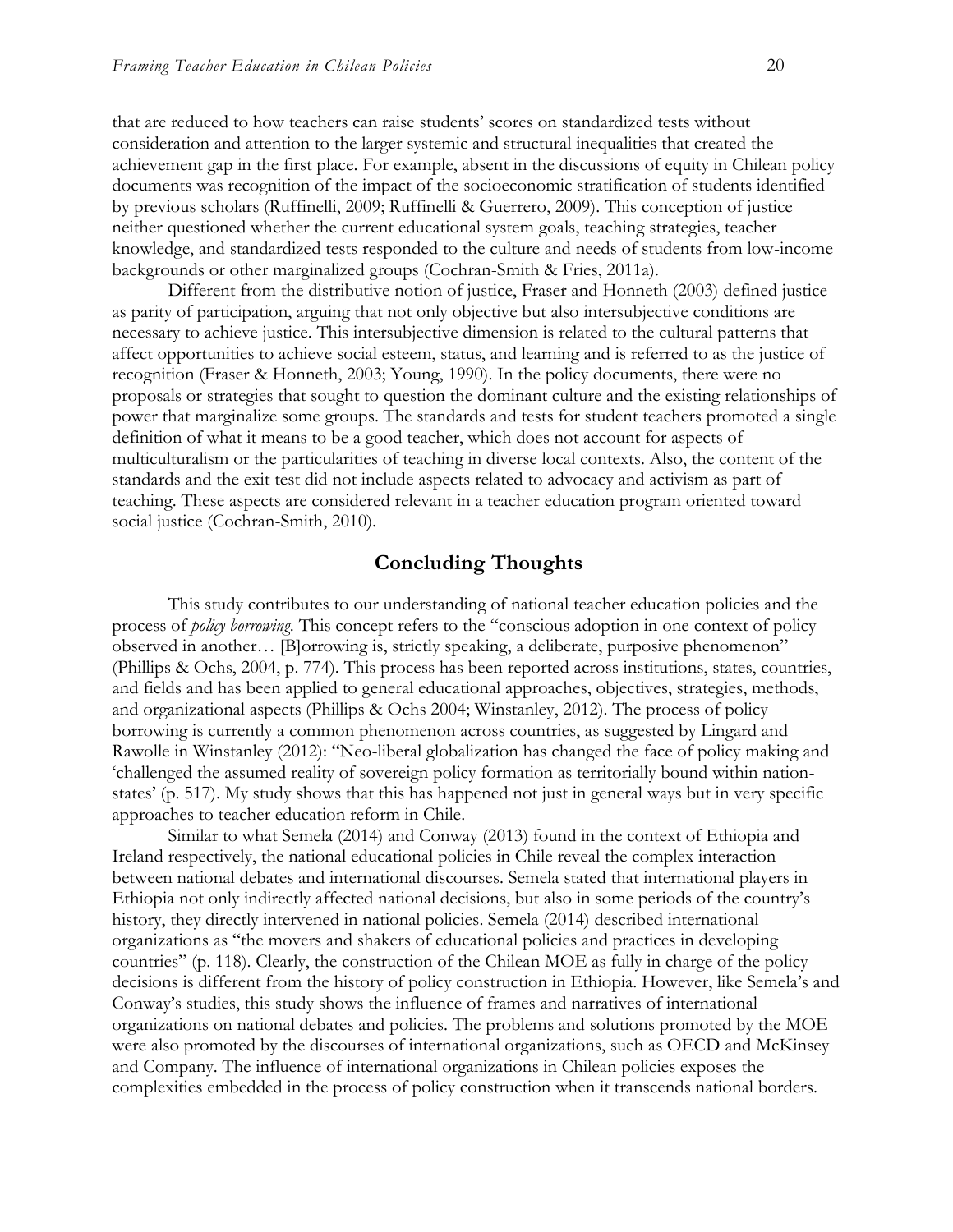In Chilean national policies, international trends that are imported are presented as evidencebased and used in educationally successful countries. Auld and Morris (2014) argued that the process of "policy borrowing" is usually coupled with the rhetoric of "what works" to validate the policy proposals. Similarly, Sung (2011) argued that *externalized references* were used by policymakers in Japan to introduce changes in educational policies reducing contestation. In Chile, international references, examples, and discourses have played an important role in how teacher education policies have been constructed and validated.

The diagnostic frames used in national policies in Chile reflected the idea that teachers were central to improving the achievement of students. The prognostic frames used in national policy documents suggested that teacher quality required strong professional preparation and certification before teachers are ready to teach. This construction of the problem and the proposed solutions were very similar to the discourses about *teacher quality and teacher education* identified in the context of the U.S. (Cochran-Smith & Fries, 2011b). In both Chile and the US, teachers were identified as the main determinant of students' learning, and strategies proposed were designed to strengthen teacher preparation programs by defining and measuring progress toward common standards.

Similarities between the Chilean and the U.S. construction of problems and solutions are partly explained by global trends in education, in particular in countries that have adopted neoliberal education reform approaches. Neoliberal ideas have become the predominant discourse in education policies around the world (Apple, 2006), and they have been implemented in many countries in keeping with recommendations by the World Bank and International Monetary Fund (Stern, 2013; Torres, 2002). In Chile, teacher education policies combine regulation—through standards and a national exit test for student teachers—with market solutions, such as providing information about program and institutional quality to prospective teacher candidates and assuring their access to services. The assumption is that more information based on collected and publicized data will lead to consumers (student teachers) voting with their feet and will thus prompt changes in institutions. It is expected that low-performing teacher preparation programs that do not adjust to consumer demand will disappear (Inzunza et al., 2011).

The combination of market approaches that champion both deregulation and regulation through more accountability seems incompatible at first glance. But Apple (2009) and others (e.g., Bottery, 2009) argued that this combination actually allows neoliberal reforms to determine the value of each institution in the market and at the same time provides choices to consumers. However, Sergiovanni (2005) argued that this kind of reform usually leads to superficial and short-term changes in organizations. Under these policies, organizations change enough to avoid sanctions or enough to win in the market; however, the change discontinues when the sanctions are removed.

The policies' conception of justice, as distributive justice, has been reported as the predominant approach in teacher education policies in other countries, such as the US (Cochran-Smith & Fries, 2011b). These policies focused on the idea of injustice in terms of the problem of a teacher quality gap and linked this gap to the alleged decline of the US as a global competitor. The authors describe the influence of the McKinsey and Company report issued in 2010 on the construction of this predominant discourse.

Despite these similarities, I also suggest that the prominent *narrative story* (Stone, 2012) used across the policy documents in Chile was different from those often used in other countries. This Chilean story emphasized the current capacities of the country to make changes and overcome the challenges constructed as problems. This *story of development* stood in sharp contrast with the *stories of*  decline, or crisis, usually deployed in discourses in developed countries to promote policies (Stone, 2012). The story of decline paints a picture of crisis and warns the nation that educational quality is in direct trouble unless drastic measures are taken (Cochran-Smith & Fries, 2011b; Mehta, 2013).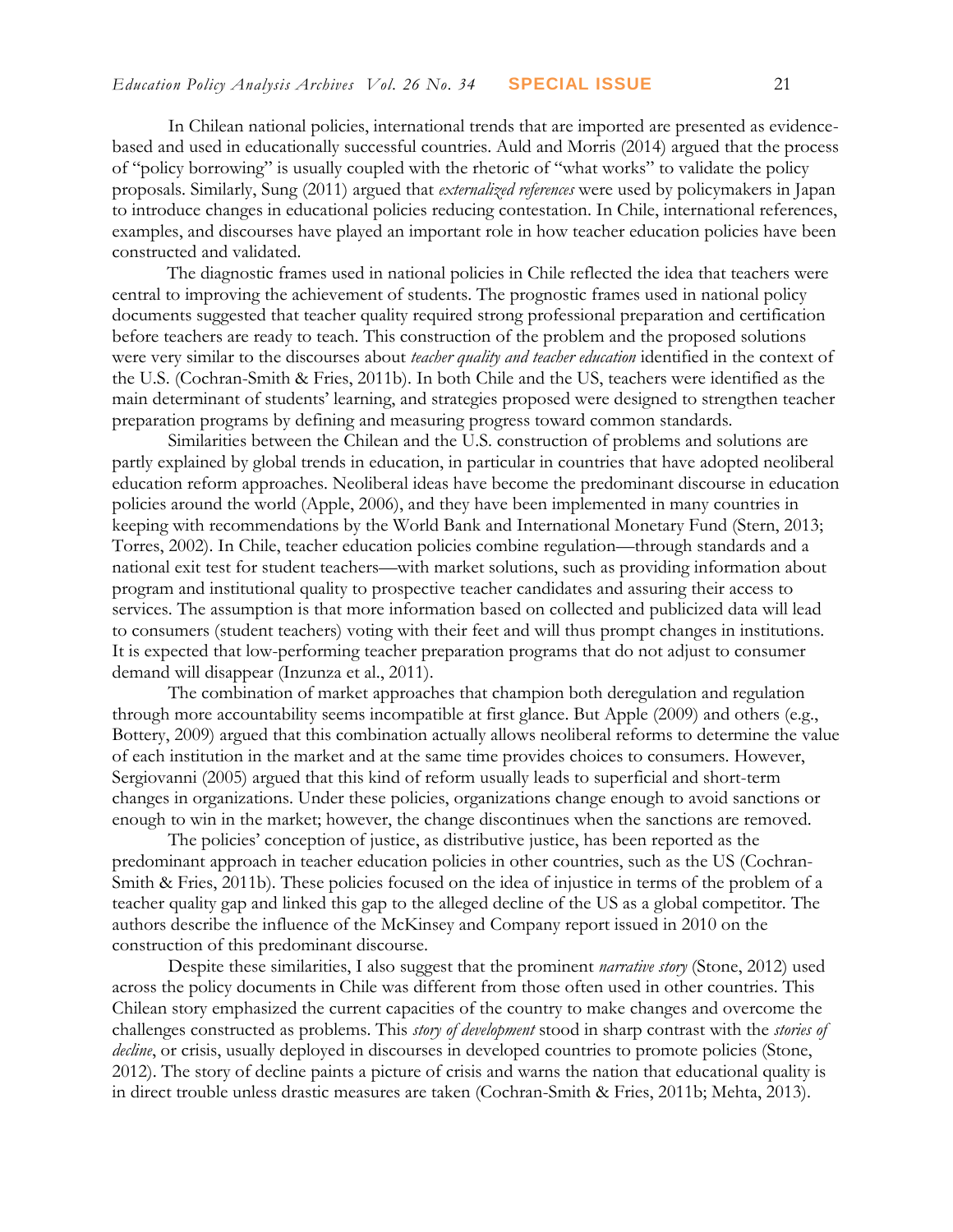This trend has been observed by other scholarly critical analyses of policy documents in countries such as the U.S., England, and Ireland (Conway, 2013; Early, 2000; Stephens et al., 2004). The Chilean *story of development* also contrasts with the *stories of rising* often identified in developing countries (Stone, 2012). These are inspirational stories that highlight the achievement of the country, and they could be observed, for example, in the policies of Poland in 2009 (Stone, 2012).

Chile's story reflects how the process of policy borrowing is shaped by the particularities of the context and history of each country. The *story of development* in Chilean teacher education policies could be related to the fact that the country does not have a history of previous success or global leadership in education. One of the challenges that democratic governments have faced in Chile, after almost two decades of dictatorship, is the lack of quality of education provided to students who are in disadvantaged situations (Ávalos, 2001). Therefore, even though the international and national reports pointed to the low performance of Chilean students, especially low-income students, in the last decade this fact has not been interpreted as a decline in the educational system but as an inherited problem that democratic governments have tried to overcome by making some progress in spite of some pitfalls. During the period when the first documents were issued, Chile was still trying to become an OECD member, a status not achieved until 2010. This could explain the emphasis of the national policy documents on creating a narrative about the need for change while avoiding statements about crisis.

Forthcoming studies could build on this research by analyzing the relationship of international discourses to teacher education policies in other places. It would be relevant, for example, to explore the predominant national frames in countries that do not share the Chilean history of neoliberal policies and educational inequity. Also, in order to build a more complete understanding of the process of policy construction, it is important to study teacher education policies in countries that have used alternative frames or have resisted the predominant discourses promoted by international organizations. Additionally, assuming that national policy frames limit the possibilities of people's understandings and practices, but do not void people's agency, future studies could explore how teacher educators and teachers reframe and enact teacher education policies in the context of practice (Ball, 1993). Along these lines, it would be important to examine the commonalities and differences between the discourses promoted by international and national organizations with the discourses of local teachers and teacher educators. It would be also relevant to explore the discourses of teacher educators' associations, teacher unions, and advocacy groups and to consider their responses to international trends in teacher education at the national or transnational level.

#### **References**

- Anderson, L., & Stillman, J. (2013). Making learning the object: Using cultural historical activity theory to analyze and organize student teaching in urban high-needs schools. *Teachers College Record, 115*(3), 1-36.
- Apple, M. W. (2006). *Educating the "right" way: Markets, standards, God, and inequality*. New York: Routledge.
- Apple, M. (2009). Producing difference: Neoliberalism, neoconservatism, and the politics of educational reform. In M. Simons, M. Olssen & M. Peters (Eds.), *Re-reading Educational Policies* (pp. 625-649). Boston, MA: Sense Publishers.
- Auld, E., & Morris, P. (2014). Comparative education, the 'new paradigm' and policy borrowing: Constructing knowledge for educational reform. *Comparative Education, 50*(2), 129-155.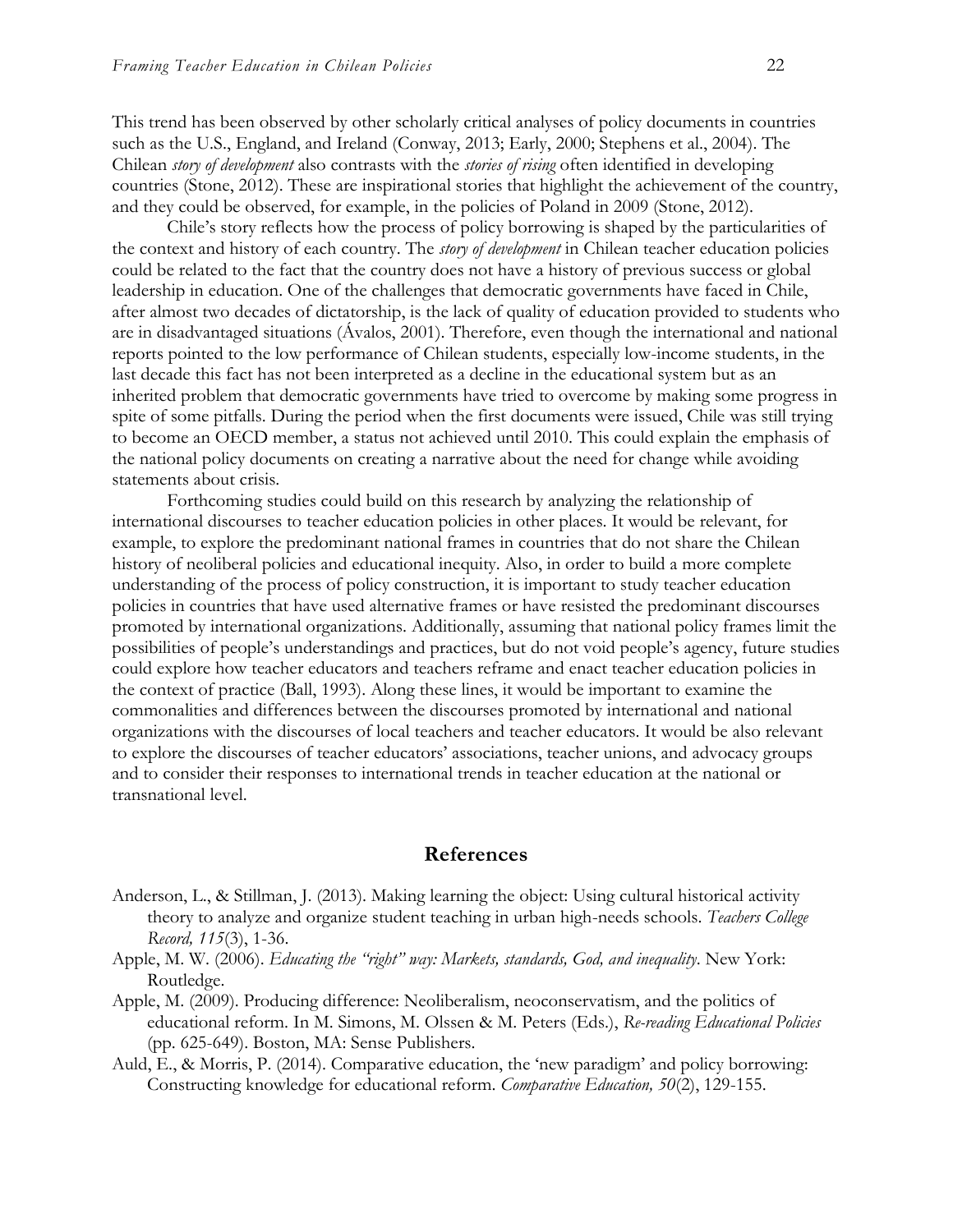- Ávalos, B. (2001). Global demands for quality: Realities and myths in the improvement of initial teacher preparation. *Education & Society*, 19(2), 33-53.
- Ávalos, B. (2010). Educational change in Chile: Reform or improvements? (1990-2007). In A. Hargreaves, A. Lieberman, M. Fullan, & D. Hopkins (Eds)*, Second international handbook of educational change* (pp. 383-396). New York, NY: Springer.
- Ávalos, B. (2014). La formación inicial docente en Chile: Tensiones entre políticas de apoyo y control. *Estudios Pedagógicos, 49*(1), 11-28.
- Bacchi, C. (2000). Policy as discourse: What does it mean? Where does it get us? *Discourse: Studies in the Cultural Politics of Education*, *27*(1), 45-57.
- Ball, S. (1993). What is policy? Texts, trajectories and toolboxes. *Discourse: Studies in the Cultural Politics of Education, 13*(2), 10-17.
- Barber, M., & Mourshed, M. (2008). Cómo hicieron los sistemas educativos con mejor desempeño del mundo para alcanzar sus objetivo. Retrieved from http://www.oei.es/pdfs/documento\_preal41.pdf
- Barnes-Johnson, J. M. (2008). Preparing minority teachers: Law and out of order. *Journal of Negro Education*, *77*(1), 72-81.
- Ball, S. (1993). What is policy? Texts, trajectories and toolboxes. *Discourse: Studies in the Cultural Politics of Education, 13* (2), 10-17.
- Bell, C. A., & Youngs, P. (2011). Substance and show: Understanding responses to teacher education programme accreditation processes. *Teaching & Teacher Education*, 27(2), 298-307.
- Bottery, M. (2009). Critical professional or branded technician? Changing conceptions of the educational worker. In M. Simons, M. Olssen & M. Peters (Eds.), *Re-reading Educational Policies* (pp. 683-700). Boston, MA: Sense Publishers.
- Botzakis, S., & Malloy, J. A. (2006). International reports on literacy research: Teacher preparation. *Reading Research Quarterly, 41*(1), 132-137.
- Bustelo, M., & Verloo, M. (2006, July). *Exploring the possibilities of critical frame analysis for evaluating policies.* Paper presented at the 20th IPSA World Congress, Fukuoka, Japon.
- Butcher, J., Howard, P., Labone, E., Bailey, M., Smith, S. G., McFadden, M., . . . Martinez, K. (2003). Teacher education, community service learning and student efficacy for community engagement. *Asia-Pacific Journal of Teacher Education, 31*(2), 109-125.
- Butin, D. W. (2005). Is anyone listening? Educational policy perspectives on the social foundations of education. *Educational Studies, 38*(3), 286-297.
- Cavieres, E. (2011). The class and culture-based exclusion of the Chilean neoliberal educational reform. *Educational Studies, 47,* 111–132.
- Chandler, T. J. L. (1990). The legacy of competency testing and licensure/certification for the teaching profession. *Journal of Teaching in Physical Education, 9*(3), 167-173.
- Cisterna, F. (2007). Reforma educacional, capital humano y desigualdad en Chile [Educational reform, human capital and inequality in Chile]. *Horizontes Educacionales, 12*(2), 43-50.
- Cochran-Smith, M. (2010). Toward a theory of teacher education for social justice. In A. Hargreaves, A. Lieberman, M. Fullan, & D. Hopkins (Eds)*, Second international handbook of educational change* (pp. 445- 467). New York, NY: Springer.
- Cochran-Smith, M., Cummings Carney, M., Stringer Keefe, E., Burton, S., Chang, W.C., Fernández, M. B., . . . Baker, M. (2018). *Reclaiming accountability in teacher education.* New York: Teachers College Press.
- Cochran-Smith, M., & Fries, K. (2005). Researching teacher education in changing times: Politics and paradigms. In M. Cochran-Smith & K. Zeichner (Eds), *Studying teacher education: The report of*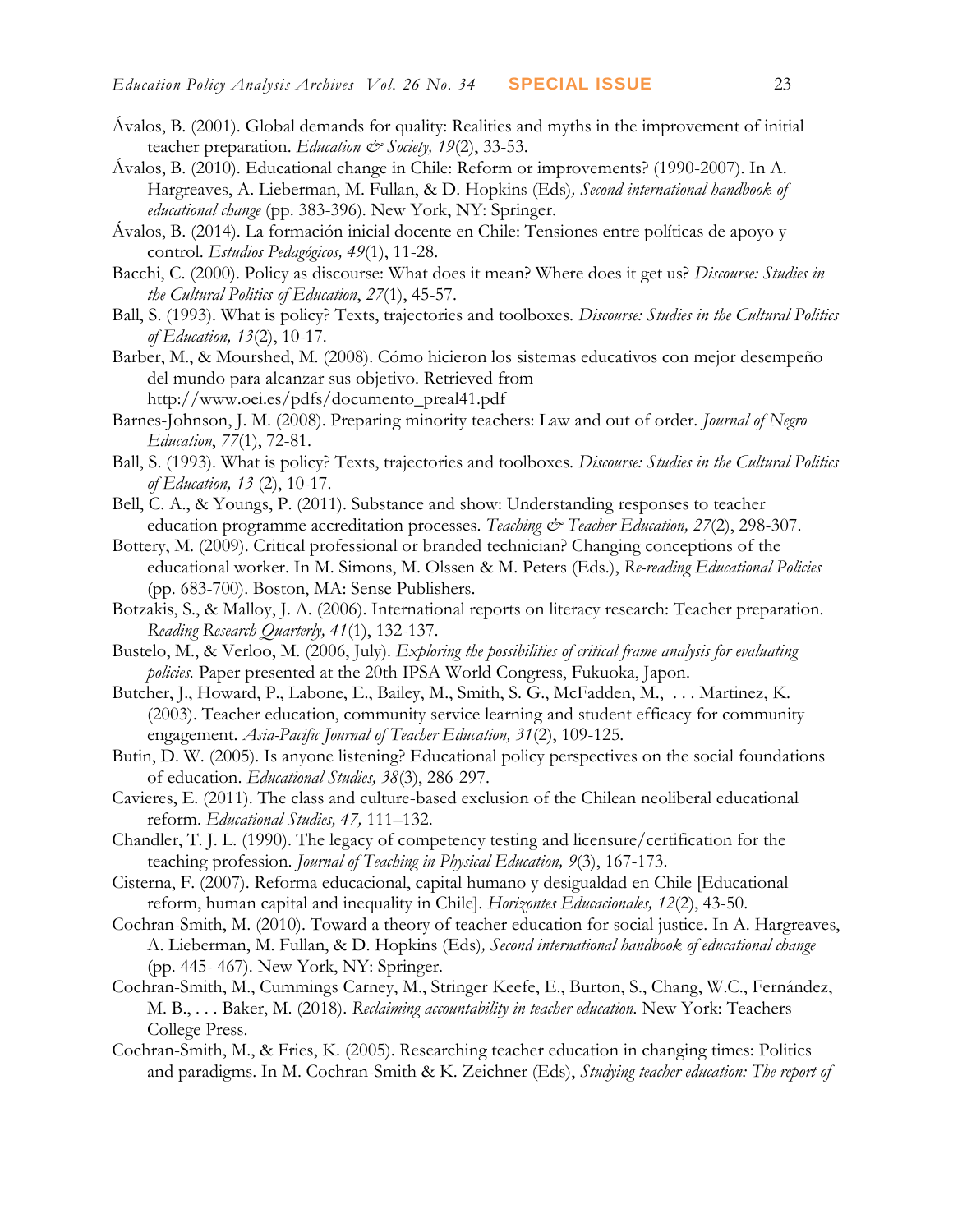*the AERA panel on research and teacher education* (pp. 69-110). Mahwah, NJ: Lawrence Erlbaum Publishers.

- Cochran-Smith, M., & Fries, K. (2011a). Teacher education for diversity: Policy and politics. In A. Ball, & C. Tyson (Eds.), *Studying diversity in teacher education* (pp. 339-361). New York, NY: AERA.
- Cochran-Smith, M., & Fries, K. (2011b). Teacher education policy and social justice. In P. Earley, D. Imig & N. Michelli (Eds.), *Teacher Education Policy in the United States: Issues and Tensions in an Era of Evolving Expectations* (pp. 182-207). New York, NY: Routledge.
- Cochran-Smith, M., & Villegas, A. M. (2016). Research on teacher preparation: Charting the landscape of a sprawling field. In D. Gitomer & C. Bell (Eds.). *Handbook of Research on Teaching*  (pp. 439-548)*.* Washington, DC: AERA.
- Cochran-Smith, M., Piazza P., & Power, C. (2013). The politics of accountability: assessing teacher education in the United States. *The Educational Forum*, *77*(1), 6-27, doi: 10.1080/00131725.2013.739015
- Cohen-Vogel, L. (2005). Federal role in teacher quality: "Redefinition" or policy alignment?. *Educational Policy, 19*(1), 18-43.
- Contreras-Sanzana, G., & Villalobos-Clavería, A. (2010). La formación de profesores en Chile: Una mirada a la profesionalización docente [Teacher training in Chile: A look at the professionalization of teaching]. *Educación y Educadores, 13*(3), 397-417.
- Conway, P. F. (2013). Cultural flashpoint: The politics of teacher education reform in Ireland. *Educational Forum, 77*(1), 51-72.
- Cornejo, R., & Reyes, L. (2008). *La cuestión docente: Chile, experiencias organizacionales y acción colectiva de profesores*. Buenos Aires, Argentina: Foro Latinoamericano de Políticas Educativas - FLAPE.
- Cox, C. (2003). Las Políticas educacionales de Chile en las últimas dos décadas del siglo XX. In C. Cox, *Políticas educacionales en el cambio de siglo. La reforma del sistema escolar de Chile* (pp. 19-113). Santiago, Chile: Editorial Universitaria.
- Cox, C., Meckes, L., & Bascopé, M. (2010). La institucionalidad formadora de profesores en Chile en la década del 2000: Velocidad del mercado y parsimonia de las políticas. *Pensamiento Educativo, 46*(1), 205-245.
- Creswell, J. W., & Miller, D. L. (2000). Determining validity in qualitative inquiry. *Theory into Practice*, *39*, 124-130.
- Darling-Hammond, L., & Lieberman, A. (2012). *Teacher education around the World: Changing policies and practices.* New York, NY: Routledge.
- Davies, S. (2002). The paradox of progressive education: A frame analysis. *Sociology of Education, 75*(4), 269-286.
- Del Río, M. F., & Balladares, J. (2010). Género y nivel socioeconómico de los niños: Expectativas del docente y formación. *PSYKHE, 19*(2), 81-90.
- Dombos, T. (2012). Critical Frame Analysis: A comparative methodology for the 'Quality in Gender + Equality Policies' (QUING) project. Retrieved from https://cps.ceu.edu/sites/cps.ceu.edu/files/cps-working-paper-critical-frame-analysis-quing-
- 2012.pdf Earley, P. M. (2000). Finding the culprit: Federal policy and teacher education. *Educational Policy*, *14*(1), 25-40.
- Edelman, M. (1988). *Constructing the political spectacle.* Chicago, IL: The University of Chicago Press.
- Ensign, J. (2009). Multiculturalism in four teacher education programs: For replication or transformation. *Multicultural Perspectives, 11*(3), 169-173.
- Entman, R. M. (1993). Framing: Toward clarification of a fractured paradigm. *Journal of Communication, 43*(4), 51-58.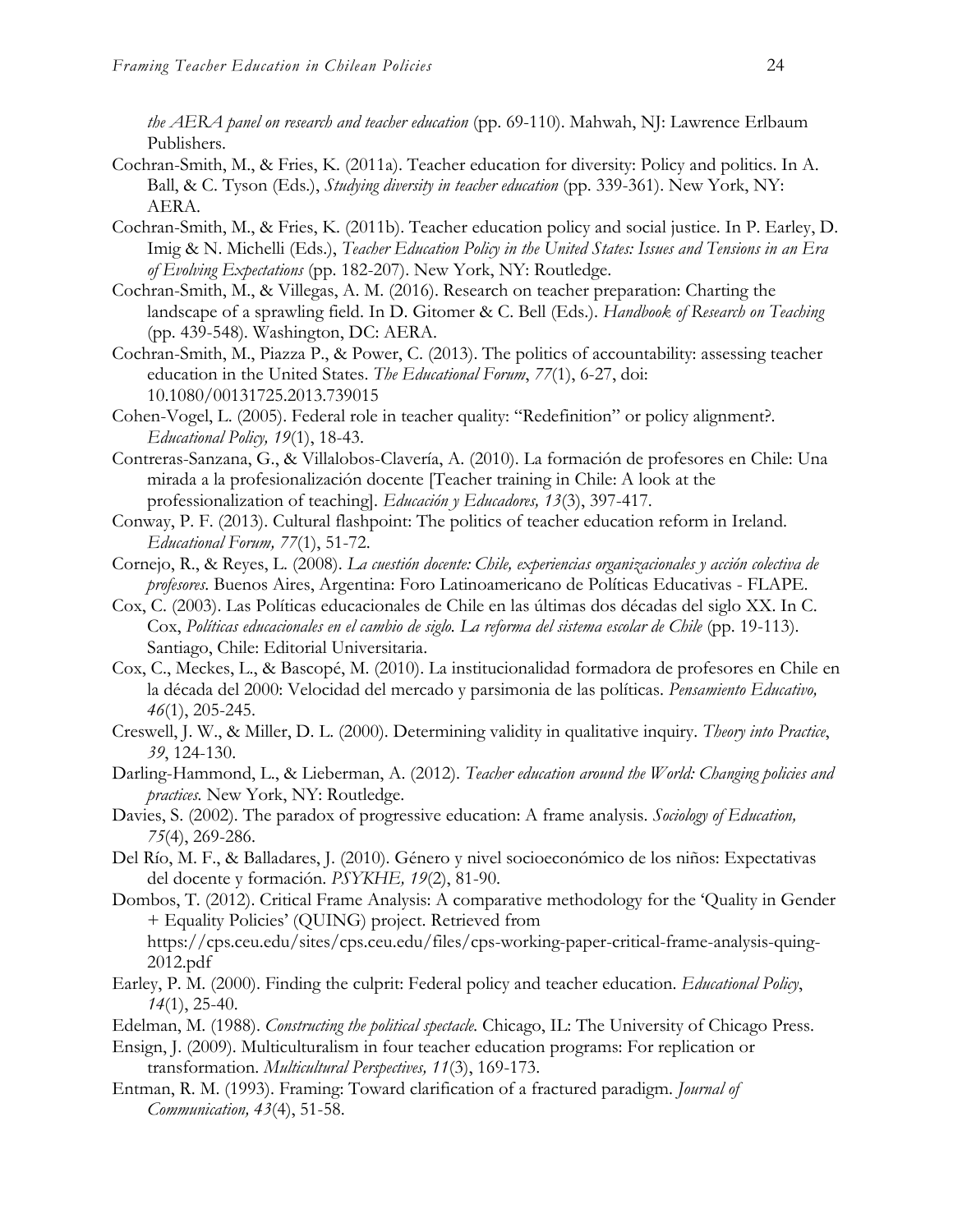- Fernández, M. B. (2016). *Framing teacher education in Chile: Negotiating local, national, and international discourses* (Doctoral dissertation). Retrieved from ProQuest Dissertations & Theses (PQDT). (10109275)
- Fraser, N., & Honneth, A. (2003). *Redistribution or recognition? A political-philosophical exchange.* New York, NY: Verso.
- Fuchs, W.W., Fahsl, A. J., & James, S. M. (2014). Redesigning a special education teacherpreparation program: The rationale, process, and outcomes. *New Educator, 10*(2), 145-152.
- García-Huidobro, J. E. (2007). Desigualdad educativa y segmentación del sistema escolar. Consideraciones a partir del caso chileno [Educational inequality and school system segmentation: Reflections upon the Chilean case]. *Revista Pensamiento Educativo, 40*(1), 65-85.
- García-Huidobro, J. E. (2010). La prueba inicia: usos y abusos. *Cuaderno de Educación*, *29*, 1-5.
- Gazeley, L., & Dunne, M. (2013). Initial teacher education programmes: Providing a space to address the disproportionate exclusion of black pupils from schools in England? *Journal of Education for Teaching, 39*(5), 492-508.
- Hickok, E. W. (1998). Higher standards for teacher training. *Policy Review, 91,* 6-9.
- Ingvarson, L. (2013). Estándares de egreso y certificación inicial docente: la experiencia internacional [Standards on graduation and initial teacher certification: The international experience]. *Calidad en la Educación, 38*, 21-77.
- Inzunza, J., Assaél, J., & Scherping, G. (2011). Formación docente inicial y en servicio en Chile. *Revista Mexicana de Investigación Educativa, 16*(48), 267-292.
- King, G., Keohane, R., & Verba, S. (1994). *Designing social inquiry: Scientific inference in qualitative research*. Princeton, NJ: Princeton University Press.
- Kuthy, D., & Broadwater, K. (2014). Sortings, cutaways, and bindings: Quilt-making as arts-based practice for social justice teaching. *Art Education, 67*(4), 27-33.
- Lerman, S. (2014). Mapping the effects of policy on mathematics teacher education. *Educational Studies in Mathematics, 87* (2), 187- 201.
- Lynch, T. (2013). Community collaboration through sport: bringing schools together. Australian & *International Journal of Rural Education, 23*(1), 9-22.
- López Guerra, S., & Flores, M. (2006). Las reformas educativas neoliberales en Latinoamérica. *Revista Electrónica de Investigación Educativa, 8*(1), 1-15.
- Manzi, J. (2010). Programa INICIA: Fundamentos y primeros avances. In C. Bellei, D. Contreras, & J. P. Valenzuela (Eds.), *Ecos de la revolución pingüina. Avances, debates y silencios en la reforma educacional* (pp. 285-308). Santiago, Chile: Universidad de Chile and UNICEF.
- Maxwell, J. A. (1992). Understanding and Validity in Qualitative Research. *Harvard Educational Review, 62*(3), 279-300.
- McDonald, M., & Zeichner, K. (2009). Social justice teacher education. In W. Ayers, T. Quinn, & D. Stovall (Eds.), *Handbook of social justice in education* (pp. 595-610). New York, NY: Routledge.
- Mehta, J. (2013). How paradigms create politics: The transformation of American educational policy, 1980 −2001. *American Educational Research Journal, 50*(2), 285-324. doi: 10.3102/0002831212471417
- Mills, C. (2013). Developing pedagogies in pre-service teachers to cater for diversity: Challenges and ways forward in initial teacher education. *International Journal of Pedagogies & Learning*, 8(3), 219-228.
- MINEDUC. (2011). *Estándares orientadores para egresados de carreras de pedagogía en educación básica: Estándares pedagógicos y disciplinarios.* Santiago, Chile: MINEDUC.
- MINEDUC. (2012). *Seminario difusión de políticas de formación inicial docente.* [PowerPoint slides]. Retrieved from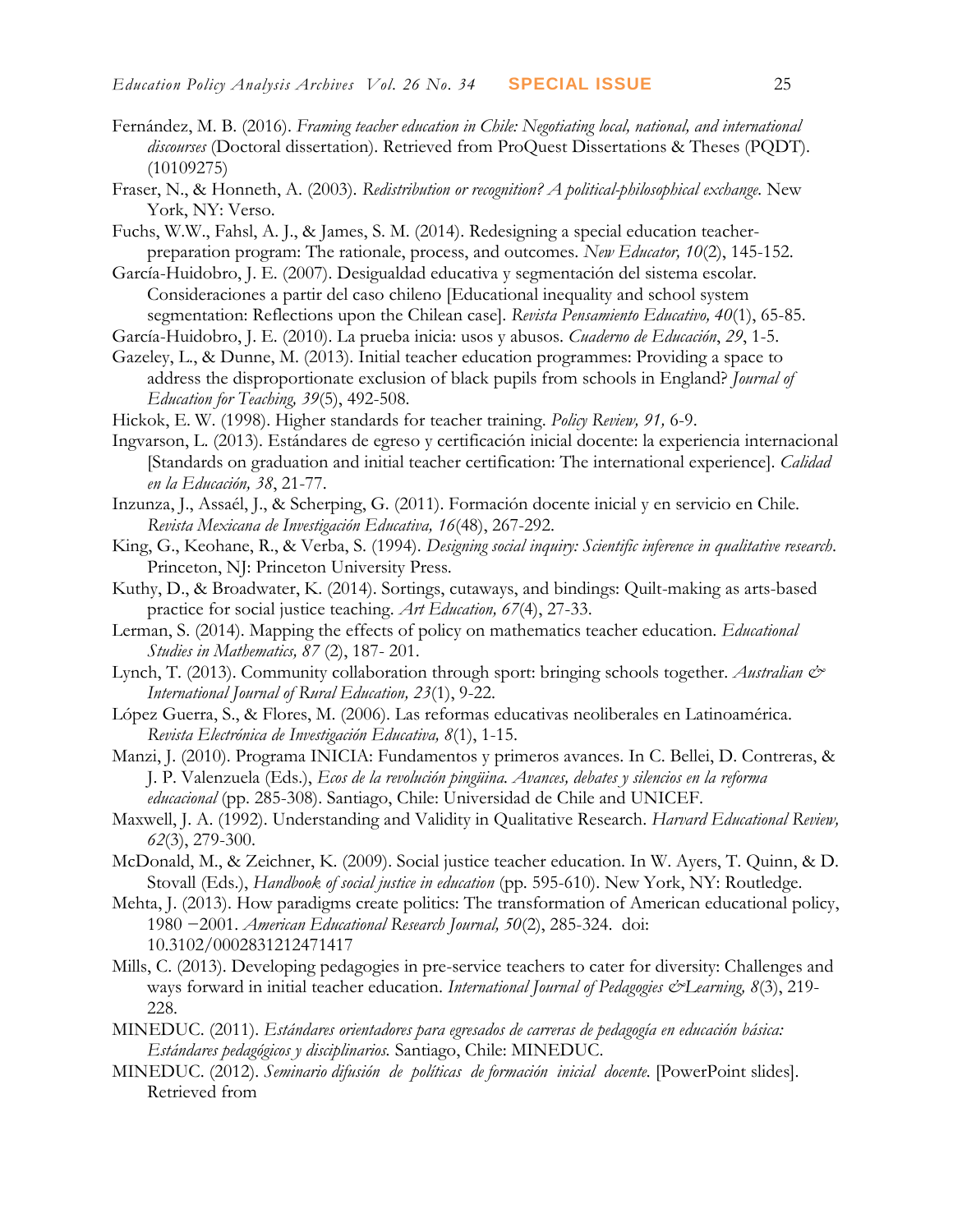http://www.cpeip.cl/usuarios/cpeip/File/2012%20ppt%20sandra/VAC%20Seminario%20An tofag.pdf

- MINEDUC. (2013). *Antecedentes de las pruebas inicia.* Retrieved from http://www.evaluacioninicia.cl/usuarios/einicia/File/Mas%20antecedentes%20Pruebas%20Ini cia/Mas%20antecedentes%20Prueba%20Inicia.pdf
- Montecinos, C. (2014). Análisis crítico de las medidas de presión propuestas para mejorar la formación inicial de docentes en Chile por el panel de expertos para una educación de calidad. *Estudios Pedagógicos, 49*(1), 285-301.
- Naidoo, L. (2010). Engaging the refugee community of greater Western Sydney. *Issues in Educational Research, 20*(1), 47-56.
- Navas, L., & Sanchéz, A. (2010). Actitudes de los estudiantes de pedagogía de las regiones del Bío Bío y la araucanía de Chile hacia la presencia de niños inmigrantes en la escuela: Análisis diferenciales. *PSYKHE, 19*(1), 47-60.
- North, C. (2008). What is all this talk about "Social Justice"? Mapping the terrain of education's latest catchphrase. *The Teachers College Record*, *110*(6), 1182–1206.
- OECD (2005). *Teachers matter: Attracting, developing and retaining effective teachers.* Paris: OECD
- Oliver, P., & Johnston, H. (2000). What a Good Idea! Frames and Ideologies in Social Movement Research. Retrieved from

<http://www.ssc.wisc.edu/~oliver/PROTESTS/ArticleCopies/Frames.2.29.00.pdf>

- Pastrana, J. P. (2007). Subtle tortures of the neo-liberal age: Teachers, students, and the political economy of schooling in Chile. *Journal for Critical Education Policy Studies, 5*(2), 1-24.
- Pastrana, J. P. (2009). Legacy against possibility: Twenty-five years of neoliberal policy in Chile. In D. Hill & E. Rosskam (Eds.). *The developing world and state education: Neoliberal depredation and egalitarian alternatives* (pp. 90-108). New York, NY: Routledge.
- Pastrana, J. P. (2010). Terminating the teaching profession: Neoliberal reform, resistance and the assault on teachers in Chile. *Workplace, 17,* 14-31.
- Phillips, D., & Ochs, K. (2004). Researching policy borrowing: Some methodological challenges in comparative education. *British Educational Research Journal, 30*(6), 773-784.
- Rein, M. & Schön, D. (1996). Frame-critical policy analysis and frame-reflective policy practice. *Knowledge and Policy: The International Journal of Knowledge Transfer and Utilization, 9*(1), 85-104.
- Rogers, B. (2009). "Better" people, better teaching: The vision of the national teacher corps, 1965– 1968. *History of Education Quarterly, 49*(3), 347-372.
- Ruffinelli, A. (2009). Destino laboral de los egresados de pedagogía en educación básica de instituciones de educación superior chilenas: Un análisis de la segmentación del mercado. Final Report. Retrieved from http://biblioteca.uahurtado.cl/ujah/reduc/pdf/pdf/mfn569.pdf
- Ruffinelli, A., & Guerrero, A. (2009). Círculo de segmentación del sistema educativo chileno: Destino laboral de egresados de pedagogía en educación básica. *Calidad en la Educación*, 19-44.
- Sánchez, A., Navas, L., & Holgado, P. (2013). Inmigración y educación intercultural en la formación inicial docente. *Estudios Pedagógicos, 39*(1), 239-251.
- Scannell, M. M., & Metcalf, P. L. (2000). Autonomous boards and standards-based teacher development. *Educational Policy, 14*(1), 61-77.
- Sears, D. (2002). Yes, but--Remaking the making of teachers. *Journal of Education, 183*(2), 63-69.
- Semela, T. (2014). Teacher preparation in Ethiopia: A critical analysis of reforms. *Cambridge Journal of Education, 44*(1), 113-145.
- Sergiovanni, T. (2005). Organization, market and community as strategies for change: What works best for deep changes in schools. In A. Hargreaves (Ed.), *Extending Educational Change: International Handbook of Educational Change* (pp. 296-315). Netherlands, Springer.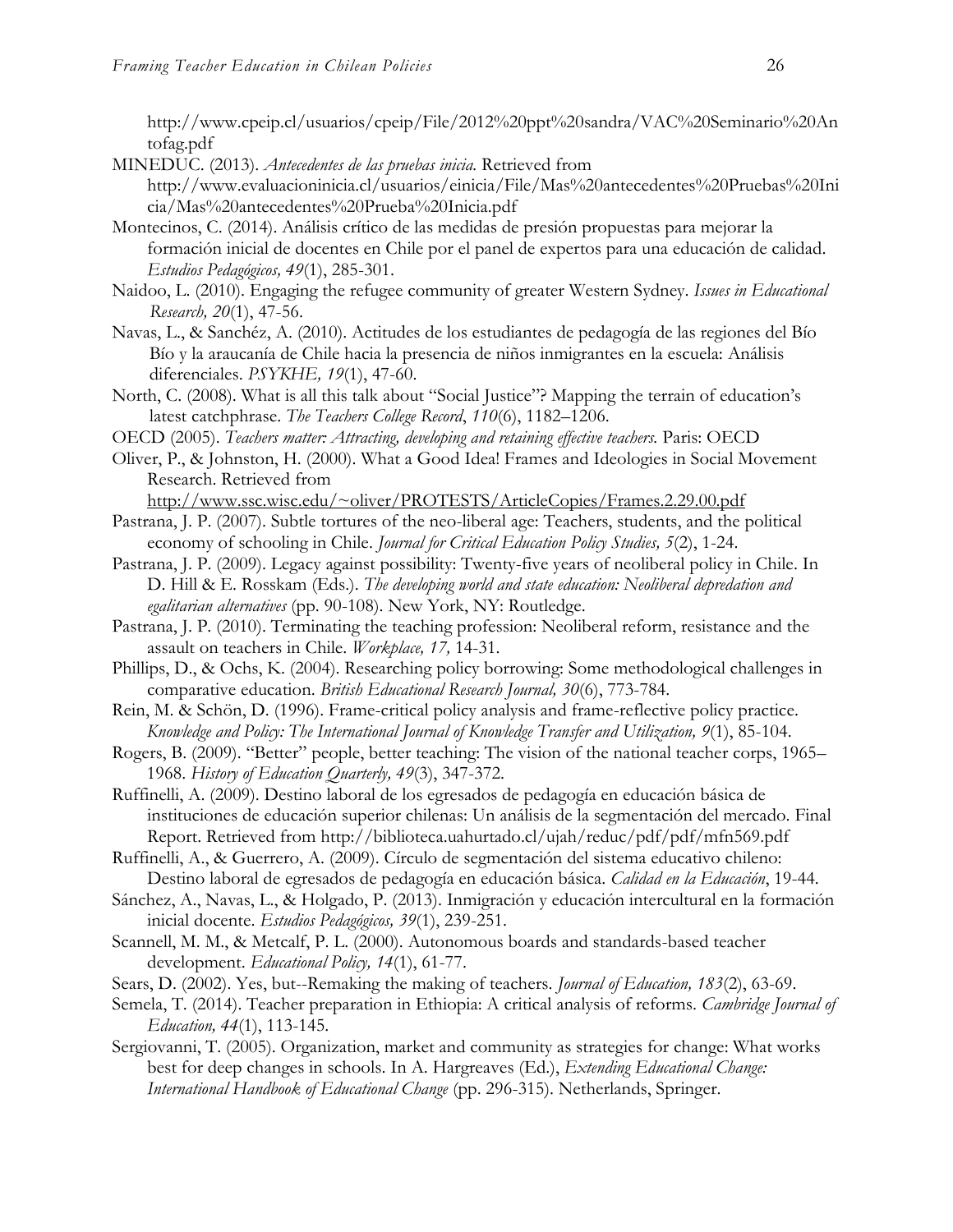- Sleeter, C. (2008). Equity, democracy, and neoliberal assaults on teacher education. *Teaching and Teacher Education, 24,* 1947–1957.
- Sleeter, C. (2009). Teacher education, neoliberalism and social justice. In W. Ayers, T. Quinn, & D. Stovall (Eds.), *Handbook of social justice in education* (pp.611-624). New York, NY: Routledge.
- Snow, D. A., & Benford, R. D. (1988). Ideology, frame resonance and participant mobilization. *International Social Movement Research, 1*(1), 197- 219.
- Sotomayor, C., & Gysling, J. (2011). Estándares y regulación de calidad de la formación de profesores: Discusión del caso chileno desde una perspectiva comparada. *Calidad en la Educación, 35,* 91-129.
- Stephens, P., Tønnessen, F. E., & Kyriacou, C. (2004). Teacher training and teacher education in England and Norway: A comparative study of policy goals. *Comparative Education. 40*(1), 109- 130.
- Stern, M. (2013). Bad teacher: What race to the top learned from the "race to the bottom." *Journal for Critical Education Policy Studies*, *11*(3), 194-229*.*
- Stone, D. (2012). *Policy paradox: The art of political decision making.* New York, NY: Norton.
- Sung, Y. (2011). Cultivating borrowed futures: The politics of neoliberal loanwords in South Korean cross-national policy borrowing. *Comparative Education, 47*(4), 523-538.
- Tenorio, S. (2011). Formación inicial docente y necesidades educativas especiales. *Estudios Pedagógicos, 37*(2), 249-265.
- Torche, F. (2005). Privatization reform and inequality of education opportunity: The case of Chile. *Sociology of Education, 78,* 316-343.
- Torres, C. A. (2002). The state, privatisation and educational policy: A critique of neo-liberalism in Latin America and some ethical and political implications. *Comparative Education, 38*(4), 365-385.
- Triandafyllidou, A., & Fotiou, A. (1998). Sustainability and Modernity in the European Union: A Frame Theory Approach to Policy-Making. *Sociological Research Online*, 3 (1), 1-20. Retrieved from<http://www.socresonline.org.uk/3/1/2.html>
- Valenzuela, J. P., Bellei, C., & De los Ríos, D. (2010). Segregacion escolar en Chile. In S. Martinic & G. Elacqua (Eds.) *¿Fin de ciclo? Cambios en la gobernanza del sistema educativo* (pp. 209-229)*.* Facultad de Educación de la Pontificia Universidad Católica de Chile y la Oficina Regional para América Latina de UNESCO. Santiago, Chile.
- Viesca, K. M. (2013). Linguicism and racism in Massachusetts education policy. *Education Policy Analysis Archives*, *21*(52), 1-34. http://dx.doi.org/10.14507/epaa.v21n52.2013
- Wasserman, K. B. (2010). Elementary teacher utilisation of service learning as methodology during student teaching placements. *Issues in Educational Research, 20*(1), 64-75.
- Winstanley, C. (2012). Alluring ideas: Cherry picking policy from around the world. *Journal of Philosophy of Education, 46*(4), 516-531.
- Young, I. M. (1990). *Justice and the politics of difference*. Princeton, NJ: Princeton University Press.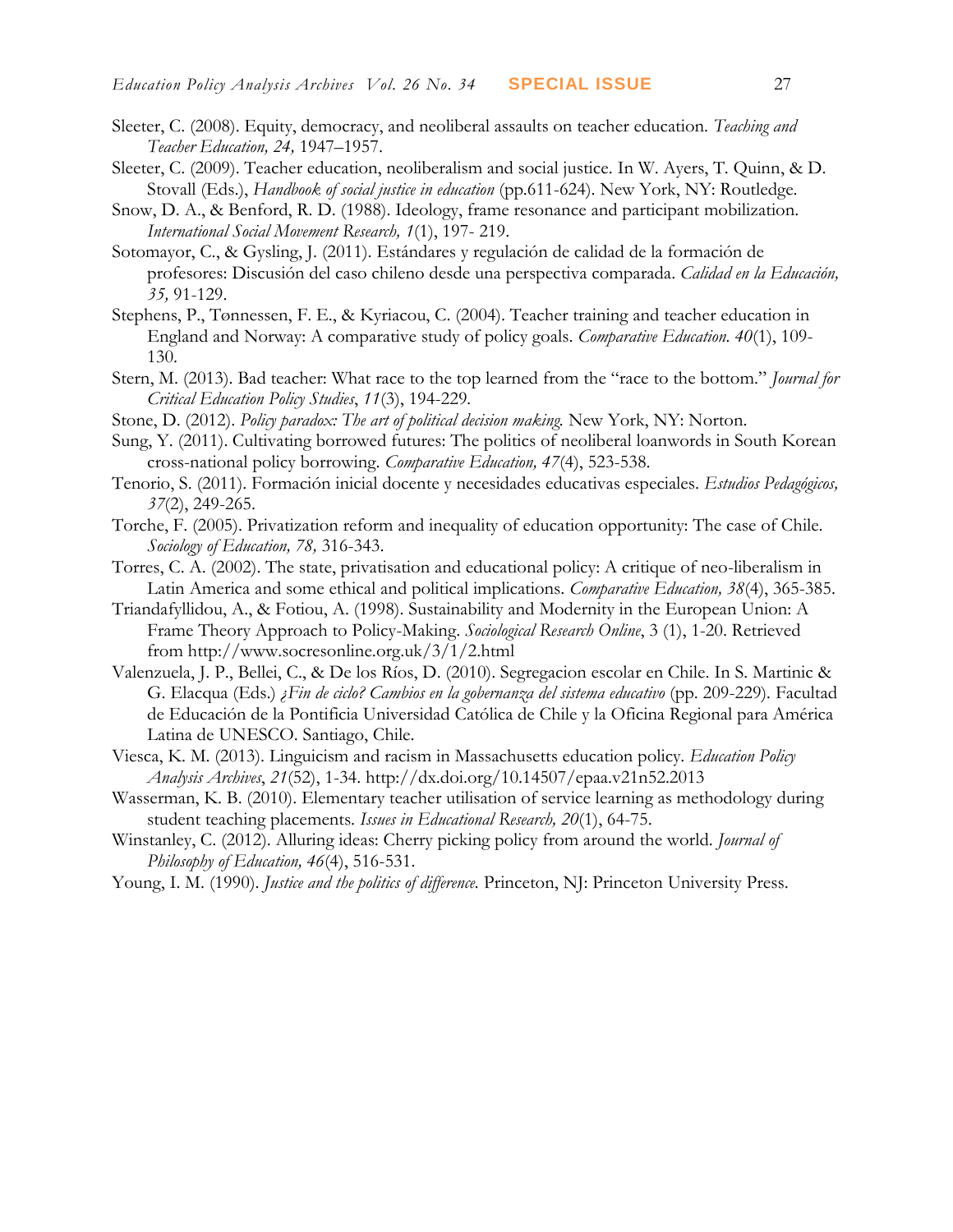### **Appendix A**

### **National Policy Documents Categories, Code Families and Codes**

#### **Theory of Practice**

1. Teachers Knowledge & Characteristics valued

Basic Skills Disciplinary knowledge Pedagogical knowledge Skills for using TICs Commitment with students Commitment with professional learning/reflection/research Knowledge of teaching and/and evaluation strategies Theories of learning Knowledge of the students & community Professional attitudes (team work, leadership, flexibility, ethical behavior) Knowledge about community/school culture Respond to diversity & promote integration Work with community Classroom management Strategies to promote students' social & personal development

#### **Theory of Teacher Education**

1. Aspects evaluated in grants program

Main indicator: exit test achiv. & value added by new teachers

Increase level of achievement of K-12 students Increase of levels of performance in admission test Increase number & quality of collaboration with external institutions

Implement systems of retention, "nivelacion" & support

Increase student teachers' employability Increase research

2. What all programs should have/do

Adapt programs to standards Adapt programs to exit Test Analyze staff needs & define institutional objectives Articulate disciplinary and pedagogical knowledge Articulate program with k-12 Articulate program with international demands Articulate program with national priorities Timely graduate new teachers "Nivelar" student teachers Prepare teachers for evaluation & curriculum Prepare teachers for "habilidades transversales"

Prepare teachers for research Implement new evaluation and methodology strategies Focalize on students' learning achievement & their means Provide a comprehensive education to student teachers Modify specializations Implement practices for quality insurance Promote professional development for teacher educators Promote high achievement in student teachers Promote research and its use among its staff Improve practicum Renew staff Support/develop institutional change Review national and international good practices Guaranty teaching competences in graduates Respond to diversity in Ted Develop capacity of management

#### **Diagnostic Frames**

1. Policy level

Nonexistence of exit test Absence of guidelines for teacher education Nonexistence cut-off in exit test Nonexistence of standards Insufficient/inefficient strategies No systemic approach for policy

2. Student teachers & teachers

Lack of basic skills Lack of disciplinary knowledge Lack preparation for practice Lack preparation for research in classroom First generation in university/no from private schools Low motivation to study education Teachers/teachers candidates' low quality Low performance in national admission university test Low specialization of teachers

3. Teacher Preparation programs

Increase of student enrollment Increase of teacher education programs Bad infrastructure Heterogeneity in programs quality Lack of incentives for improvement Lack of innovation in teacher education programs Teacher preparation irresponsibility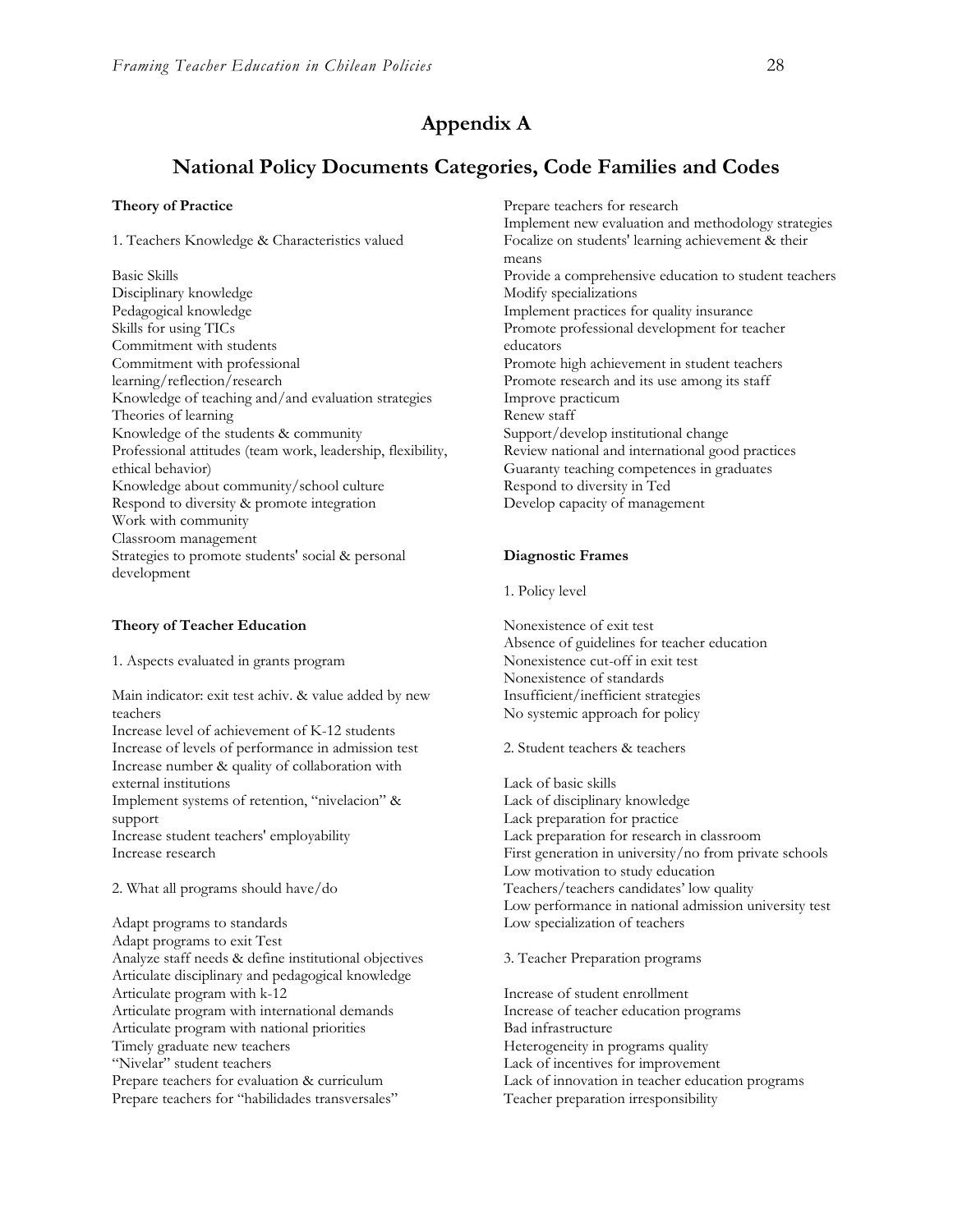Lack of quality of programs Low status of teacher preparation institutions Lack regulation/supervision/evaluation of teacher education programs Low selectiveness Low preparation/specialization of teacher educators Management problems in universities or programs Scant production and use of research Low number of programs accredited Low impact of teacher preparation programs in student teachers Lack articulation with k-12

4. Curriculum of teacher preparation programs

Lack articulation disciplinary and pedagogical knowledge in Ted preparation Lack attention to diversity in TED Lack of articulation with reform Low articulation curriculum & student outcomes Low articulation curriculum TED and K-12 Lack of pedagogical knowledge

#### 5. Context

Teaching is a no attractive career Distrust in teachers and t. educ. Low status of profession Low teachers' salaries Increase of new teachers 6. Educational system results

Low student achievement Low Quality & Inequity Gap between Chile vs other countries

#### **Prognostic Frame**

1. Influence/impact process of teacher preparation

Control quality Ted programs Create/give guidelines to teacher preparation programs Design and implement Standards Provide information about/to teacher preparation programs Grants/funding for teacher preparation programs Establish sanctions/consequence for Ted programs Create a new regulatory institution Regulation with autonomy/Accountability Improve accreditation Articulate standards with professional standards Articulate exit test with standards Make exit test mandatory

2. Inputs/outputs

Create requirements to access to the profession Define criteria for hiring teacher educators Define cut-off levels of performance in exit test Request minimum criteria for teaching/for st teachers outcomes in exit test Evaluate entry competences of student teachers Establish Sanctions/consequences for st teachers/teachers

3. Influence offer & demand

Increase requirements for Ted programs Disincentive short programs or technical training Provide economic incentives for student teachers/teachers Generate information about student teachers impact Provide information for prospective students Provide public information Improve salaries

4. Changes in Ministry of Education

Create articulated strategies Generate agreements/commitment

5. Changes in outcomes

Attract good teachers/candidates Increase retention and selectiveness of student teachers Increase student teachers performance in exit test Improve student achievement Increase autoregulation and improvement of programs Increase quality student teachers/teachers Improve status of the profession Improve university-community relationship Improve university-school relationships Improve quality of teacher preparation Improve teacher education policies Improve disciplinary knowledge in teacher education

#### **Symbolic devices & motivational frames**

1. What good things we will get/benefits

Improve recruitment of teacher ed. programs Strength teacher education quality Improve effectivity of education Improve teacher quality Increase student achievement Prepare teachers that Chile needs Quality and equitable educational system Ted programs' high performance, overcoming challenges, & strategic positioning

2. Why this is important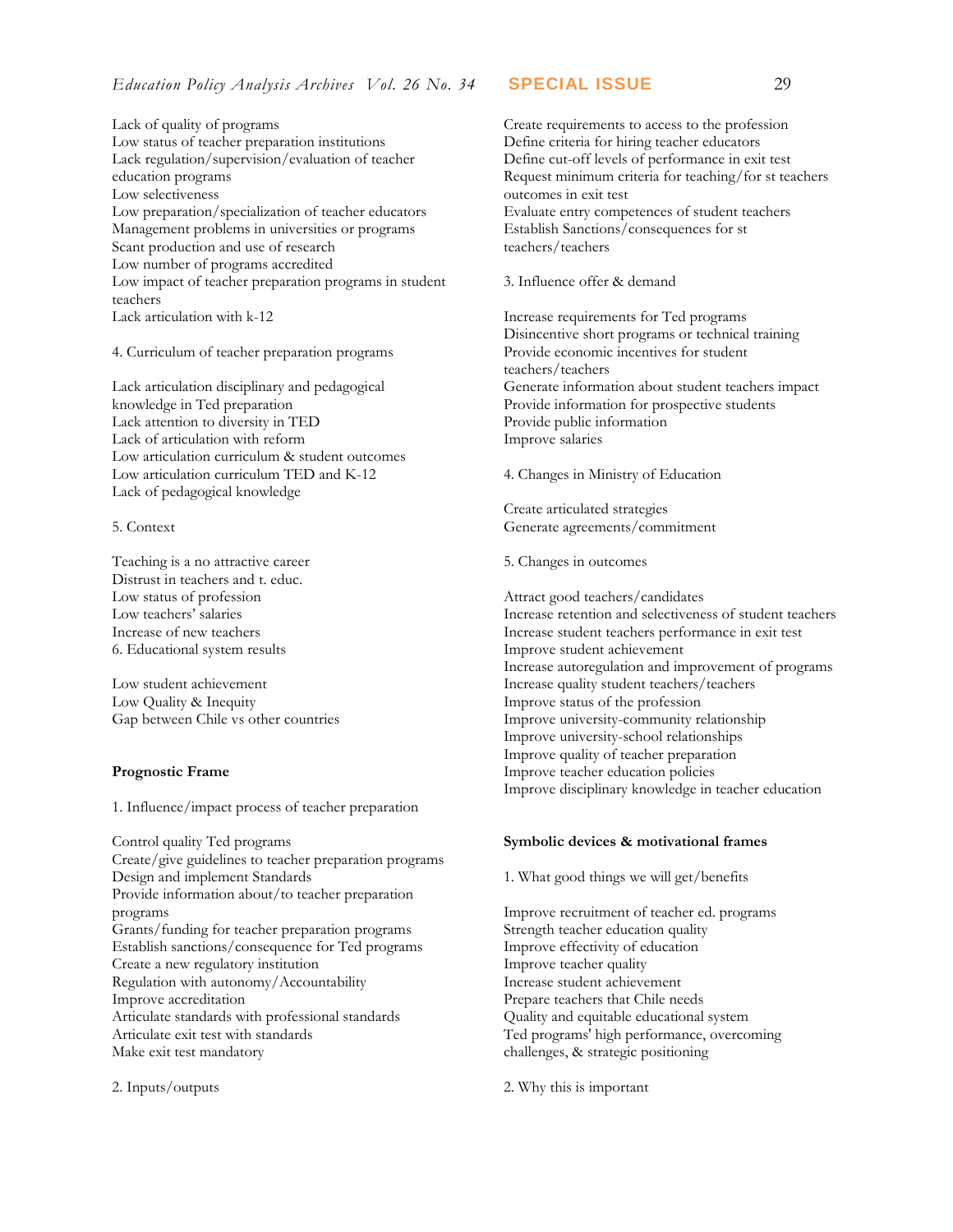Catch up other countries Desire of equity/justice Teacher effectiveness Efficiency Teaching excellence Material incentives Moral inducements Status as incentive Reward merit Transparency

3. Why in this direction

Priority topic Teachers as key factor for change & learning They want/need/like to have information

4. Based on

Consensus/Common Knowledge International evidence **Objectivity** National evidence The best ed. system have/do it Gradual changes Previous strategies used for equity Previous strategies used in Ted Confidence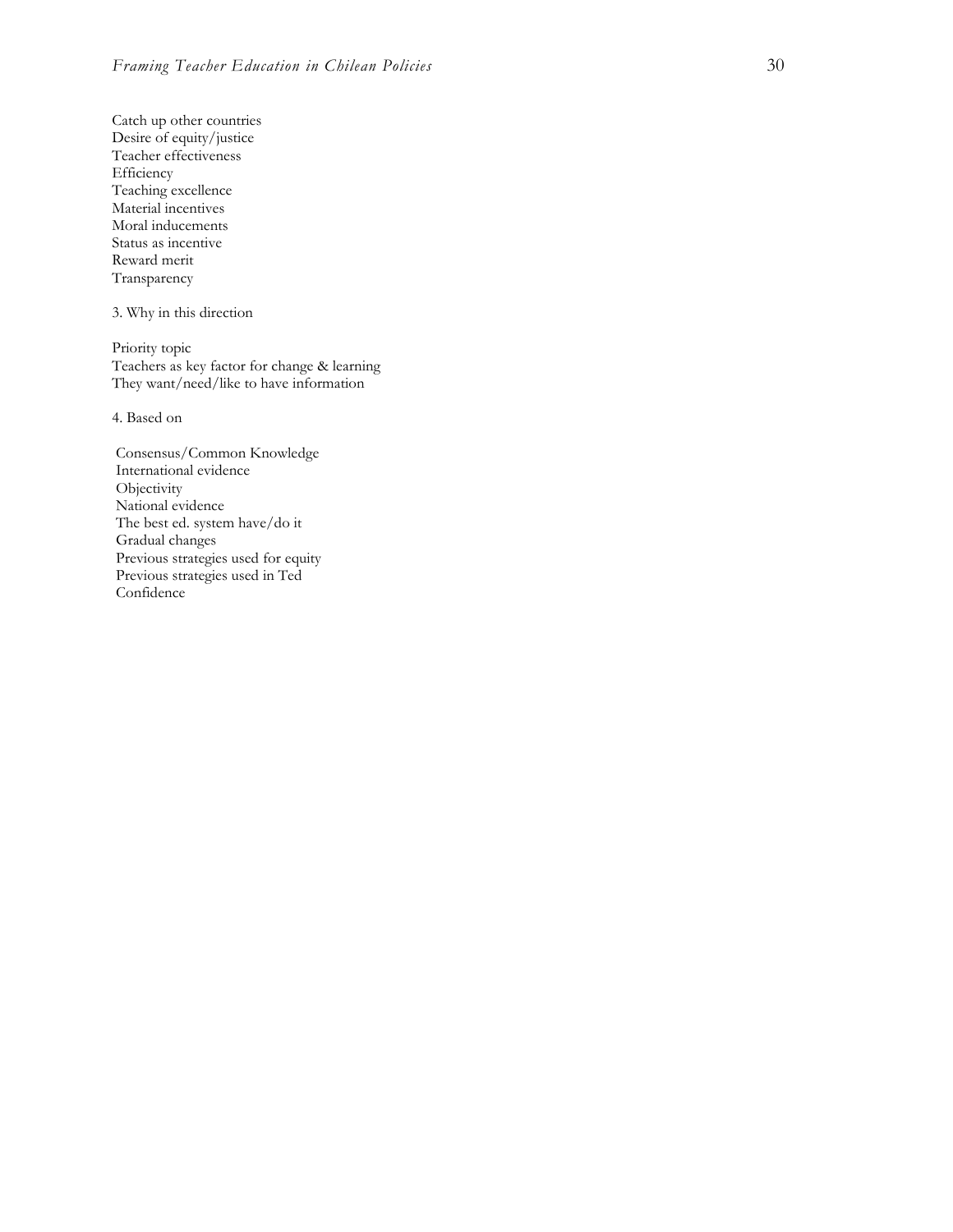## **Appendix B Quotations in Original Language (Spanish)**

"La calidad de un sistema educativo no puede exceder la calidad de sus profesores" (document, document 8, p. 42)

Un factor clave en el logro de una mejor educación es la efectividad de los docentes en el proceso de enseñanza. Tanto la evidencia internacional como nacional indican que esta característica ayuda a explicar en una medida importante las diferencias en los aprendizajes de los niños y jóvenes. Así, se ha comprobado que un docente inefectivo puede retrasar los aprendizajes de un niño cada año hasta en seis meses respecto de estudiantes que enfrentaron profesores apropiados. Al mismo tiempo los docentes más efectivos pueden hacer avanzar a sus estudiantes en igual período hasta en el equivalente a 1,5 años escolares (document 18, p. 67)

El 73 por ciento de los egresados de pedagogía en 2011 o no dio la prueba de selección universitaria u obtuvo en ella menos de 500 puntos. En nuestro sistema de educación superior se ha cuadruplicado el número de estudiantes de pedagogía en los últimos diez años. Las exigencias para adquirir dicha condición prácticamente son inexistentes (document 23, p. 157).

Fruto de ese trabajo conjunto, dijo que se acordó una reforma al proyecto inicial de modo que se establecieran las bases para atraer y retener a los mejores talentos en la Educación. Así, destacó que en otros países para obtener estos resultados, se elige el 30% de los mejores egresados para seguir la carrera docente. Dentro de este contexto, señaló que la realidad del país dista mucho de lo expuesto, por cuanto del análisis de los egresados de las carreras de educación del año 2011, el 73% o no habían rendido la PSU o habían tenido menos de 500 puntos en ella. En este sentido, señaló que en algunas instituciones de educación superior basta con proporcionar el RUT para quedar seleccionado en forma automática para estudiar pedagogía (document 22, p. 8)

El objetivo de estos estándares es esclarecer, por un lado, lo que todo profesor debe saber y saber hacer en el aula, y por otro, las actitudes profesionales que debe desarrollar desde su formación como profesor de Educación Básica. En este sentido, los estándares son una referencia útil y necesaria para las instituciones formadoras de docentes, puesto que transparentan los conocimientos, habilidades y competencias que ellas deben ser capaces de enseñar a sus estudiantes durante el transcurso de la carrera (document 13, presentation section, para. 5)

"Conocimiento científico y su aprendizaje" (document 10, p. 26).

Estas pruebas tienen importantes efectos aunque solo se usen de manera informativa y sin altas consecuencias. En particular, porque son una importante información para las entidades formadoras, pero sobre todo para los estudiantes y futuros estudiantes, en cuanto les permite tomar decisiones informadas. En ese sentido, es clave que los resultados sean transparentados al público, sobre todo a nivel de carrera e institución de educación superior (document 1, p. 46).

Los estándares tienen la finalidad de comunicar a la sociedad, y en especial al campo de las profesiones, una visión de cuáles son las competencias que el profesional de la docencia debe poseer al ingresar a la enseñanza en la Educación Básica (document 13, p. 8)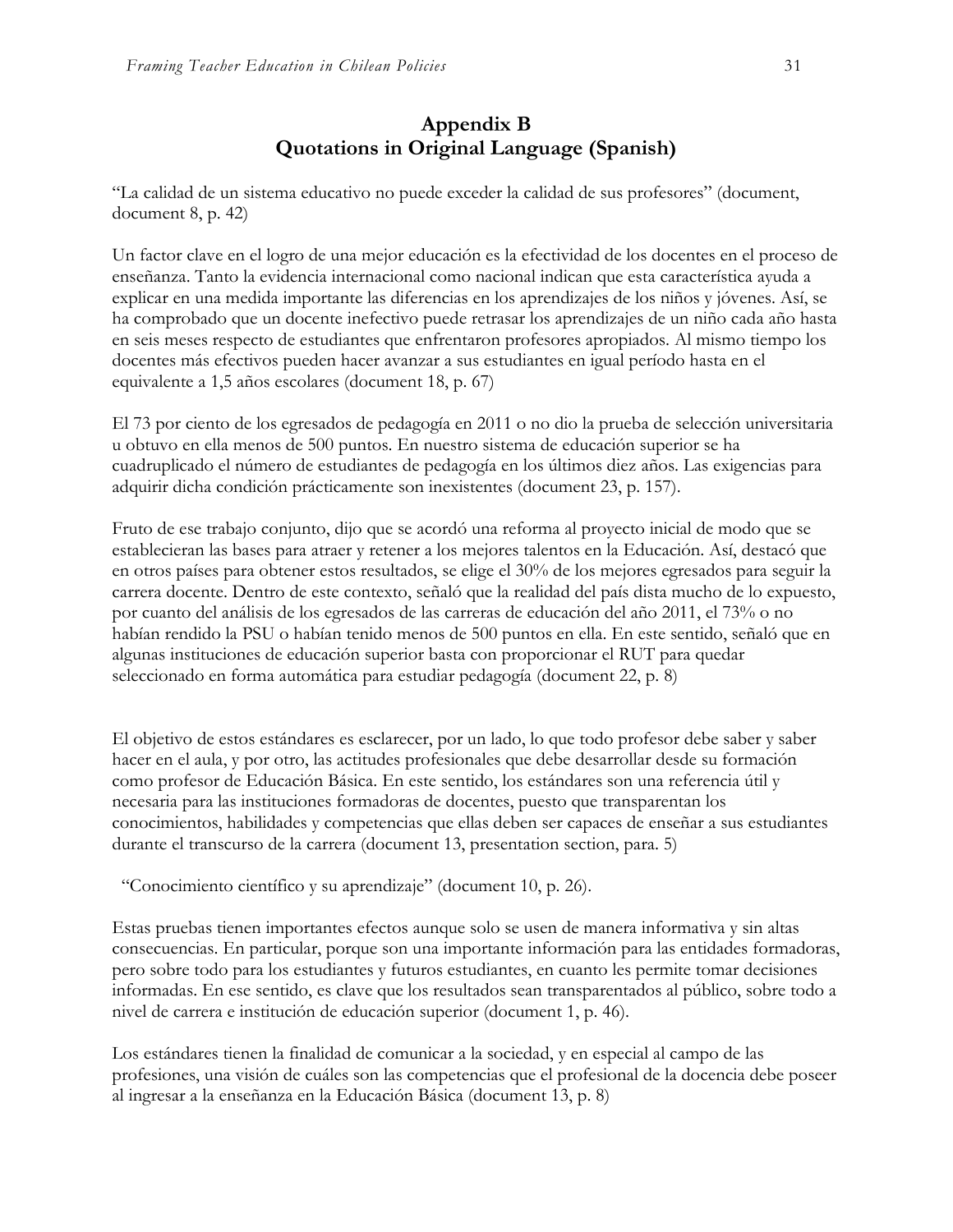El Consejo ha llegado a amplios acuerdos... Ellos se apoyan en una constatación compartida: la educación en nuestro país ha avanzado, pero dista mucho de poseer la calidad requerida y exigible en el mundo de hoy y tampoco logra aminorar las marcadas desigualdades de origen con que los niños inician su experiencia educativa (document 2, p.14)

A este Panel le fue encomendado aportar ideas para fortalecer las capacidades docentes en el país ... En esta tarea [el panel] ha tenido como horizonte el interés general del país. [El panel] Está convencido que son reformas indispensables para lograr una educación más equitativa y de calidad (document 1, p. 73).

Existe consenso respecto de la importancia que tiene la educación para mejorar la calidad de vida de las personas, no sólo porque permite acceder a mejores oportunidades sino porque permite un desarrollo más integral y una mayor realización personal. A su vez, ello redunda en un mayor progreso del país y en el avance hacia una sociedad más libre y equitativa. A pesar de los progresos registrados en Chile reflejados, por ejemplo, en pruebas internacionales como PISA…, el país está aún lejos de asegurar calidad, efectividad y equidad del sistema escolar (document 18, p. 67)

Precisamente, porque el país ha resuelto las carencias históricas y ha alcanzado un estándar razonable de desempeños, el Panel estima que la situación de la educación chilena está lejos de ser caracterizada como de crisis.... Sin embargo, el Panel reconoce con la misma fuerza, que nuestra educación tiene grandes desafíos por delante. Hay, entonces, una oportunidad histórica para avanzar en reformas que permitan que en las próximas décadas el país pueda lograr desempeños educativos similares a los de países más desarrollados, tanto en términos del nivel promedio de aprendizaje como de brechas entre estudiantes de distinto origen socioeconómico (document 1, p. 16).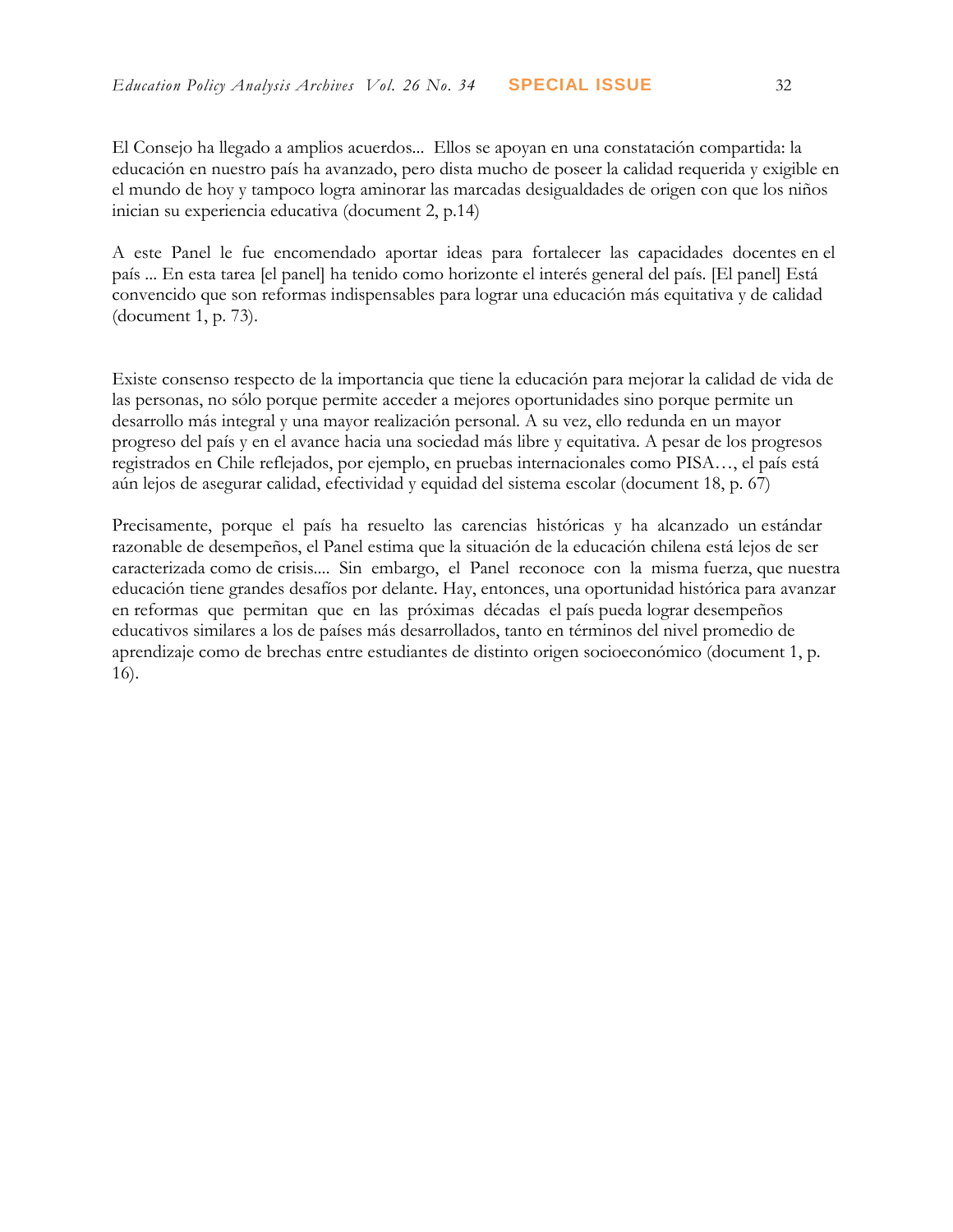#### **About the Author**

#### **M. Beatriz Fernández**

Alberto Hurtado University mfernandez@uahurtado.cl <http://orcid.org/0000-0001-7639-2811> Professor and researcher, School of Education, Alberto Hurtado University, Chile.

### **About the Guest Editors**

#### **Elena Aydarova**

Auburn University [eza0029@auburn.edu](mailto:eza0029@auburn.edu) Website: [https://elenaaydarova.com](https://elenaaydarova.com/)

Elena Aydarova is Assistant Professor of Social Foundations at the Department of Educational Foundations, Leadership, and Technology at Auburn University. Her interdisciplinary research examines the interactions between global social change and the work of teachers, teaching, and teacher education through the lens of equity and social justice. Her projects have explored teacher education reforms in Russia and the US, internationalization of education, teacher retention, as well as privatization of teacher preparation. She has recently completed a book manuscript "Teacher Education Reforms as Political Theater: Policy Dramas in Neoliberal Contexts." Throughout her career, Dr. Aydarova has taught in the United States, Ukraine, China, and the United Arab Emirates.

#### **David C. Berliner**

Arizona State University

#### [berliner@asu.edu](mailto:berliner@asu.edu)

David C. Berliner is Regents' Professor Emeritus of Education at Arizona State University. Dr. Berliner is a member of the National Academy of Education (NEA), the International Education Academy (IEA), a Fellow of the Center for Advanced Study in the Behavioral Sciences, and a past president of both the American Educational Research Association (AERA) and the Division of Educational Psychology of the American Psychological Association (APA). He is the recipient of awards for distinguished contributions from APA, AERA, and the National Education Association (NEA). Dr. Berliner is co-author (with B. J. Biddle) of the best seller *The Manufactured Crisis,* co-author (with Ursula Casanova) of *Putting Research to Work*, coauthor (with Gene Glass) of *50 Myths and Lies that Threaten America's Public Schools*, and co-author (with N. L. Gage) of six editions of the textbook *Educational Psychology*. He is co-editor of the first *Handbook of Educational Psychology* and the books *Talks to Teachers*, and *Perspectives on Instructional Time.* Professor Berliner has also authored more than 200 published articles, technical reports, and book chapters. He has taught at the University of Arizona, University of Massachusetts, Teachers College and Stanford University, as well as universities in Australia, Canada, The Netherlands, Spain, and Switzerland.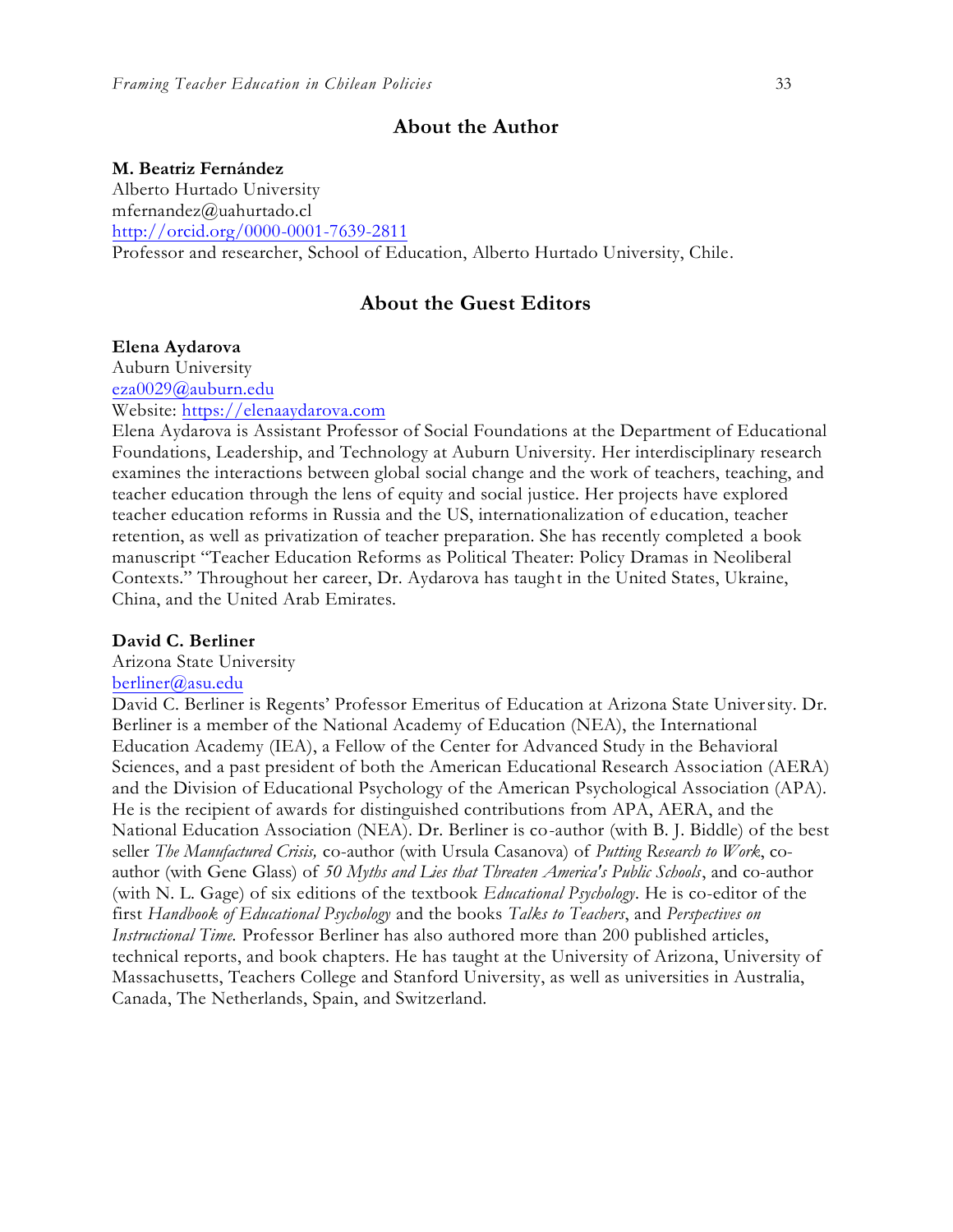### **SPECIAL ISSUE Navigating the Contested Terrain of Teacher Education Policy and Practice**

## education policy analysis archives

Volume 26 Number 34 March 12, 2018 ISSN 1068-2341

### @

SOME RIGHTS RESERVED Readers are free to copy, display, and distribute this article, as long as the work is attributed to the author(s) and **Education Policy Analysis Archives,** it is distributed for noncommercial purposes only, and no alteration or transformation is made in the work. More details of this Creative Commons license are available at

http://creativecommons.org/licenses/by-nc-sa/3.0/. All other uses must be approved by the author(s) or **EPAA**. **EPAA** is published by the Mary Lou Fulton Institute and Graduate School of Education at Arizona State University Articles are indexed in CIRC (Clasificación Integrada de Revistas Científicas, Spain), DIALNET (Spain), [Directory of Open Access Journals,](http://www.doaj.org/) EBSCO Education Research Complete, ERIC, Education Full Text (H.W. Wilson), QUALIS A1 (Brazil), SCImago Journal Rank; SCOPUS, SOCOLAR (China).

Please send errata notes to Audrey Amrein-Beardsley at [Audrey.beardsley@asu.edu](mailto:Audrey.beardsley@asu.edu)

**Join EPAA's Facebook community** at<https://www.facebook.com/EPAAAAPE> and **Twitter feed** @epaa\_aape.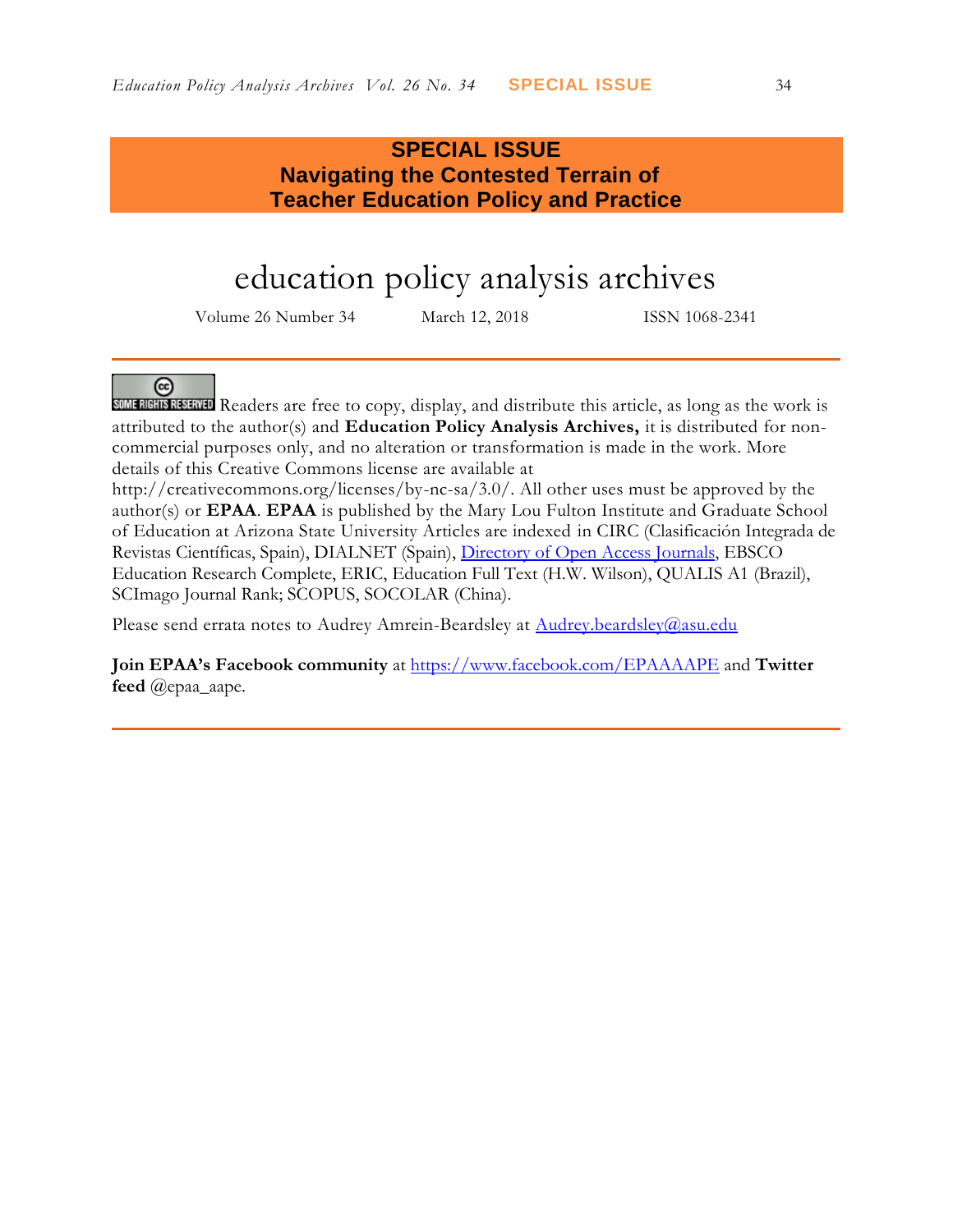### education policy analysis archives editorial board

Lead Editor: **Audrey Amrein-Beardsley** (Arizona State University) Editor Consultor: **Gustavo E. Fischman** (Arizona State University) Associate Editors: **David Carlson, Lauren Harris, Eugene Judson, Mirka Koro-Ljungberg, Scott Marley, Iveta Silova, Maria Teresa Tatto** (Arizona State University)

**Cristina Alfaro** San Diego State University

**Gary Anderson** New York University

**Michael W. Apple** University of Wisconsin, Madison **Jeff Bale** OISE, University of Toronto, Canada

**David C. Berliner** Arizona State University

**Casey Cobb** University of **Connecticut** 

**Arnold Danzig** San Jose State University

**Linda Darling-Hammond**  Stanford University

**Elizabeth H. DeBray** University of Georgia

**Chad d'Entremont** Rennie Center for Education Research & Policy

**John Diamond** University of Wisconsin, Madison

**Matthew Di Carlo** Albert Shanker Institute

**Sherman Dorn** Arizona State University

**Michael J. Dumas** University of California, Berkeley

**Kathy Escamilla** University of Colorado, Boulder

**Melissa Lynn Freeman** Adams State College

**Rachael Gabriel** University of Connecticut

**Amy Garrett Dikkers** University of North Carolina, Wilmington

**Gene V Glass** Arizona State University

**Ronald Glass** University of California, Santa Cruz

**Jacob P. K. Gross** University of Louisville **Eric M. Haas** WestEd **A. G. Rud** Washington State

**Aaron Bevanot** SUNY Albany **Julian Vasquez Heilig** California State University, Sacramento

**Kimberly Kappler Hewitt** University of North Carolina Greensboro **Henry Braun** Boston College **Aimee Howley** Ohio University **Jack Schneider** College of the Holy

**Steve Klees** University of Maryland **Noah Sobe** Loyola University

**Jaekyung Lee S**UNY Buffalo

**Jessica Nina Lester** Indiana University

**Amanda E. Lewis** University of Illinois, Chicago

**Chad R. Lochmiller** Indiana University

**Christopher Lubienski** Indiana University

**Sarah Lubienski** Indiana University **Larisa Warhol**

**William J. Mathis** University of Colorado, Boulder

**Michele S. Moses** University of Colorado, Boulder

**Julianne Moss** Deakin University, Australia

**Sharon Nichols** University of Texas, San Antonio

**Eric Parsons** University of Missouri-Columbia

**Amanda U. Potterton** University of Kentucky **Susan L. Robertson** Bristol University, UK

**Gloria M. Rodriguez** University of California, Davis

**R. Anthony Rolle** University of Houston

University

**Patricia Sánchez** University of University of Texas, San Antonio

**Janelle Scott** University of California, Berkeley Cross

**Nelly P. Stromquist** University of Maryland

**Benjamin Superfine** University of Illinois, Chicago

**Adai Tefera** Virginia Commonwealth University

**Tina Trujillo** University of California, Berkeley

**Federico R. Waitoller** University of Illinois, Chicago

University of Connecticut

**John Weathers** University of Colorado, Colorado Springs

**Kevin Welner** University of Colorado, Boulder

**Terrence G. Wiley** Center for Applied Linguistics

**John Willinsky**  Stanford University

**Jennifer R. Wolgemuth** University of South Florida

**Kyo Yamashiro** Claremont Graduate University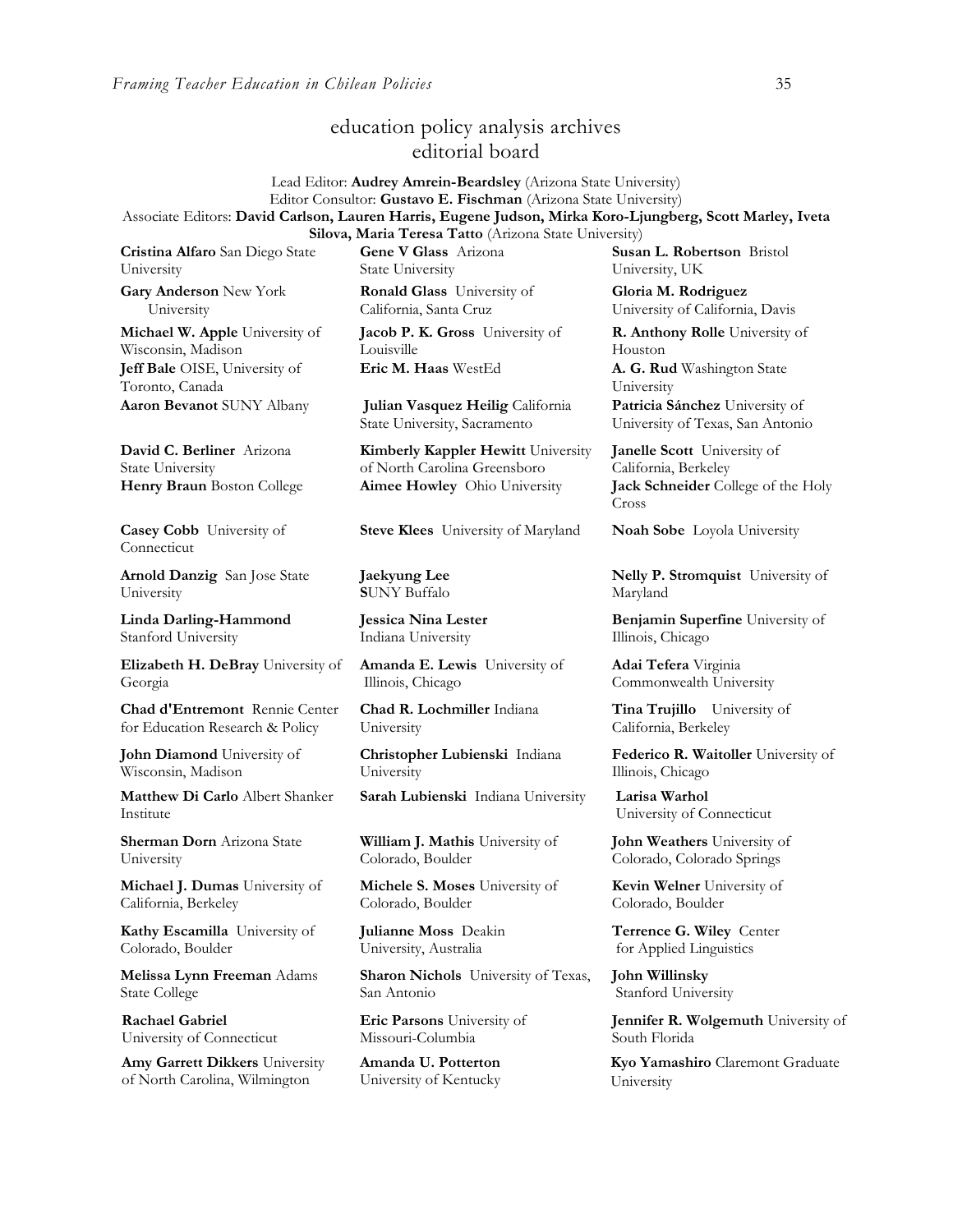### archivos analíticos de políticas educativas consejo editorial

Editor Consultor: **Gustavo E. Fischman** (Arizona State University) Editores Asociados: **Armando Alcántara Santuario** (Universidad Nacional Autónoma de México), **Jason Beech** (Universidad de San Andrés), **Ezequiel Gomez Caride** (Pontificia Universidad Católica Argentina), **Antonio Luzon** (Universidad de Granada), **Angelica Buendia** (Metropolitan Autonomous University), **José Luis Ramírez** (Universidad de Sonora)

| Claudio Almonacid                                         | Inés Dussel, DIE-CINVESTAV,                                                          | Miriam Rodríguez Vargas                                                 |  |
|-----------------------------------------------------------|--------------------------------------------------------------------------------------|-------------------------------------------------------------------------|--|
| Universidad Metropolitana de                              | México                                                                               | Universidad Autónoma de                                                 |  |
| Ciencias de la Educación, Chile                           |                                                                                      | Tamaulipas, México                                                      |  |
| Miguel Angel Arias Ortega                                 | Juan Carlos González Faraco                                                          | José Gregorio Rodríguez                                                 |  |
| Universidad Autónoma de la Ciudad<br>de México            | Universidad de Huelva, España                                                        | Universidad Nacional de Colombia,<br>Colombia                           |  |
| Xavier Besalú Costa                                       | María Clemente Linuesa                                                               | Mario Rueda Beltrán Instituto de                                        |  |
| Universitat de Girona, España                             | Universidad de Salamanca, España                                                     | Investigaciones sobre la<br>Universidad y la Educación,<br>UNAM, México |  |
| Xavier Bonal Sarro Universidad                            | <b>Jaume Martínez Bonafé</b>                                                         | José Luis San Fabián Maroto                                             |  |
| Autónoma de Barcelona, España                             | Universitat de València, España                                                      | Universidad de Oviedo,<br>España                                        |  |
| Antonio Bolívar Boitia Universidad                        | Alejandro Márquez Jiménez                                                            | Jurjo Torres Santomé,                                                   |  |
| de Granada, España                                        | Instituto de Investigaciones sobre<br>la Universidad y la Educación,<br>UNAM, México | Universidad de la Coruña, España                                        |  |
| José Joaquín Brunner Universidad<br>Diego Portales, Chile | María Guadalupe Olivier Tellez,<br>Universidad Pedagógica Nacional,<br>México        | Yengny Marisol Silva Laya<br>Universidad Iberoamericana,<br>México      |  |
| Damián Canales Sánchez Instituto                          | Miguel Pereyra Universidad de                                                        | Ernesto Treviño Ronzón                                                  |  |
| Nacional para la Evaluación de la<br>Educación, México    | Granada, España                                                                      | Universidad Veracruzana, México                                         |  |
| Gabriela de la Cruz Flores                                | Mónica Pini Universidad Nacional                                                     | Ernesto Treviño Villarreal                                              |  |
| Universidad Nacional Autónoma de<br>México                | de San Martín, Argentina                                                             | Universidad Diego Portales<br>Santiago, Chile                           |  |
| Marco Antonio Delgado Fuentes                             | Omar Orlando Pulido Chaves                                                           | <b>Antoni Verger Planells</b>                                           |  |
| Universidad Iberoamericana, México                        | Instituto para la Investigación                                                      | Universidad Autónoma de                                                 |  |
|                                                           | Educativa y el Desarrollo                                                            | Barcelona, España                                                       |  |
|                                                           | Pedagógico (IDEP)                                                                    |                                                                         |  |
|                                                           | Paula Razquin Universidad de                                                         |                                                                         |  |
|                                                           | San Andrés, Argentina                                                                |                                                                         |  |